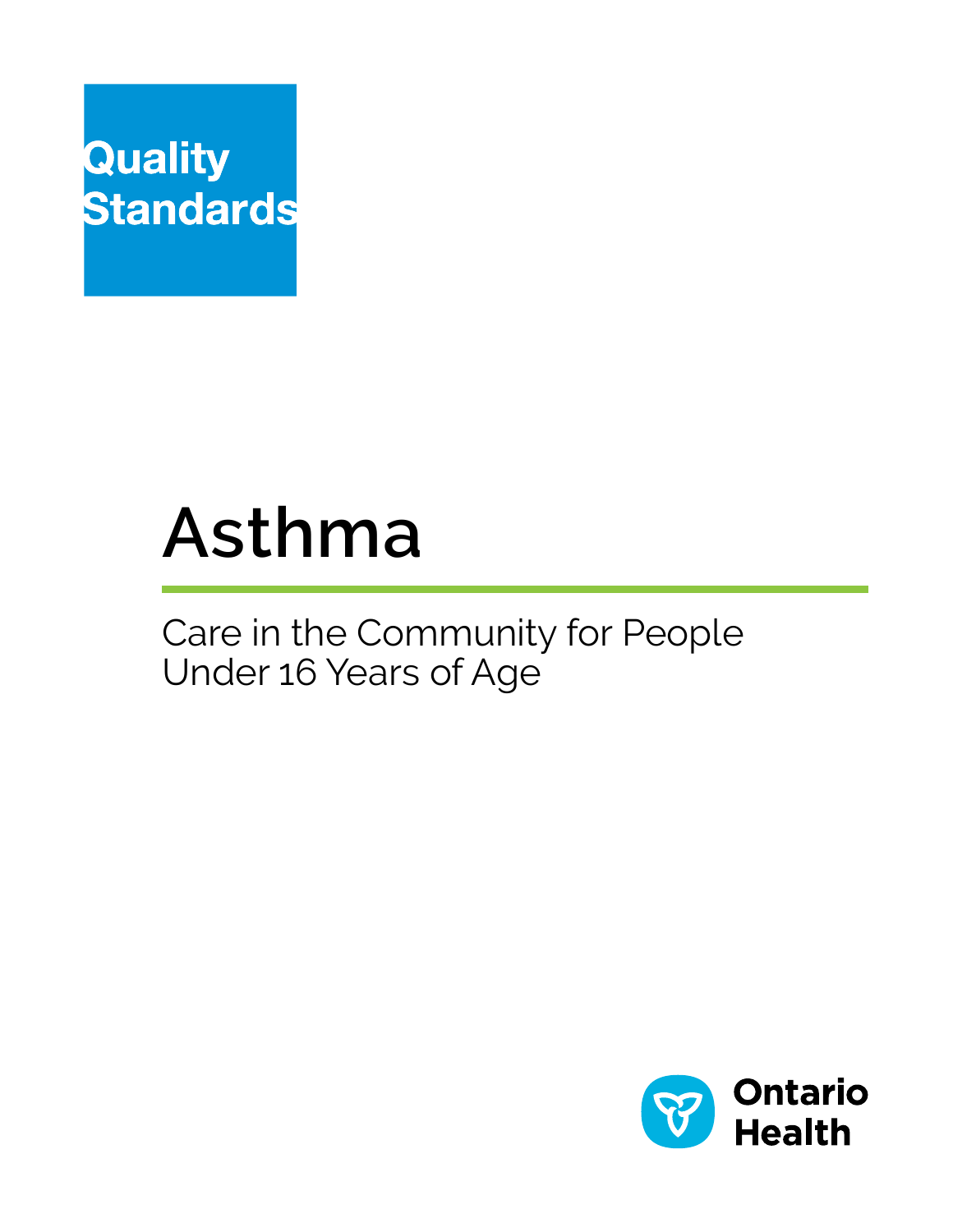# **About This Quality Standard**

The following quality standard addresses the diagnosis and management of asthma in people under 16 years of age, with a focus on primary care and community-based settings. A separate quality standard addresses *[Asthma: Care in the Community for](https://www.hqontario.ca/evidence-to-improve-care/quality-standards/view-all-quality-standards/asthma-in-adults)  [People 16 Years of Age and Older](https://www.hqontario.ca/evidence-to-improve-care/quality-standards/view-all-quality-standards/asthma-in-adults)*.

# **What Is a Quality Standard?**

Quality standards outline what high-quality care looks like for conditions or processes where there are large variations in how care is delivered, or where there are gaps between the care provided in Ontario and the care patients should receive. They:

- Help patients, families, and caregivers know what to ask for in their care
- Help health care professionals know what care they should be offering, based on evidence and expert consensus
- Help health care organizations measure, assess, and improve their performance in caring for patients

Quality standards are developed by the Quality business unit at Ontario Health, in collaboration with health care professionals, patients, and caregivers across Ontario.

For more information, contact [qualitystandards@hqontario.ca.](mailto:qualitystandards@hqontario.ca)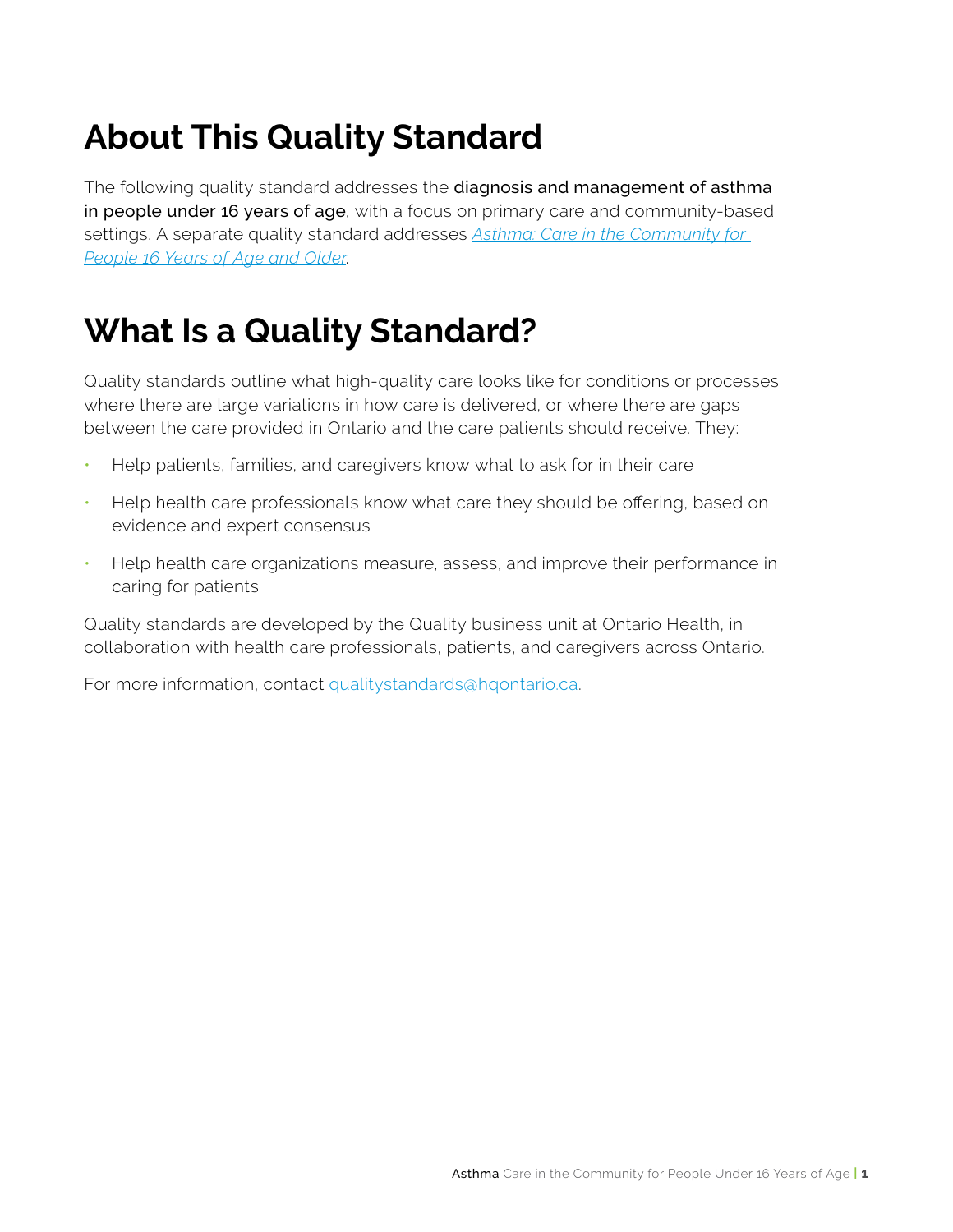# **Values That Are the Foundation of This Quality Standard**

This quality standard was created, and should be implemented, according to the [Patient](https://www.ontario.ca/page/patient-declaration-values-ontario)  [Declaration of Values for Ontario](https://www.ontario.ca/page/patient-declaration-values-ontario). This declaration "is a vision that articulates a path toward patient partnership across the health care system in Ontario. It describes a set of foundational principles that are considered from the perspective of Ontario patients, and serves as a guidance document for those involved in our health care system."

These values are:

- Respect and dignity
- Empathy and compassion
- **Accountability**
- **Transparency**
- Equity and engagement

Health care professionals should acknowledge and work towards addressing the historical and present-day impacts of colonization in the context of the lives of Indigenous Peoples throughout Canada. This work involves being sensitive to the impacts of intergenerational and present-day traumas and the physical, mental, emotional, and social harms experienced by Indigenous people, families, and communities. This quality standard uses existing clinical practice guideline sources developed by groups that may not include culturally relevant care or acknowledge traditional Indigenous beliefs, practices, and models of care.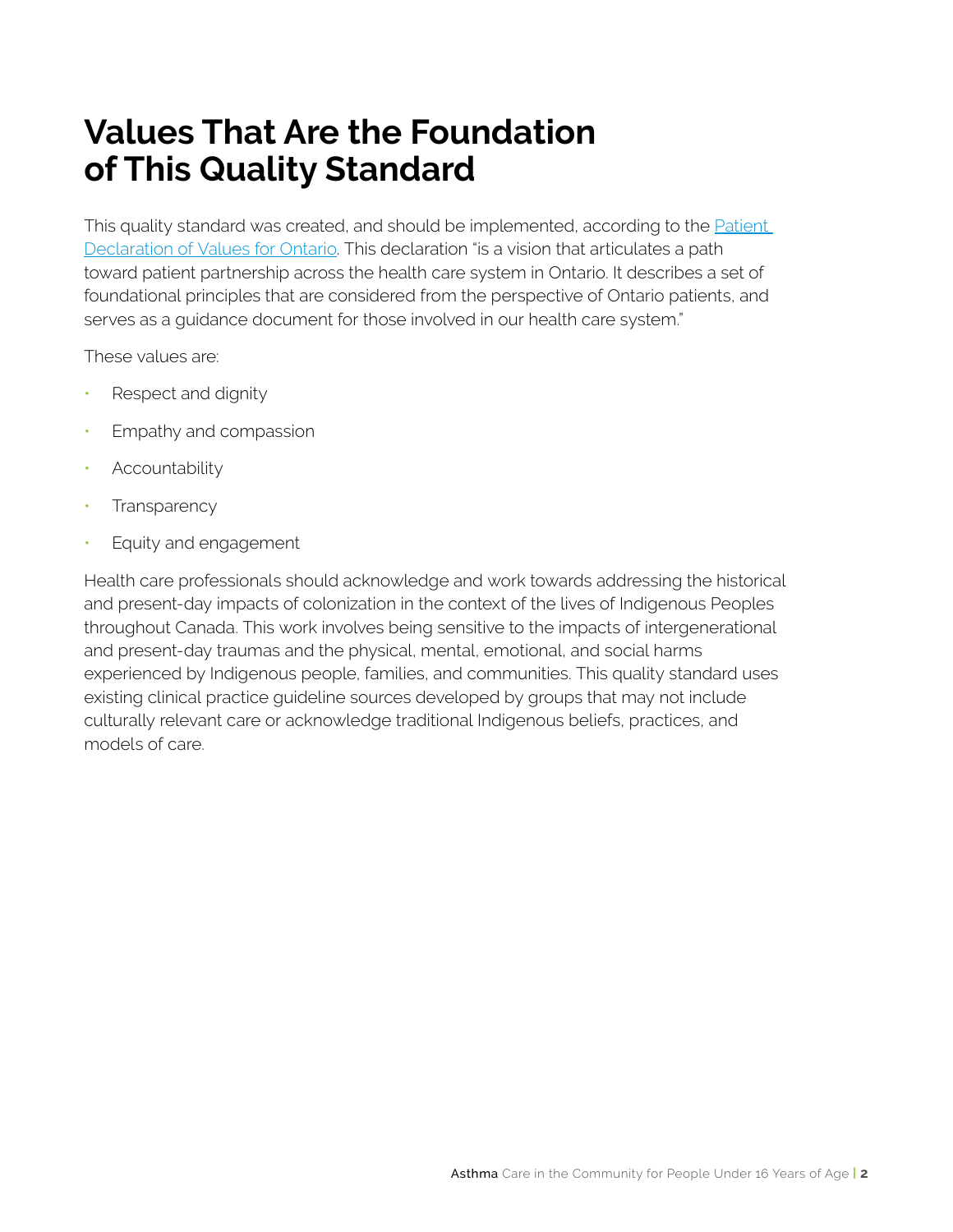# **Quality Statements to Improve Care**

These quality statements describe what high-quality care looks like for children and adolescents with asthma.

# Quality Statement 1: Diagnosis

Children 6 years of age and older and adolescents clinically suspected of having asthma complete spirometry to demonstrate reversible airflow obstruction and, if negative, other lung function testing to confirm the diagnosis of asthma, as soon as possible. Children 1 to 5 years of age are diagnosed with asthma after documentation of signs or symptoms of airflow obstruction, reversibility of symptoms with asthma medications, and no clinical suspicion of an alternative diagnosis.

# Quality Statement 2: Asthma Control

Children and adolescents with asthma have a structured assessment at least annually to determine their level of asthma control and reasons for poor control.

# Quality Statement 3: Asthma Medication

Children and adolescents with asthma receive appropriate medication and devices based on their age and current level of asthma control, including early initiation of regular inhaled antiinflammatory therapy.

# Quality Statement 4: Self-Management Education and Asthma Action Plan

Children and adolescents with asthma and their caregivers receive self-management education and a written personalized asthma action plan that is reviewed regularly with a health care professional.

# Quality Statement 5: Referral to Specialized Pediatric Asthma Care

Children and adolescents with asthma with appropriate indications are referred to specialized pediatric asthma care.

# Quality Statement 6: Follow-Up After Discharge

Children and adolescents who have had an emergency department visit or been hospitalized for an asthma exacerbation have a follow-up assessment within 2 to 7 days after discharge.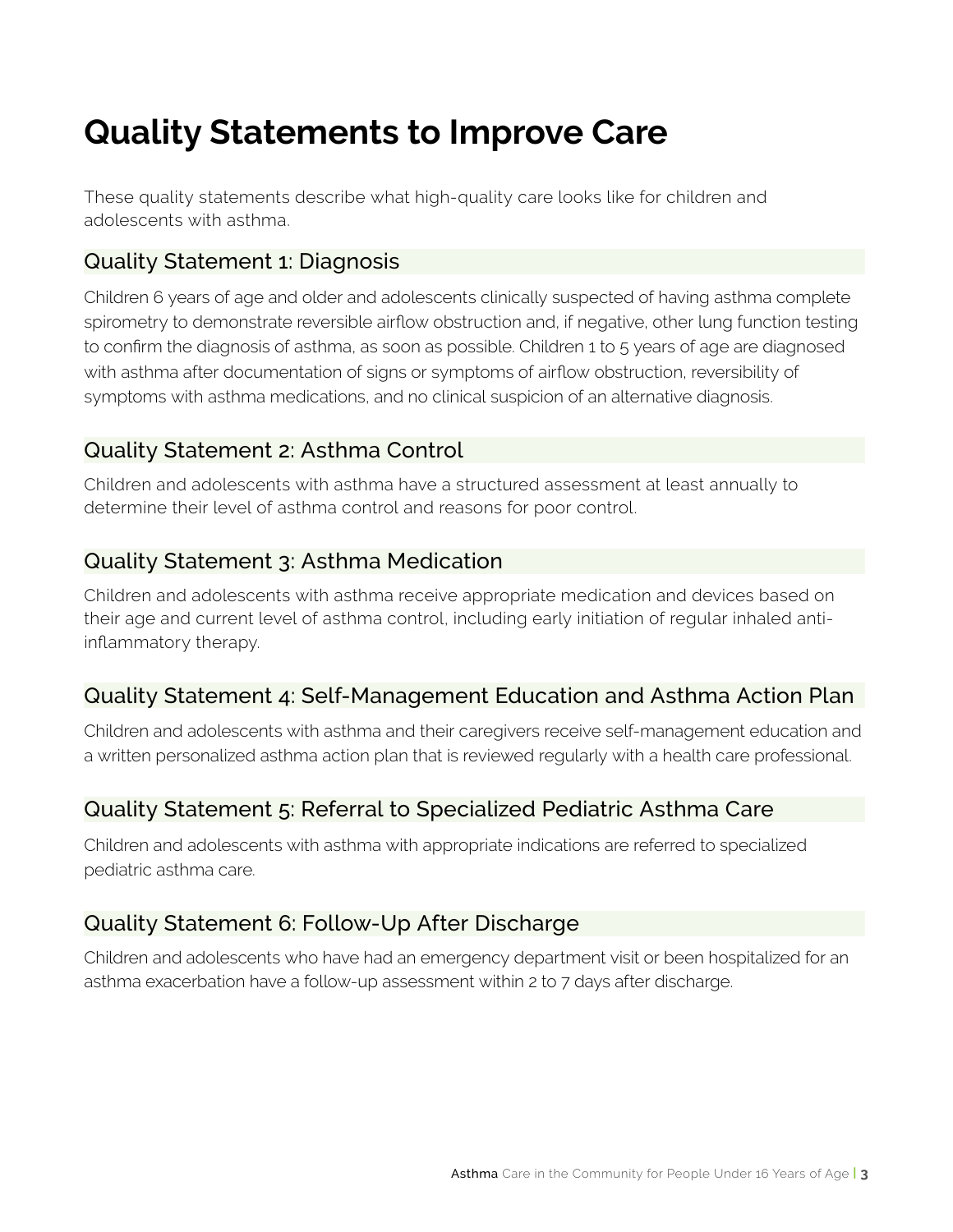# **Table of Contents**

| About This Quality Standard                                           | $\mathbf{1}$ |
|-----------------------------------------------------------------------|--------------|
| What Is a Quality Standard?                                           | 1            |
| Values That Are the Foundation of This Quality Standard               | 2            |
| Quality Statements to Improve Care                                    | 3            |
| Scope of This Quality Standard                                        | 5            |
| Why This Quality Standard Is Needed                                   | 5            |
| How to Use This Quality Standard                                      | 7            |
| For Patients                                                          | 7            |
| For Clinicians and Organizations                                      | 7            |
| How the Health Care System Can Support Implementation                 | 8            |
| <b>How to Measure Overall Success</b>                                 | 9            |
| Quality Statements to Improve Care: The Details                       | 11           |
| <b>Quality Statement 1: Diagnosis</b>                                 | 12           |
| Quality Statement 2: Asthma Control                                   | 19           |
| Quality Statement 3: Asthma Medication                                | 24           |
| Quality Statement 4: Self-Management Education and Asthma Action Plan | 31           |
| Quality Statement 5: Referral to Specialized Pediatric Asthma Care    | 35           |
| Quality Statement 6: Follow-Up After Discharge                        | 39           |
| <b>Appendices</b>                                                     | 44           |
| Appendix 1. Measurement to Support Improvement                        | 45           |
| Appendix 2. Glossary                                                  | 53           |
| Acknowledgements                                                      | 54           |
| References                                                            | 56           |
| About Us                                                              | 59           |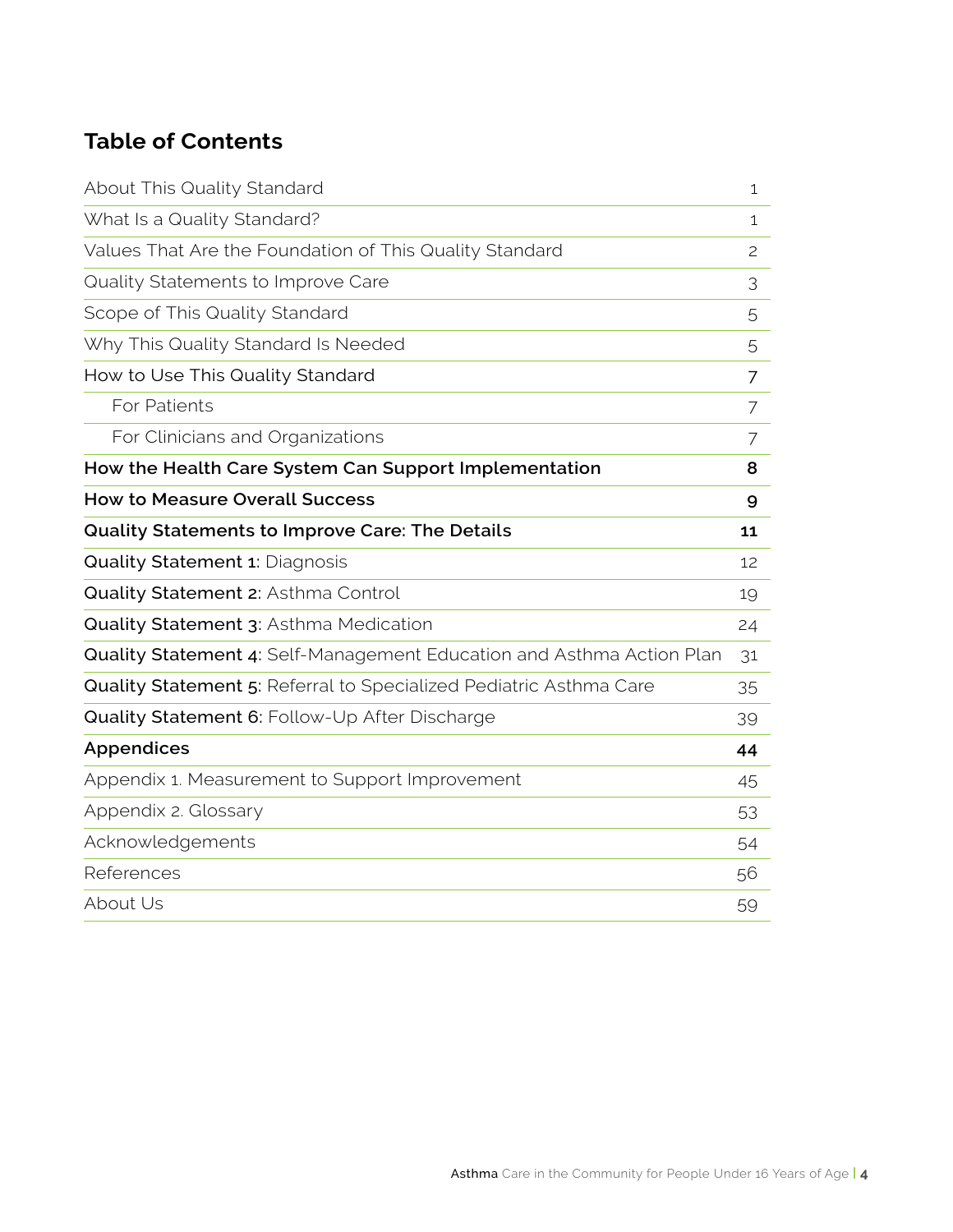# **Scope of This Quality Standard**

This quality standard addresses the diagnosis and management of asthma in children and adolescents under 16 years of age, with a focus on primary care and communitybased settings. It addresses referral to specialized pediatric asthma care for children and adolescents who have indications characterizing severe asthma, but it does not address the management of severe asthma in specialized care, acute asthma exacerbations, or care provided during emergency department visits or hospitalizations.

The *[Clinical Handbook for Paediatric Asthma](http://www.health.gov.on.ca/en/pro/programs/ecfa/docs/hb_paed_asthma.pdf)* by the Provincial Council for Maternal and Child Health and Ontario's Ministry of Health addresses the emergency department and inpatient episodes of care. $1$ 

A separate quality standard addresses *[Asthma: Care in the Community for People 16 Years](https://www.hqontario.ca/evidence-to-improve-care/quality-standards/view-all-quality-standards/asthma-in-adults)  [of Age and Older](https://www.hqontario.ca/evidence-to-improve-care/quality-standards/view-all-quality-standards/asthma-in-adults)*.

# **Why This Quality Standard Is Needed**

Asthma is a chronic inflammatory disorder of the airways in the lungs. In people with asthma, the airways become inflamed and obstructed, usually because they are hyperresponsive to internal or external factors commonly called triggers (e.g., allergens, irritants).<sup>2,3</sup> People with asthma typically experience difficulty breathing, shortness of breath, chest tightness, wheezing (a whistling sound produced in the airways during breathing), sputum (mucus) production, and/or cough. These symptoms can be episodic or persistent. As with many chronic conditions, the cause of asthma is not known with certainty, but it is thought to develop from interactions between genetic and environmental factors such as a family history of asthma and exposure to smoke, air pollution, or occupational vapours or particles.<sup>4,5</sup>

Asthma is one of the most common chronic diseases of childhood in Canada, with about 15% of children and adolescents (up to 19 years of age) living with the disease in 2013/14.<sup>6</sup> In Ontario, it is estimated that one in four people under 19 years of age were living with asthma in 2015,<sup>7</sup> and half of all new asthma cases occur in people under the age of 15.<sup>8</sup> In recent years, the incidence of asthma in Ontario (the number of people newly diagnosed each year) has been decreasing across all age groups; it dropped from nearly 10 new cases per 1,000 people in 1996/97 to 2.45 per 1,000 in 2016/17. At the same time, because people are generally living longer, the prevalence of asthma in Ontario (the total number of people living with the disease) continued to increase for all ages; it rose from around 90 per 1,000 people in 1996/97 to 155 per 1,000 in 2016/17.9 Both incidence and prevalence vary substantially across the province. In 2016/17, both were highest in the Central West region and lowest in the Waterloo Wellington region.<sup>9</sup>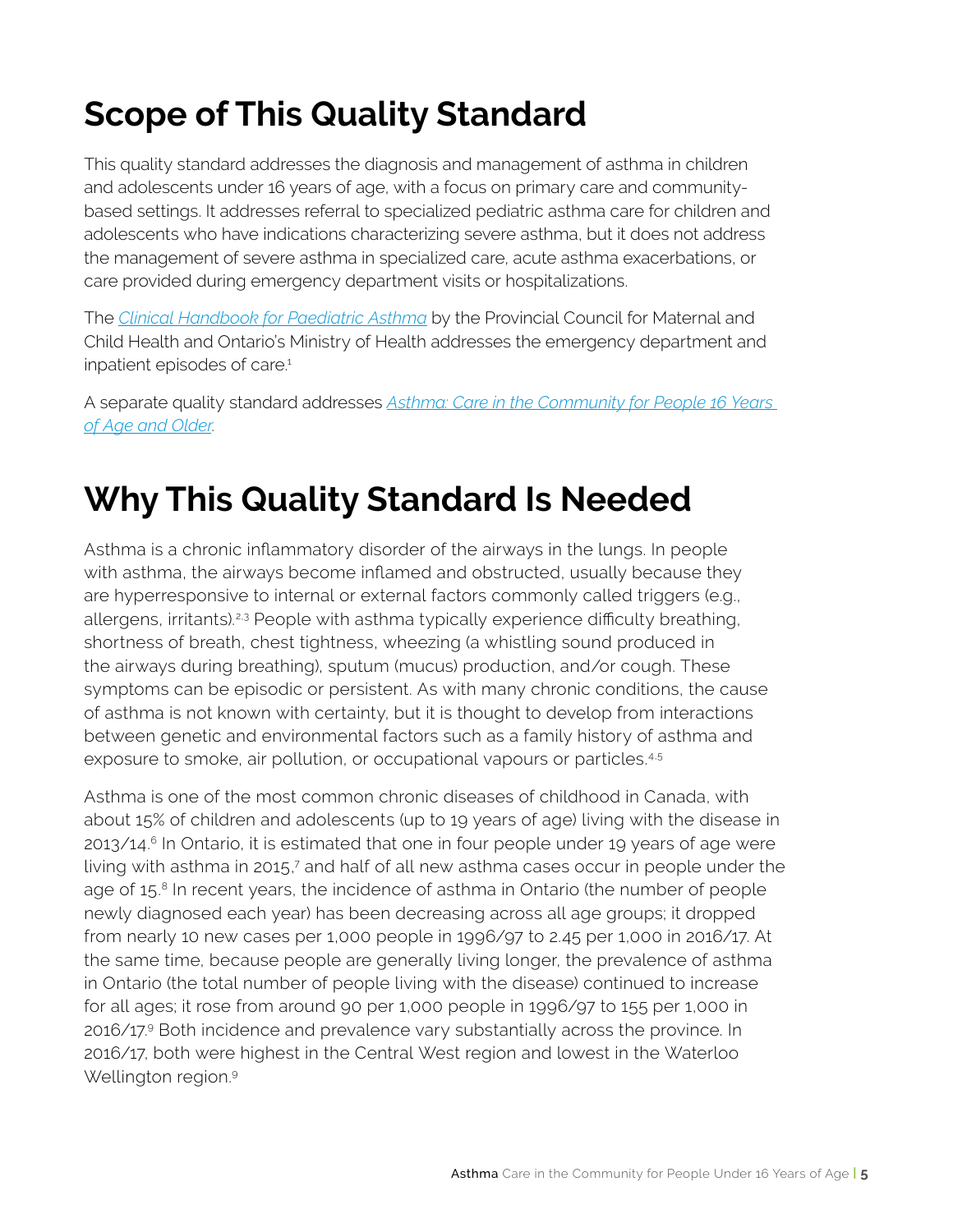Although asthma has no cure, most people can control their asthma by using appropriate controller medications, such as inhaled corticosteroids, and reducing their exposure to triggers. The primary goal of asthma care is to help people achieve and maintain asthma control, which reduces the risk of having an exacerbation (a flare-up or asthma attack) and improves their overall health and quality of life.<sup>3</sup> Current guidelines stress that, with appropriate management in primary care, most people with asthma should be able to live symptom free. Exacerbations requiring oral corticosteroids, an emergency department visit, or hospitalization should usually be considered a failure of asthma management. Every asthma death should be considered preventable.10-12

However, it is estimated that 50% of people with asthma in Canada have uncontrolled disease, resulting in unnecessary reductions in quality of life and avoidable illness and deaths.13,14 In Ontario, about 85 people die from asthma each year (1,272 deaths from 2000 to 2015<sup>15</sup>). The age- and sex-adjusted all-cause mortality rate for people living with asthma remains higher than for the population overall (in 2008, there were 852 deaths per 100,000 people with asthma versus 640 per 100,000 in the general population<sup>16,17</sup>).

Uncontrolled asthma also contributes to high health care use and costs. Overall use of health services for people with asthma has been shown to be much higher for people with uncontrolled asthma<sup>18</sup> and particularly high in the year prior to asthmarelated deaths.2,19 In Canada, asthma is the most common cause of hospital admission for children, and—based on measures of school absences, emergency department visits, and hospitalizations—one of the leading causes of morbidity from chronic disease among children and adolescents.<sup>2,20</sup> Age is a significant factor: in Ontario, rates of asthma-related hospitalization, emergency department visits, and Ontario Health Insurance Plan (OHIP) claims are much higher among very young children (under 5 years of age) and young children (5 to 9 years of age) compared to older children and adolescents.<sup>21</sup> Among people 19 years of age and under in Ontario in 2016/17, there were 14,015 asthma-specific emergency department visits and 4,215 asthmaspecific hospitalizations.<sup>21</sup>

Asthma is also associated with substantial indirect costs to society, such as absenteeism from school and work.<sup>5</sup> People affected by asthma often have a lower quality of life compared to the general population, including lower productivity at work among caregivers of children with asthma.<sup>6</sup> The economic burden of asthma in Ontario (direct health care costs plus indirect social costs) was estimated at \$1.8 billion in 2011.<sup>8</sup>

These data highlight opportunities for improving the management of asthma. For example, the higher rates of hospitalization among the youngest children (under 5 years of age) are related to difficulties diagnosing and treating asthma in this age group.<sup>6,22</sup> But these hospitalizations are considered largely preventable through improvements in the diagnosis and management of asthma in primary and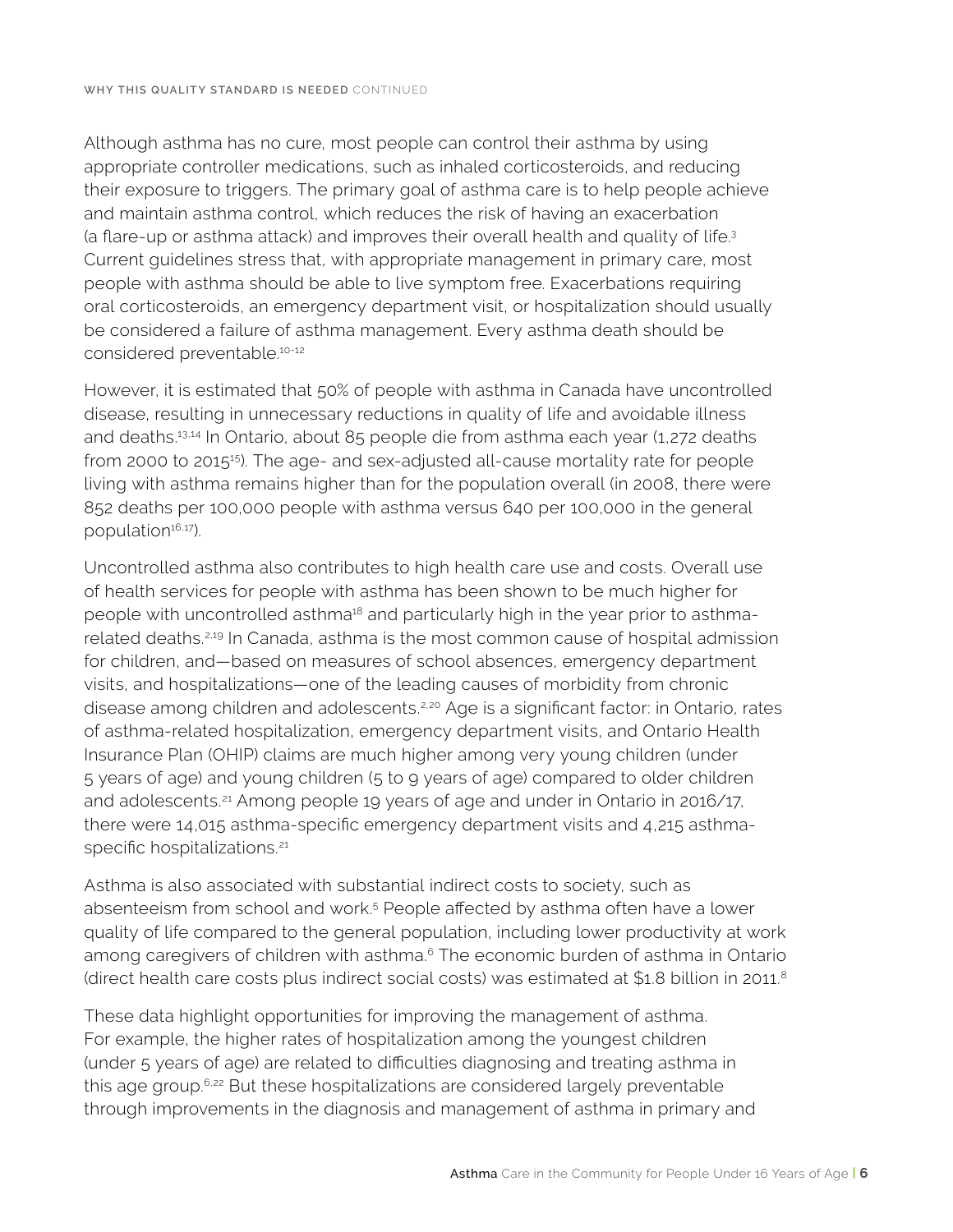community-based care settings. This standard focuses on helping clinicians diagnose asthma appropriately, recognize and address uncontrolled asthma, escalate and taper medication optimally, empower children and adolescents with asthma and their caregivers to self-manage using an asthma action plan, and support safe, effective transitions in care. Improving the quality of asthma care can help children and adolescents better control their disease, preventing acute exacerbations, emergency department visits, hospital admissions, and deaths.

# **How to Use This Quality Standard**

Quality standards inform patients, clinicians, and organizations about what highquality care looks like for health conditions or processes deemed a priority for quality improvement in Ontario. They are based on the best evidence.

Guidance on how to use quality standards and their associated resources is included below.

# **For Patients**

This quality standard consists of quality statements. These describe what high-quality care looks like for children and adolescents with asthma.

Within each quality statement, we've included information on what these statements mean for you, as a patient.

In addition, you may want to download the accompanying [patient guide](https://www.hqontario.ca/evidence-to-improve-care/quality-standards/view-all-quality-standards/asthma-in-children-and-adolescents) on asthma in children and teenagers, to help you and your family have informed conversations with your health care providers. Inside, you will find questions you may want to ask as you work together to make a plan for your care.

# **For Clinicians and Organizations**

The quality statements within this quality standard describe what high-quality care looks like for children and adolescents with asthma.

They are based on the best evidence and designed to help you know what to do to reduce gaps and variations in care.

Many clinicians and organizations are already providing high-quality evidence-based care. However, there may be elements of your care that can be improved. This quality standard can serve as a resource to help you prioritize and measure improvement efforts.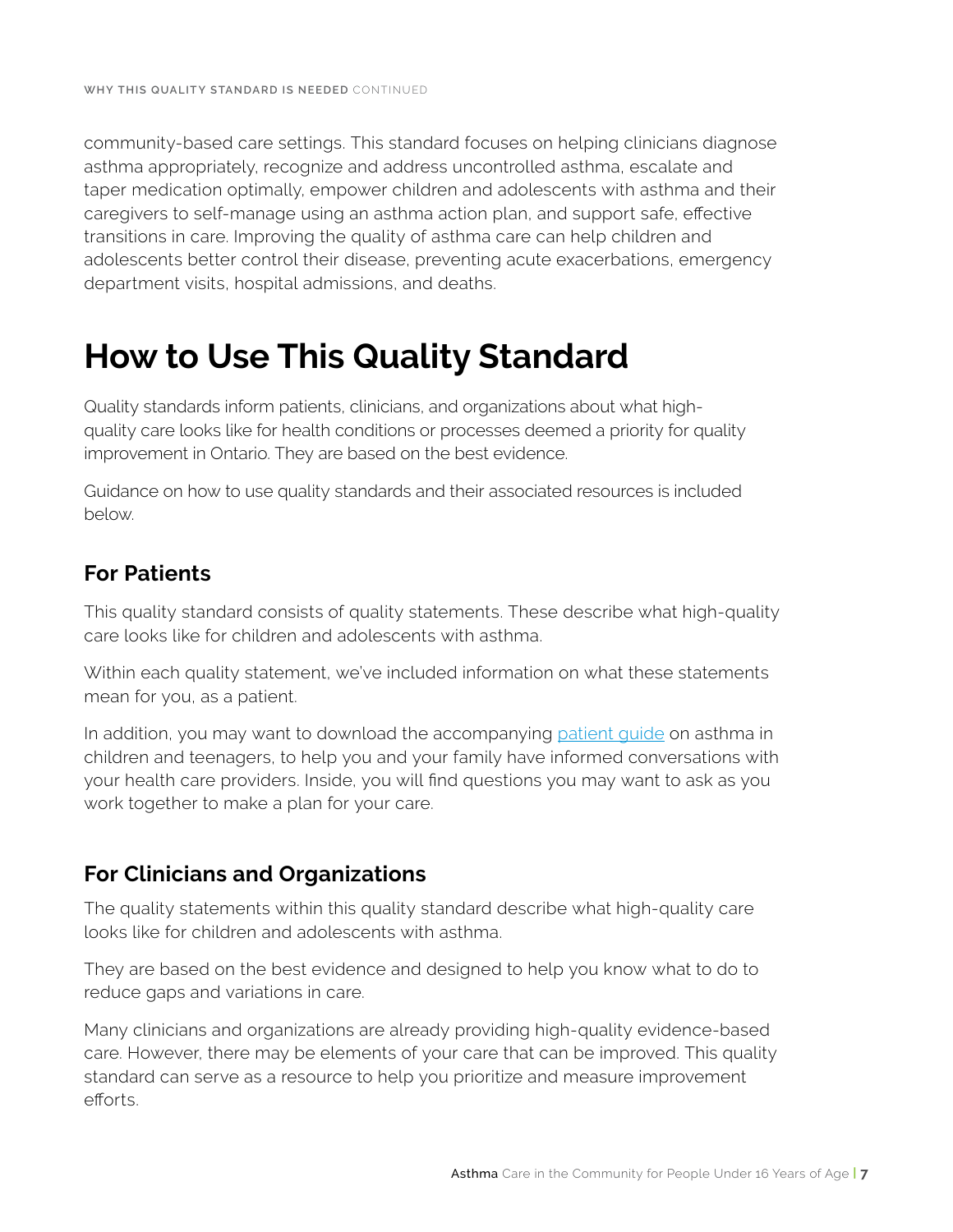Tools and resources to support you in your quality improvement efforts accompany each quality standard. These resources include indicators and their definitions (Appendix 1) to help you assess the quality of care you are delivering and identify gaps in care and areas for improvement. While it is not mandatory to use or collect data when using a quality standard to improve care, measurement is key to quality improvement.

There are also a number of resources online to help you, including:

- Our [patient guide](https://www.hqontario.ca/evidence-to-improve-care/quality-standards/view-all-quality-standards/asthma-in-children-and-adolescents) on asthma in children and teenagers, which you can share with patients and families to help them have conversations with you and their other health care providers. Please make the patient guide available where you provide care
- Our [measurement resources](https://www.hqontario.ca/evidence-to-improve-care/quality-standards/view-all-quality-standards/asthma-in-children-and-adolescents), which include our data tables to help you identify gaps in care and inform your resource planning and improvement efforts; our measurement guide of technical specifications for the indicators in this standard; and our "case for improvement" slide deck to help you to share why this standard was created and the data behind it
- Our *[Getting Started Guide](https://www.hqontario.ca/evidence-to-improve-care/quality-standards/view-all-quality-standards/asthma-in-children-and-adolescents)*, which includes links to templates and tools to help you put quality standards into practice. This guide shows you how to plan for, implement, and sustain changes in your practice
- [Quorum,](https://www.hqontario.ca/Quality-Improvement/Quorum) an online community dedicated to improving the quality of care across Ontario. This is a place where health care providers can share information, inform, and support each other, and it includes tools and resources to help you implement the quality statements within each standard
- [Quality Improvement Plans](https://www.hqontario.ca/Quality-Improvement/Quality-Improvement-Plans), which can help your organization outline how it will improve the quality of care provided to your patients, residents, or clients in the coming year

# **How the Health Care System Can Support Implementation**

As you work to implement this quality standard, there may be times when you find it challenging to provide the care outlined due to system-level barriers or gaps. These challenges have been identified and documented as part of the development of the standard, which included extensive consultation with health care professionals and lived experience advisors and careful review of available evidence and existing programs. Many of the levers for system change fall within the purview of Ontario Health, and as such we will continue to work to address these barriers to support the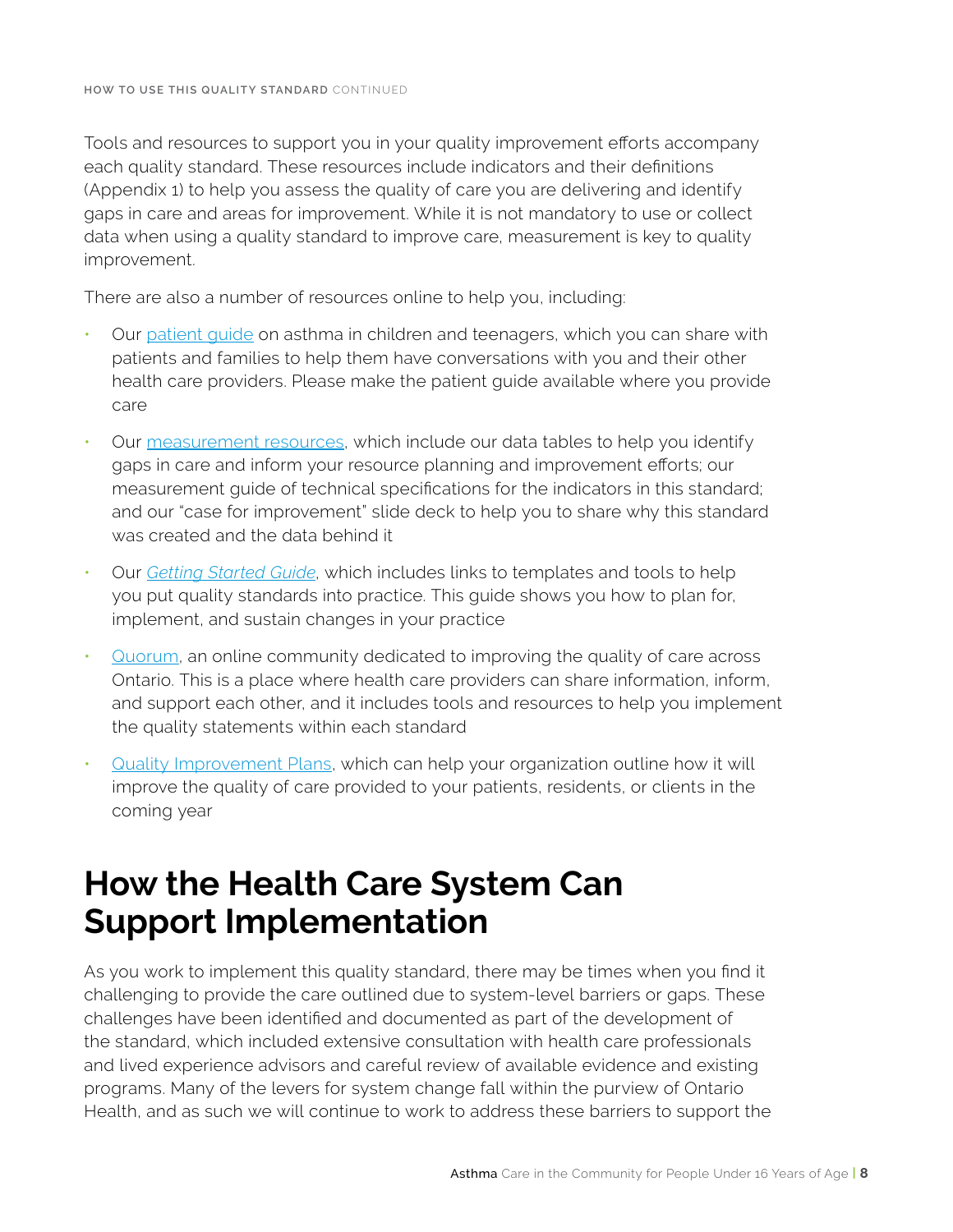implementation of quality standards. We will also engage and support other provincial partners, including the Ministry of Health or other relevant ministries, on policy-level initiatives to help bridge system-level gaps.

In the meantime, there are many actions you can take on your own, so please read the standard and act where you can.

# **How to Measure Overall Success**

The Asthma Quality Standards Advisory Committee identified some overarching goals for this quality standard. These goals were mapped to indicators that can be used to monitor the progress being made to improve care for children and adolescents with asthma in Ontario. Some indicators are provincially measurable, while some can be measured using only locally sourced data.

Collecting and using data associated with this quality standard is optional. However, data will help you assess the quality of care you are delivering and the effectiveness of your quality improvement efforts.

We realize this standard includes a lengthy list of indicators. We've given you this list so you don't have to create your own quality improvement indicators. We recommend you identify areas to focus on in the quality standard and then use one or more of the associated indicators to guide and evaluate your quality improvement efforts.

See Appendix 1 for additional details on how to measure these indicators and our [measurement guide](https://www.hqontario.ca/evidence-to-improve-care/quality-standards/view-all-quality-standards/asthma-in-children-and-adolescents) for more information and support

# **Indicators That Can Be Measured Using Provincial Data**

- Percentage of children and adolescents 6 to 16 years of age with incident asthma whose diagnosis is confirmed with lung function testing
- Percentage of children and adolescents 6 to 16 years of age with asthma who had a lung function test in the previous 12 months
- Percentage of children and adolescents with asthma who visited the emergency department for an asthma-specific reason in the previous 12 months
- Percentage of children and adolescents with asthma who were hospitalized for an asthma-specific reason in the previous 12 months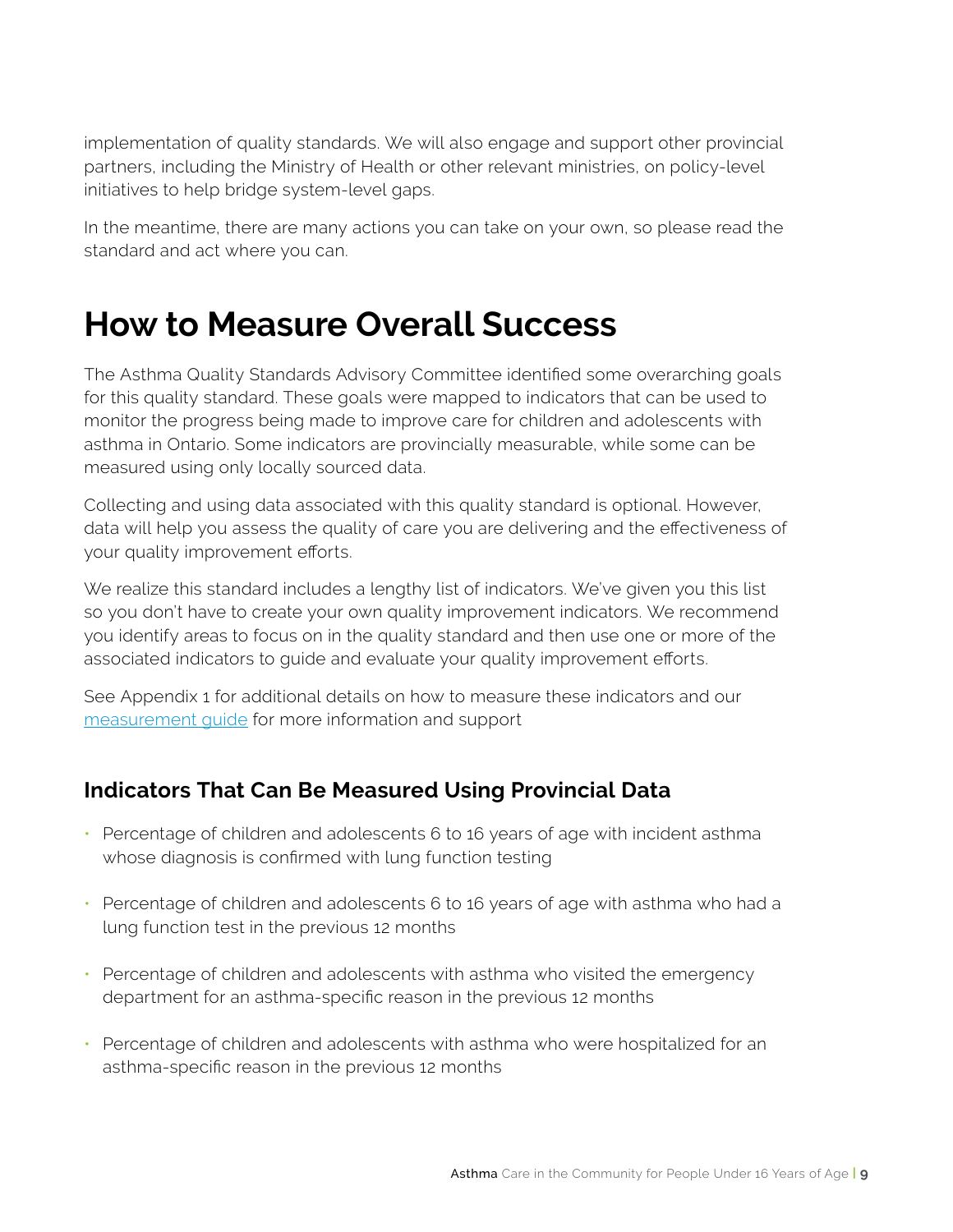# **Indicators That Can Be Measured Using Only Local Data**

- Percentage of young children 1 to 5 years of age clinically suspected of having asthma whose diagnosis of asthma is confirmed by documented reversibility of signs or symptoms with medication
- Percentage of children and adolescents with asthma who had a structured assessment in the previous 6 months
- Percentage of children and adolescents with asthma with one or more appropriate indications who are prescribed regular (daily) inhaled anti-inflammatory therapy
- Average number of asthma symptom-free days in the previous 4 weeks among children and adolescents with asthma
- Average number of days missed from school or work due to asthma in the previous 4 weeks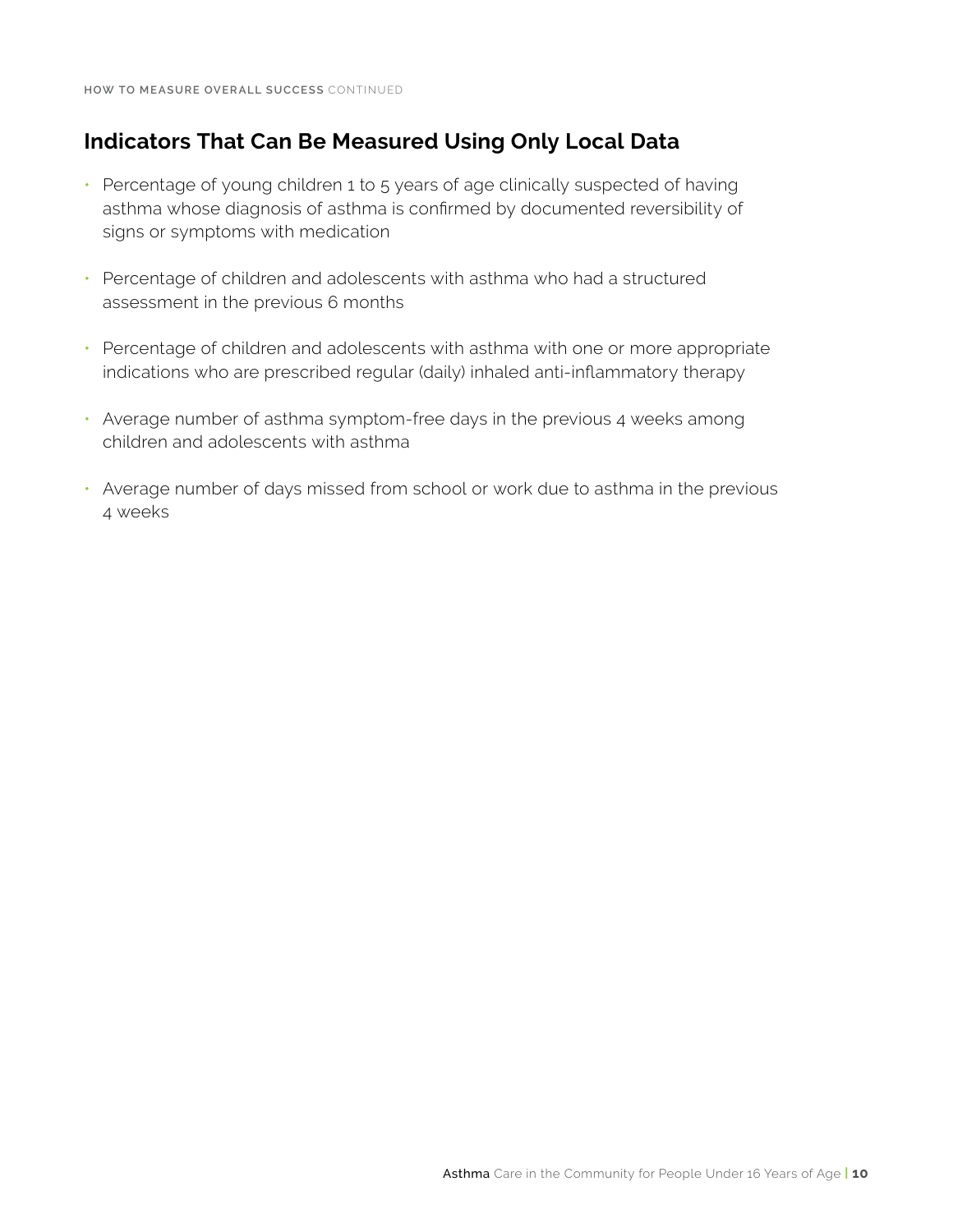# **Quality Statements to Improve Care: The Details**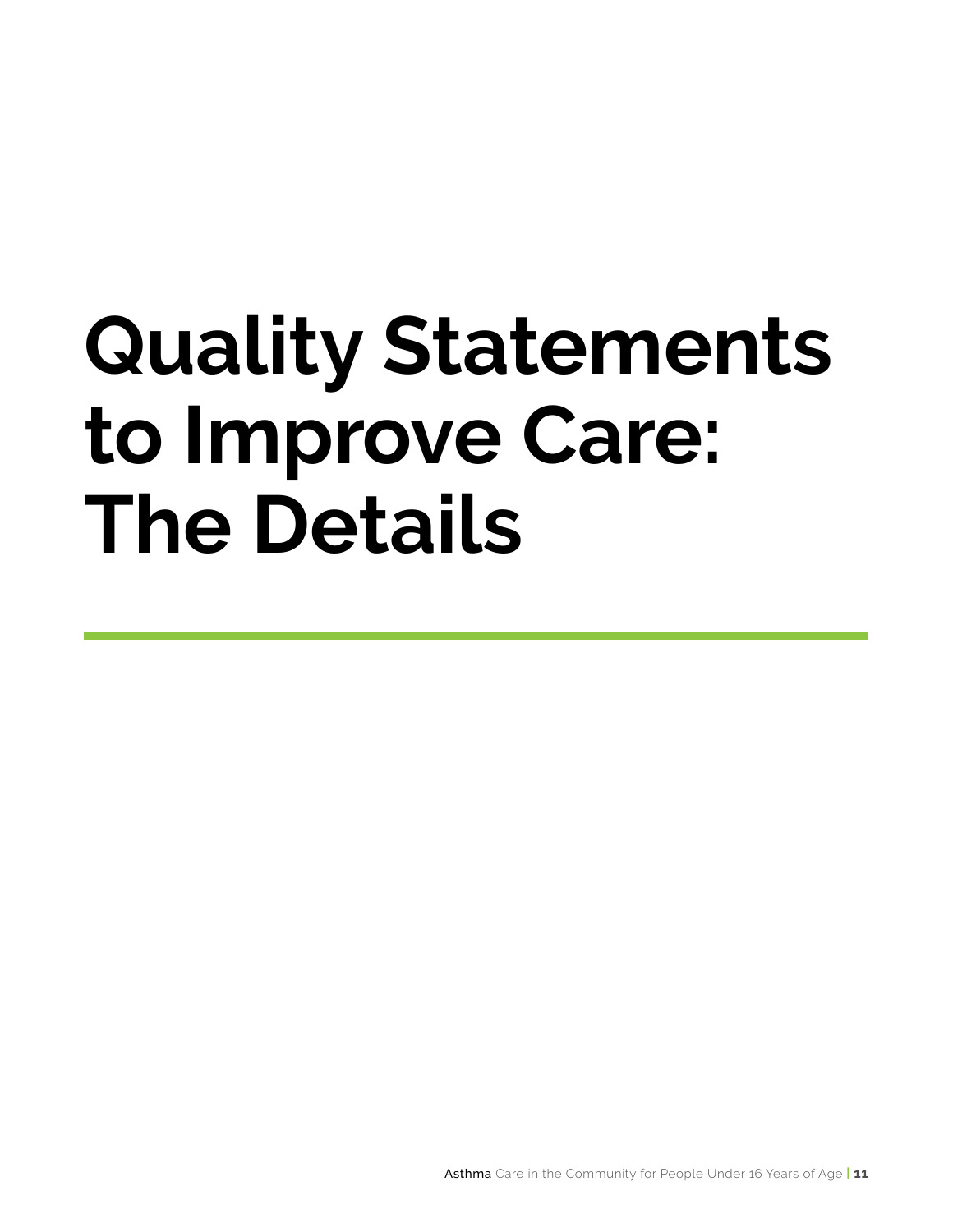**1**

# **Diagnosis**

Children 6 years of age and older and adolescents clinically suspected of having asthma complete spirometry to demonstrate reversible airflow obstruction and, if negative, other lung function testing to confirm the diagnosis of asthma, as soon as possible. Children 1 to 5 years of age are diagnosed with asthma after documentation of signs or symptoms of airflow obstruction, reversibility of symptoms with asthma medications, and no clinical suspicion of an alternative diagnosis.

Sources: British Thoracic Society and Scottish Intercollegiate Guidelines Network, 2019<sup>19</sup> | Canadian Thoracic Society, 2010,<sup>10</sup> 2015<sup>23</sup> | Global Initiative for Asthma, 2019² | National Institute for Health and Care Excellence, 201744 | Registered Nurses' Association of Ontario, 20044

# **Definitions**

**Clinically suspected of having asthma:** Asthma is clinically suspected in the presence of signs or symptoms of variable airflow obstruction and in the absence of an alternative diagnosis (see definitions below). The presence of other atopic conditions (e.g., eczema, food allergy, allergic rhinitis) in the child or family members should also be assessed when asthma is suspected.

**Spirometry:** This is the preferred lung function test to diagnose asthma by assessing for airflow obstruction and its reversibility.10 The test measures airflow as the ratio of forced expiratory volume in 1 second (FEV1), which is the volume of air exhaled during the first second of the forced vital capacity (FVC) measurement, and FVC, which is the volume of air forcibly exhaled from the point of maximal inspiration. Results are presented as a percentage of the predicted value or as an absolute value to be compared with the lower limit of normal (LLN) of the FEV1/FVC ratio. Reference values to interpret the test are generally based on age, sex, and height and can include race.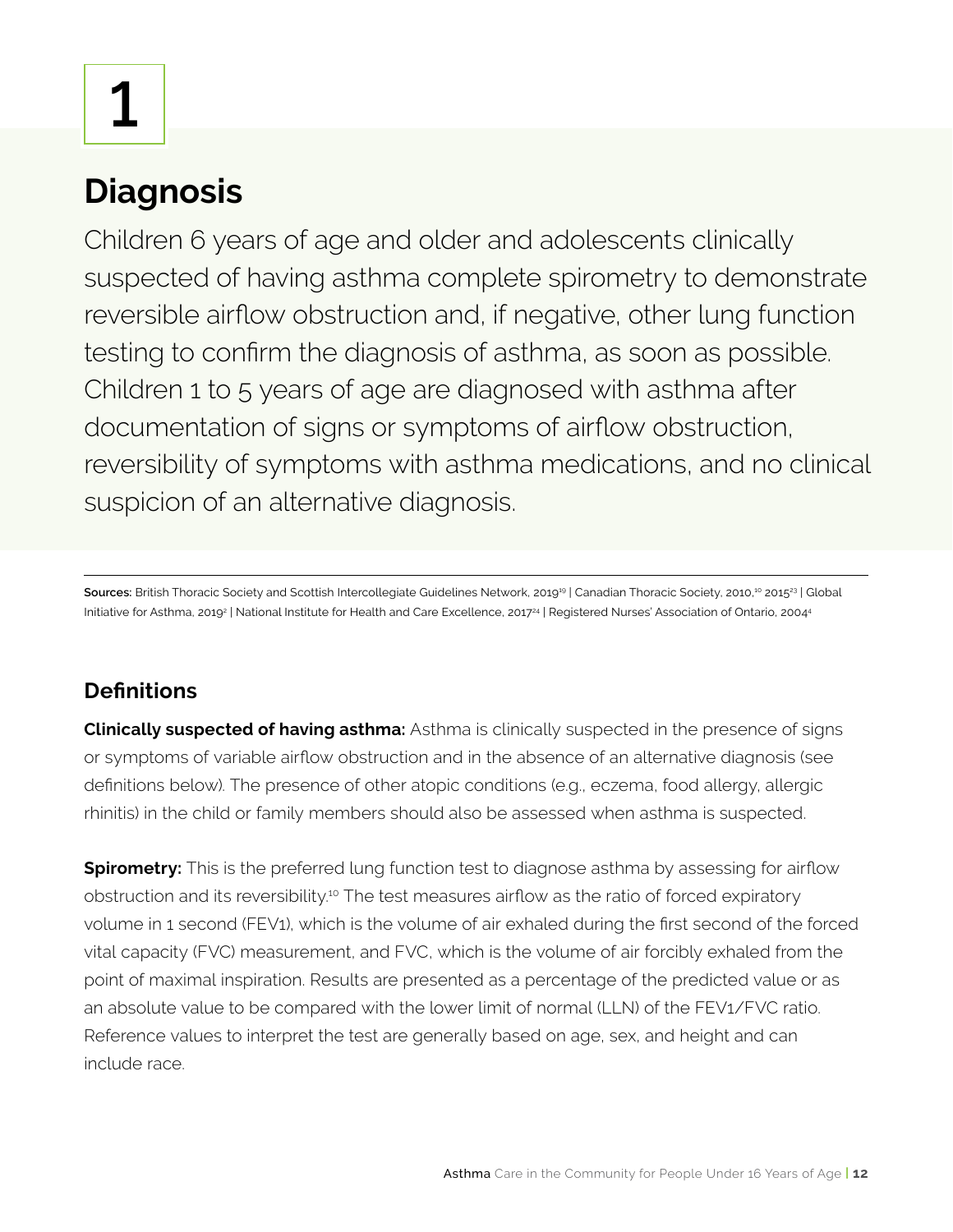Spirometry should be performed before and after the administration of an inhaled bronchodilator. A pre-bronchodilator FEV1/FVC result less than the LLN (approximately < 0.8–0.9) demonstrates airflow obstruction. A post-bronchodilator increase in FEV1 of at least 12% indicates that airflow obstruction is reversible and supports the diagnosis of asthma. A negative spirometry test does not rule out asthma, especially when asthma is controlled, because of the low sensitivity of the test. In such cases, additional lung function testing is required to confirm the diagnosis of asthma. In situations where people cannot perform spirometry, a referral to specialized asthma care may be considered (see quality statement 5).

**Other lung function testing:** In Ontario, the following tests are recommended to confirm a diagnosis of asthma<sup>10</sup>:

- Challenge tests are an alternative method to diagnose asthma when spirometry is negative. They assess for airway hypersensitivity and hyperresponsiveness. Challenge tests are also known as bronchial provocation tests, such as the methacholine challenge test. Methacholine challenge tests should not be performed within several weeks of an active infection. Bronchodilators should be withheld prior to testing in accordance with their duration of action. If safe to do so, inhaled corticosteroid (ICS) treatment should be withheld for 4 to 8 weeks prior to testing to remove the anti-inflammatory effect on the airways $25$
- Peak expiratory flow (PEF) measurement assesses the presence of airflow variation over the span of 2 weeks. A variation in PEF of greater than 20% supports a diagnosis of asthma in children and adolescents older than 12 years of age

The measurement of airway inflammation, such as by measuring fractional exhaled nitric oxide levels (FeNO), is not yet widely available in Ontario, but there is emerging evidence for its utility in diagnosing asthma.24

As soon as possible: Spirometry, followed by other lung function testing if spirometry is negative or not possible, should be performed to confirm the diagnosis of asthma as soon as possible and within at most 3 months of a person seeking care for their respiratory symptoms. A trial of medication may be considered if testing cannot be reliably or expediently performed, but confirmatory testing should be completed, regardless of the outcome of the therapeutic trial.<sup>10</sup> Every attempt should be made to ensure the asthma diagnosis can be confirmed with lung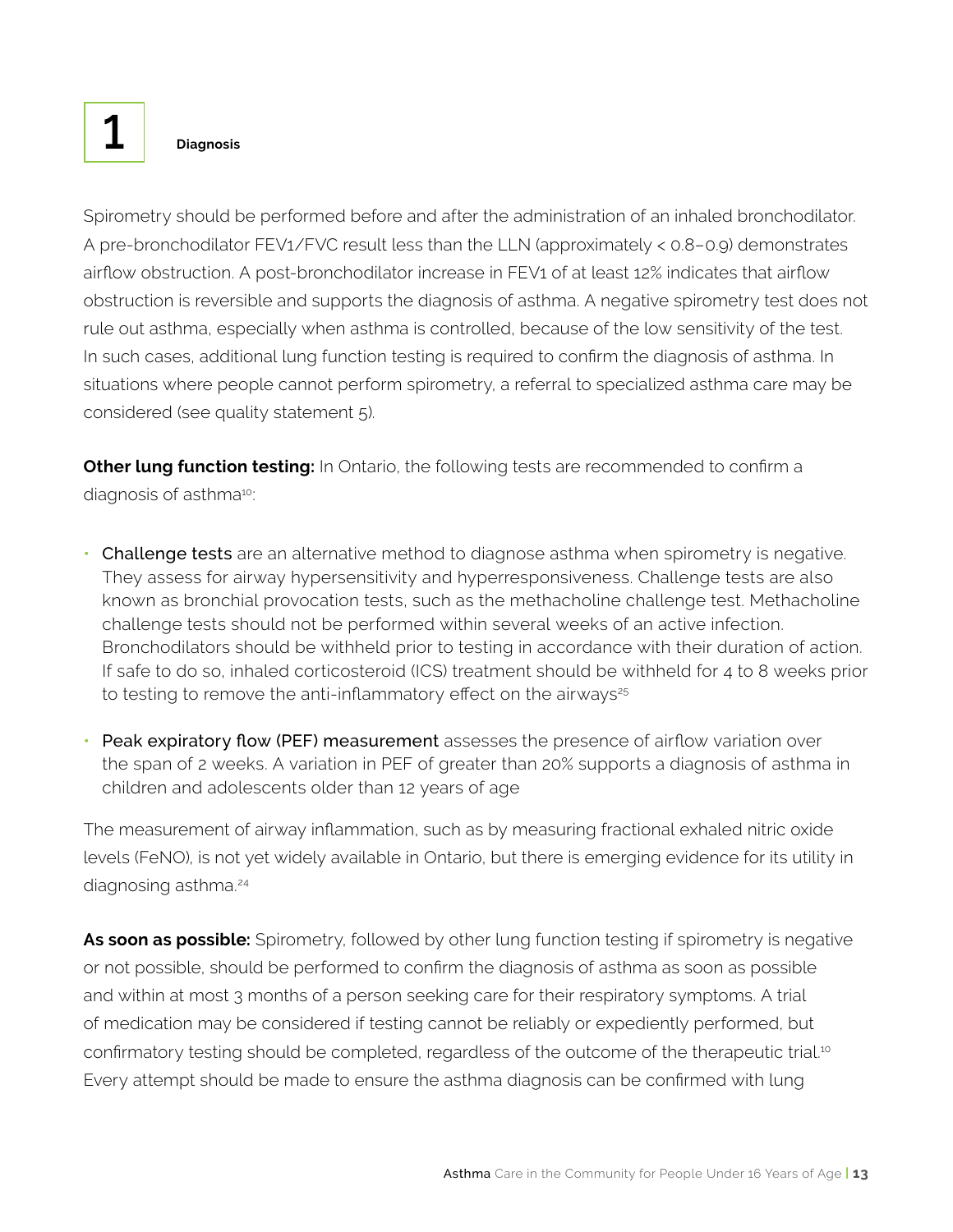function testing, especially if any changes in the person's condition suggest they may be able to undergo testing. This includes the re-evaluation of an adolescent diagnosed with asthma in childhood without objective measures.

**Signs or symptoms of airflow obstruction:** These include shortness of breath, chest tightness, wheezing, or cough. The presence of respiratory signs and symptoms should be assessed through a structured clinical history and physical examination, then documented in the medical record.

Respiratory symptoms characteristic of asthma often<sup>2,26</sup>:

- Include more than one symptom (i.e., shortness of breath, chest tightness, wheezing, cough)
- Vary in intensity or over time (e.g., worse at night and/or in the early morning)
- Occur frequently (≥ 2 days/week or ≥ 8 days/month)
- Are caused by allergens (e.g., dust mites, pet dander, cockroaches, pollen, mould), irritants (e.g., infections, smoke, fumes, chemicals, exercise, extreme air temperatures, thunderstorms), or other triggers (e.g., rhinitis, sinusitis, gastroesophageal reflux, food and drug reactions, laughter, hormonal changes during adolescence)

**Reversibility of symptoms with asthma medications:** A diagnosis of asthma in children and adolescents is best supported by the evidence of reversibility of airflow obstruction using pre- and post-bronchodilator spirometry in those who can perform the test. Children 1 to 5 years of age often cannot undergo spirometry, and in this age group, reversibility of symptoms can be directly observed and documented by a physician or other trained health care professional. A clinical diagnosis of asthma can be confirmed based on an improvement with asthma medications and no clinical suspicion of an alternative diagnosis (see definition below). Reversibility of symptoms can be observed in children with recurrent  $(≥ 2)$  episodes of worsening symptoms with asthma-like signs, based on the following: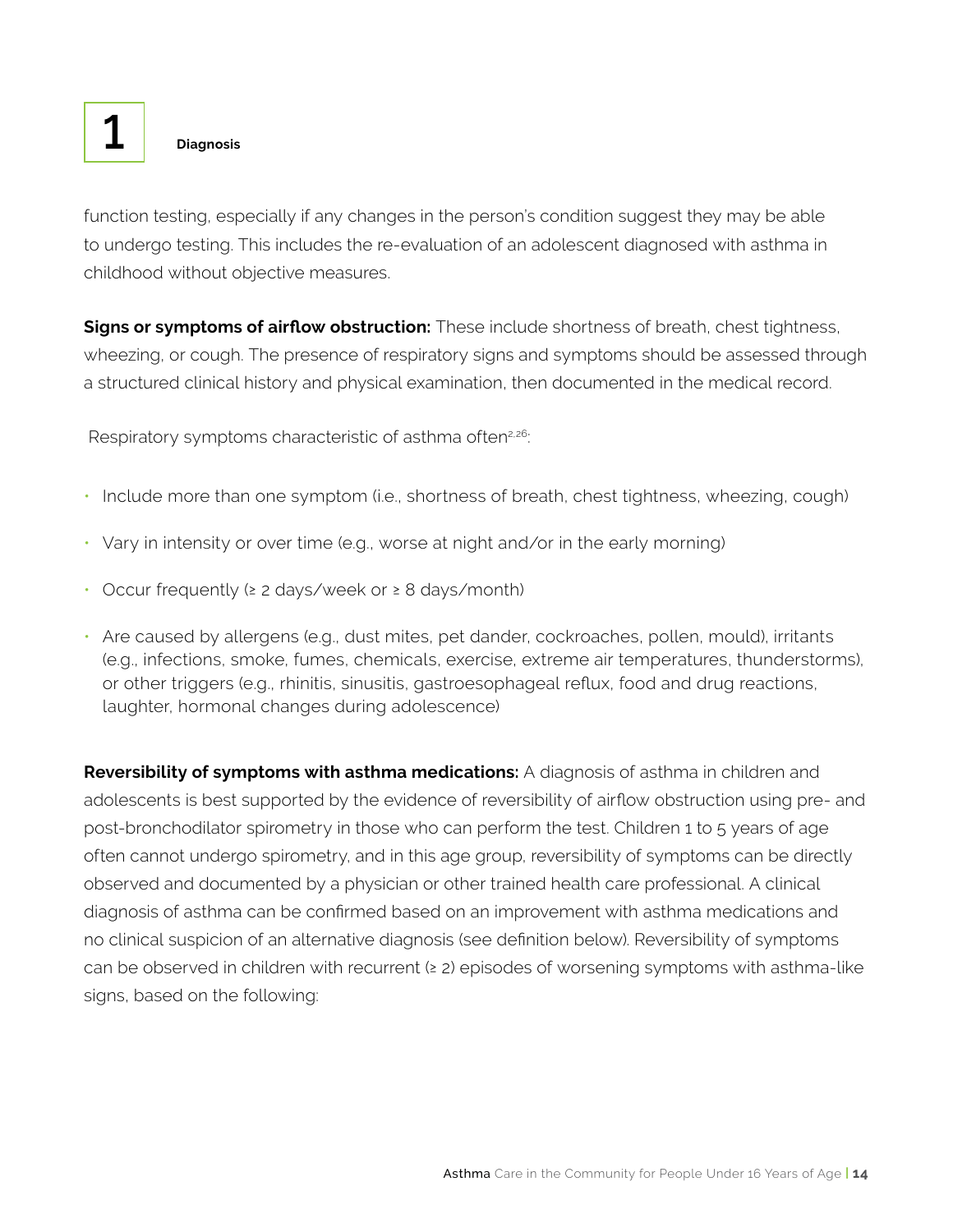- Wheezing on presentation: A direct observation of improvement with inhaled bronchodilator (with or without oral corticosteroids) is the preferred method to confirm the diagnosis
- No wheezing on presentation, with frequent symptoms or any moderate or severe worsening: Consider a 3-month trial of treatment with a medium daily dose of an ICS with, as needed, a short-acting β2-agonist (SABA). Clear, consistent improvement in the frequency and severity of symptoms and/or exacerbations is the alternative method to confirm the diagnosis
- No wheezing on presentation, with infrequent symptoms and mild exacerbations: Monitor and reassess when the person is symptomatic. Alternatively, a trial of treatment with asneeded SABA is suggested, and a convincing parental report of a rapid and repeatedly observed response to SABA can be used as a weaker diagnostic method

**Alternative diagnosis:** Includes, but is not limited to, the following:

- Airway abnormalities (e.g., tracheomalacia, bronchomalacia)
- Congenital cardiac conditions (e.g., congenital heart disease)
- Conditions characterized by breathing difficulties (e.g., shortness of breath, hyperventilation, anxiety, shortness of breath on exertion due to poor cardiopulmonary fitness)
- Congenital lung conditions (e.g., cystic fibrosis, primary ciliary dyskinesia)
- Digestive disorders (e.g., gastroesophageal reflux, eosinophilic gastrointestinal disease)
- Infections (e.g., bacterial pneumonia, pertussis, tuberculosis, immune dysfunction)
- Obstructive lung disease (e.g., bronchiectasis)
- Upper respiratory tract infections (e.g., recurrent colds and coughs, rhinovirus)
- Vocal cord dysfunction (e.g., paroxysmal vocal cord function)

An alternative diagnosis and referral to a specialist (see quality statement 5) should be considered in children and adolescents if they have symptoms suggestive of asthma but normal spirometry or inability to perform lung function testing.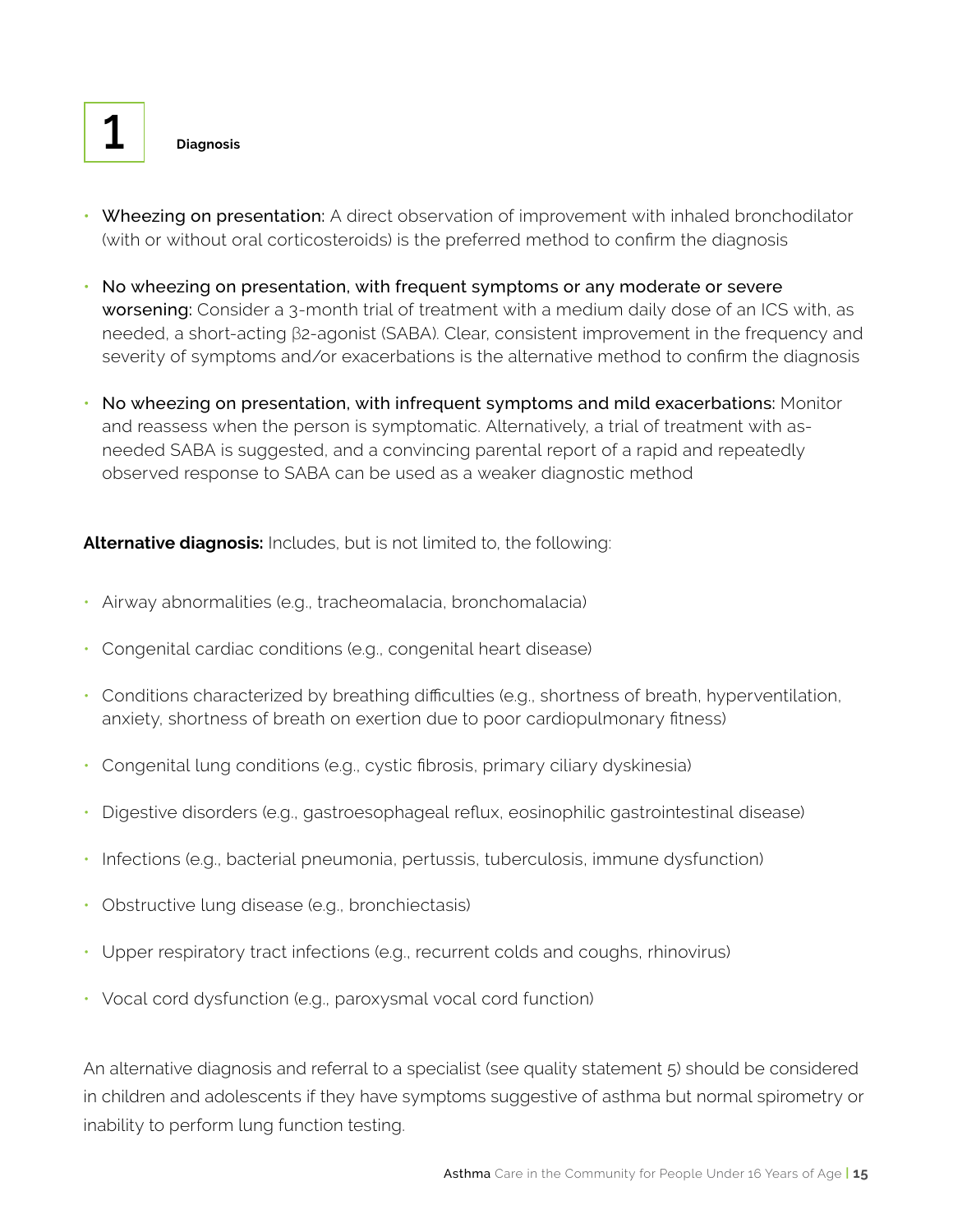# **Rationale**

In Ontario, spirometry and other lung function testing to diagnose asthma is increasing but not yet routine. According to available administrative health data, about half of people receive lung function testing to confirm their diagnosis within  $3\frac{1}{2}$  years of starting asthma care.<sup>27</sup> Most children 6 years of age and older are able to undergo spirometry (the preferred lung function test to diagnose asthma). Every attempt should be made to confirm the diagnosis of asthma with lung function testing, especially if any changes in the child's condition suggest they may be able to undergo testing.

Often, asthma is diagnosed based on symptoms and history, without spirometry or other lung function testing.14,16 There is a risk of misdiagnosis when reversible airflow obstruction is not confirmed with lung function testing.14,16 Asthma is commonly misdiagnosed in adolescents presenting with exercise-related symptoms caused by other diseases associated with breathing difficulties or cough.<sup>26</sup> Children and adolescents whose asthma diagnosis is not supported by lung function testing are less likely to receive appropriate medication, and they can be at higher risk of an asthma exacerbation if their asthma is not treated correctly.3

In children 1 to 5 years of age with recurrent asthma-like symptoms or exacerbations, even if triggered by viral infections, the diagnosis of asthma should be considered.<sup>23</sup> Among these children, diagnosing asthma can be difficult because they are often unable to perform lung function testing and because episodic respiratory symptoms (i.e., wheezing and cough) related to other respiratory diseases are common in this age group.<sup>6,26</sup> The diagnosis of asthma in children in this age group should be based on documentation of observed signs and/or symptoms of airway obstruction and a consistent clinical response to asthma medications suggesting a reversibility of airflow obstruction, in the absence of clinical suspicion of an alternative diagnosis.<sup>3,23</sup>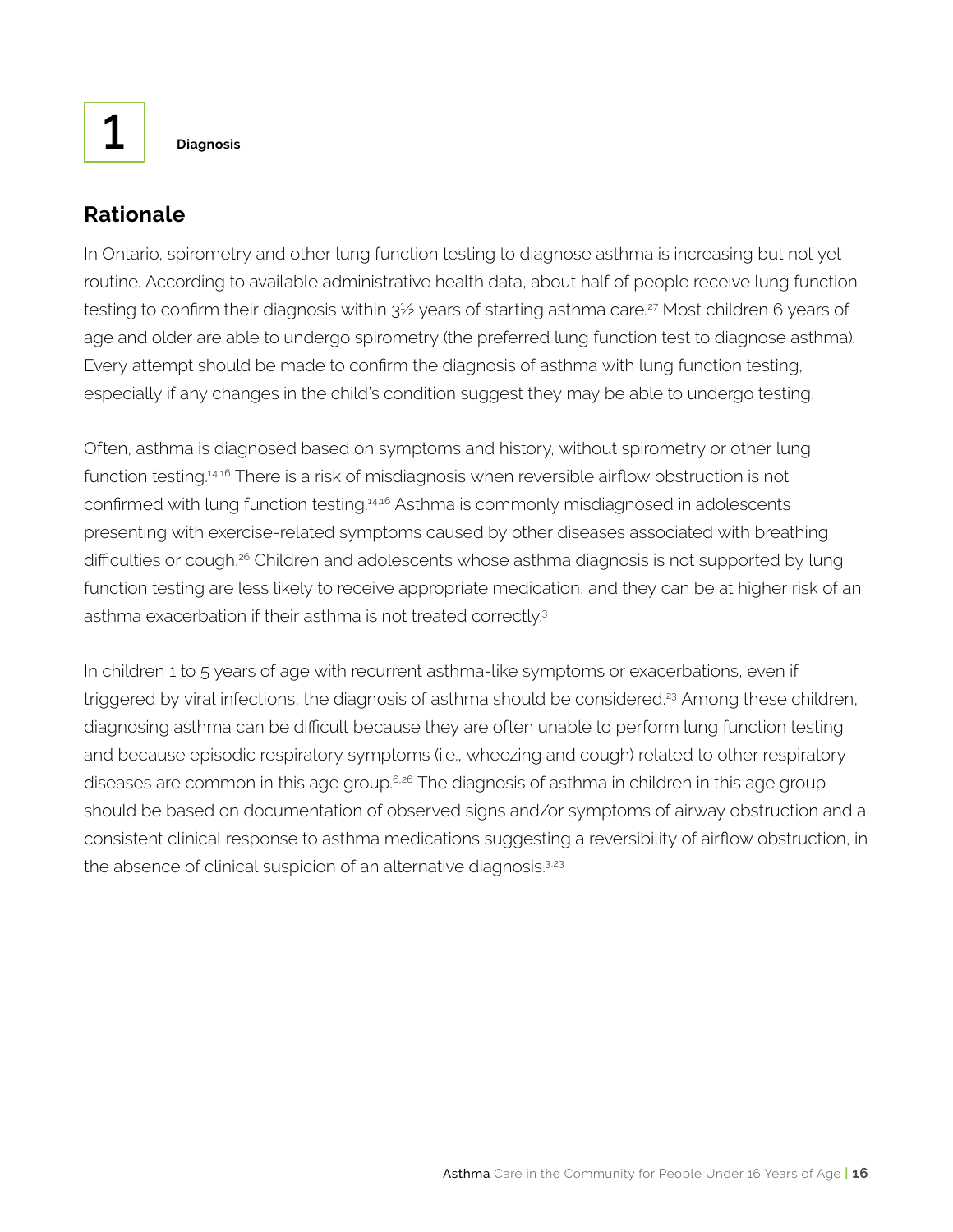# **What This Quality Statement Means**

# **For Caregivers of Children and Adolescents Suspected of Having Asthma**

If your child is 6 years of age or older and is short of breath, has a tight feeling in their chest, or is wheezing or coughing, your child's health care professional should make sure they have lung function testing before diagnosing your child with asthma. Since you might have to wait a while for these tests, your child may need to start taking medication right away to help them breathe. Once your child's test results are available, their family doctor or nurse practitioner will review the results with you.

If your child is younger than 6 years old, they may not be able to do the lung function tests. To find out if they have asthma, your child's health care professional will:

- Check their breathing and symptoms
- Prescribe asthma medication to see if it helps
- Check to see if something other than asthma is causing their symptoms

### **For Clinicians**

Administer or order spirometry for children and adolescents 6 year of age and older who are clinically suspected of having asthma to confirm a diagnosis of asthma. Given the low sensitivity of spirometry for the diagnosis of asthma, consider the need for additional lung function testing such as methacholine challenge testing if spirometry is inconclusive. Testing should occur as soon as possible and ideally be completed within at most 3 months of a person seeking care for their respiratory symptoms. Once results are available, review the results with patients and their caregivers.

#### **QUALITY INDICATORS: HOW TO MEASURE IMPROVEMENT FOR THIS STATEMENT**

- Percentage of children and adolescents 6 to 16 years of age clinically suspected of having asthma who complete lung function testing within 3 months of seeking care for their respiratory symptoms
- Percentage of children 1 to 5 years of age clinically suspected of having asthma whose diagnosis of asthma is confirmed after the documentation of signs or symptoms of airflow obstruction and reversibility of those signs or symptoms with asthma medication
- Local availability of lung function testing

Measurement details for these indicators, as well as indicators to measure overarching goals for the entire quality standard, are presented in Appendix 1.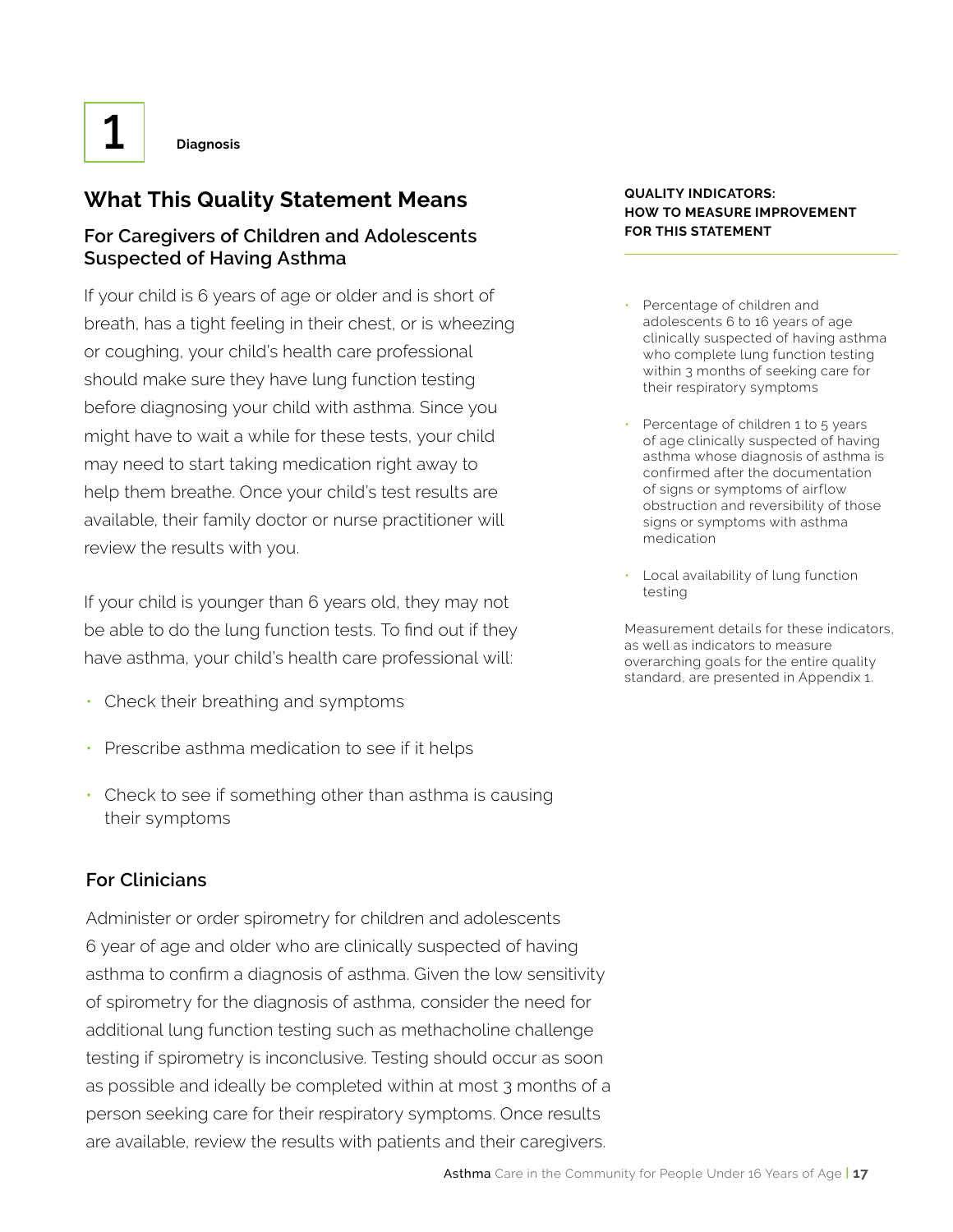Longer wait times should not deter clinicians from ordering and seeking appropriate lung function testing before confirming a diagnosis of asthma. Document signs and symptoms of variable airflow obstruction obtained from clinical history, physical examinations, and objective measures as the basis for diagnosing asthma.19,24

Typically, children under the age of 6 years are unable to perform lung function testing accurately.4 To confirm a diagnosis of asthma in children 1 to 5 years of age who are unable to undergo spirometry—and for whom you have no clinical suspicion of another diagnosis—observe and document their signs and/or symptoms of airflow obstruction (i.e., shortness of breath, chest tightness, wheezing, and/or cough) and improvements with asthma medications during two or more episodes of worsening symptoms with asthma-like signs.

# **For Health Services Planners**

Ensure lung function testing is locally available and accessible for children and adolescents 6 to 16 years of age. Ensure health care professionals in primary care and community-based settings are aware of the local availability of lung function testing<sup>24</sup> and can order appropriate lung function testing for children and adolescents clinically suspected of having asthma, including spirometry and challenge tests, without first referring to specialized asthma care. Ensure spirometry is performed within a quality assurance program by trained health care professionals.<sup>5,19</sup> Ensure primary care physicians and nurse practitioners have the knowledge and skills to clinically diagnose asthma in children 1 to 5 years of age.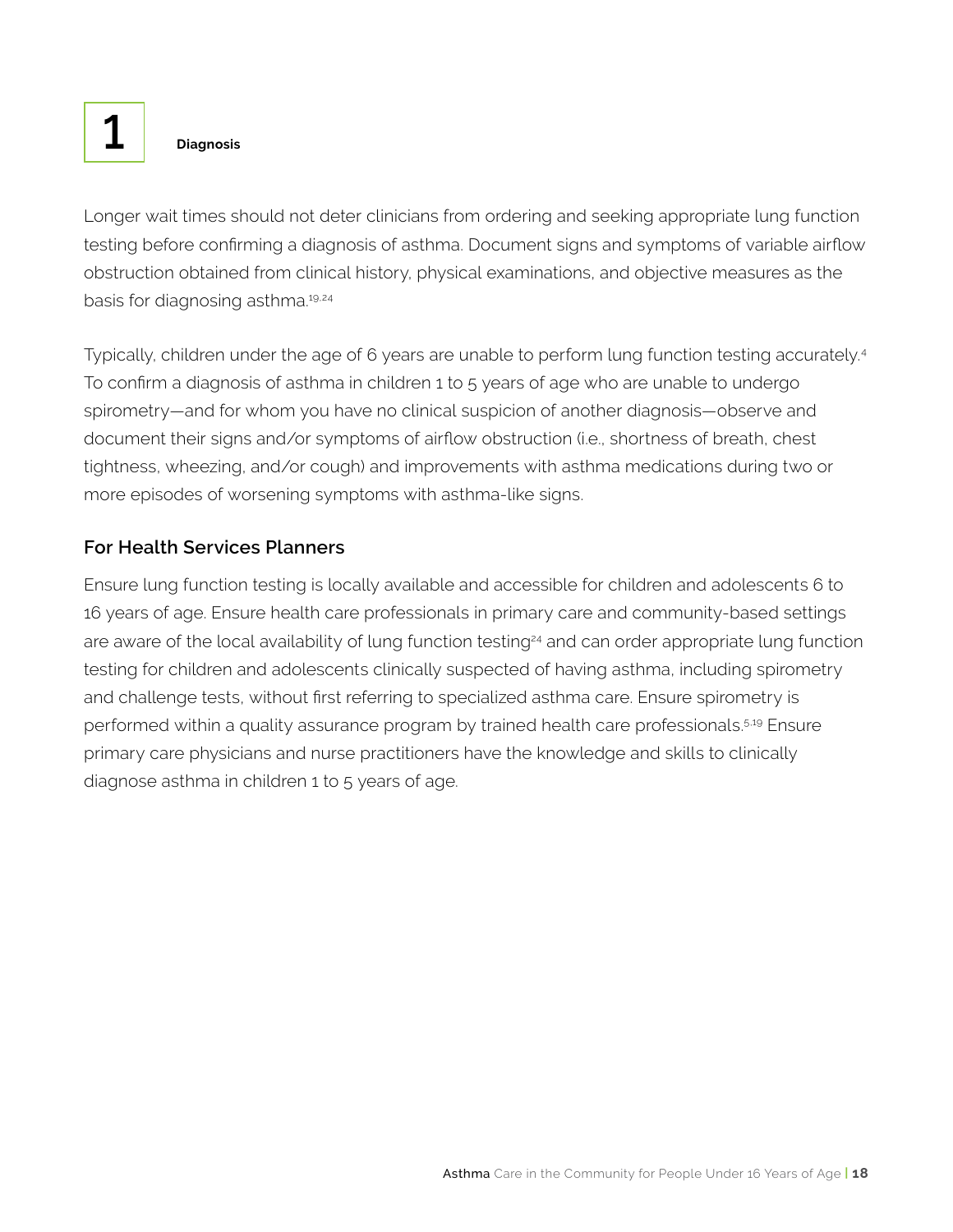Children and adolescents with asthma have a structured assessment at least annually to determine their level of asthma control and reasons for poor control.

Sources: British Thoracic Society and Scottish Intercollegiate Guidelines Network, 2019<sup>19</sup> | Canadian Thoracic Society, 2010,<sup>10</sup> 2015,<sup>23</sup> 2017<sup>12</sup> | Global Initiative for Asthma, 2019² | National Institute for Health and Care Excellence, 2017<sup>24</sup> | Registered Nurses' Association of Ontario, 20044

# **Definitions**

**Structured assessment to determine level of asthma control:** Asthma control parameters for children and adolescents include measures of symptoms and lung function.

# *Symptom control*

Symptom control over the previous 4 weeks should be assessed at least annually using validated symptom control questionnaires and tools (e.g., the Asthma Quiz for Kidz,<sup>28</sup> the Asthma Control Test [ACT],<sup>2</sup> the Asthma Control Questionnaire [ACQ]<sup>29</sup>) to evaluate the following criteria<sup>23</sup>:

- Daytime symptoms (target < 4 days/week for children 6 years of age and older; < 2 days/week for children under 6)
- Nighttime symptoms (target < 1 night/week)
- Frequency of need for rescue or reliever medication (target < 4 doses/week for children 6 years of age and older; < 2 days/week for children under 6)
- Physical activity (target normal)
- Absence from work or school due to asthma (target none)

Frequency and severity of exacerbations (target infrequent and mild) should be assessed since the last health care encounter in which they were assessed.<sup>30</sup>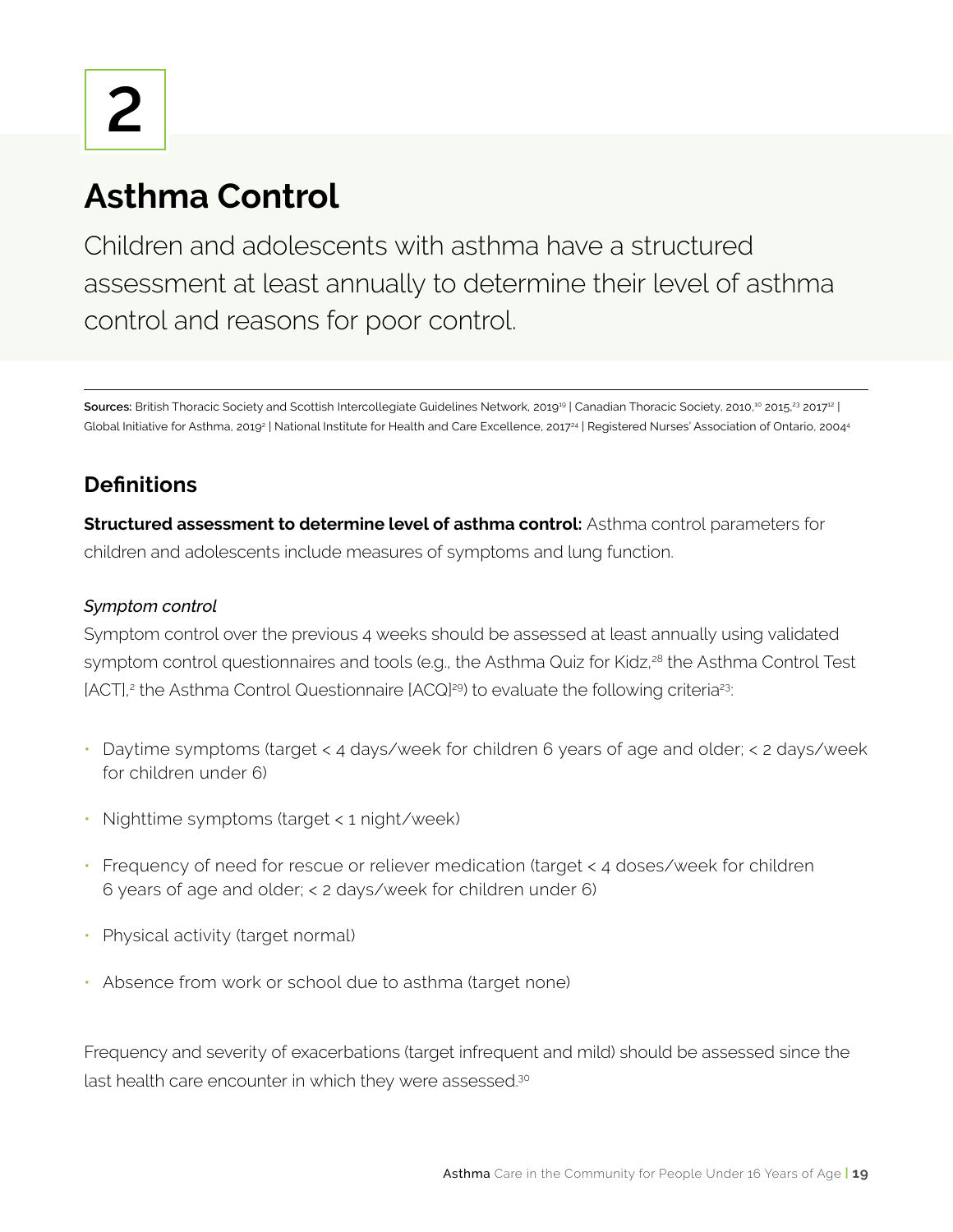## *Lung function*

For children 6 years of age and older, lung function should be assessed with spirometry and other lung function testing as needed (1) at the start of treatment; (2) after 3 to 6 months of treatment to identify and document response to treatment and the person's personal best forced expiratory volume in 1 second (FEV1); and (3) annually for the ongoing assessment of asthma control and risk of exacerbation.<sup>2</sup> It is very common to observe normal lung function in children between exacerbations. Those who have good symptom control with persistent abnormal lung function should be referred to specialized pediatric asthma care.<sup>31</sup> The following measures of lung function should be assessed:

- FEV1 (target ≥ 90% of personal best)
- If spirometry is unavailable, peak expiratory flow (PEF) diurnal variation can be used for children and adolescents 12 years of age and older (target < 10%–15%)<sup>10</sup>

**At least annually:** Symptom control and any reasons for poor control should be assessed at least annually using a structured assessment, and in some cases more frequently: (1) at every asthmarelated health care encounter; (2) after a severe exacerbation of symptoms; (3) when there is a change in treatment; (4) when a pattern of short-acting β2-agonist (SABA) overuse is detected within a year (defined as ≥ 3 SABA inhalers used in ≤ 1 year)<sup>32,33</sup>; (5) prior to or within a season when the patient's asthma would be most symptomatic (i.e., when they are likely to face increased exposure to viral infections and allergens); and (6) when there are complex health needs. In some cases, a phone or virtual health care encounter may be sufficient to assess asthma symptom control. Lung function should be assessed at least annually as described above.

**Reasons for poor control:** Health care professionals should explore the following reasons for poor control, as these factors can increase the risk of more severe asthma exacerbations and contribute to poor quality of life:

- Inadequate controller medication adherence (e.g., inhaled corticosteroid [ICS] underuse due to side effects, attitudes and goals for asthma treatment, affordability)
- Incorrect inhaler technique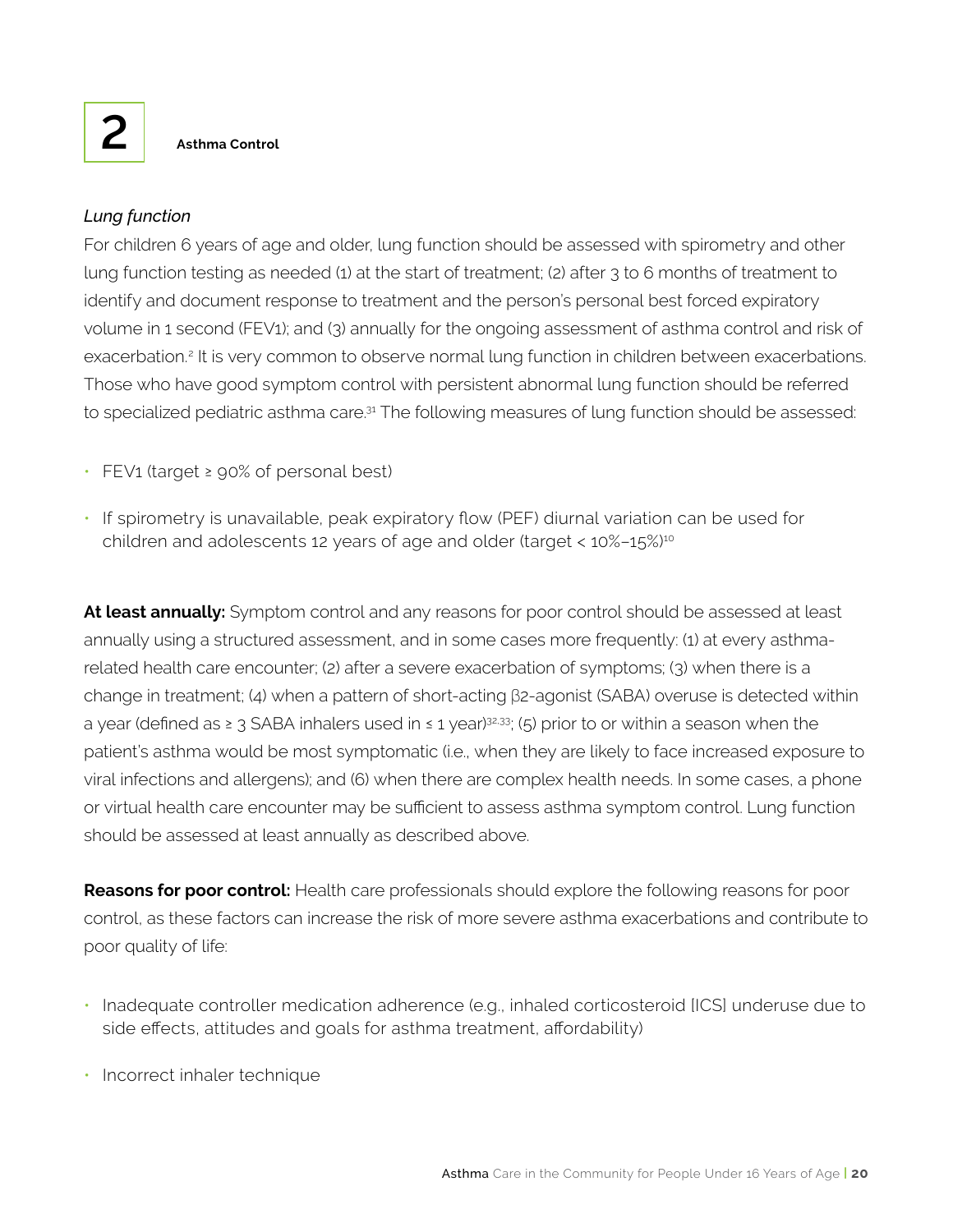- Exposure to allergic triggers and irritants (e.g., colds, cigarette smoke, electronic cigarette vapours, inhaled cannabis, perfumes/scents, chemicals)
- Symptomatic comorbidities (e.g., rhinitis, chronic rhinosinusitis, gastroesophageal reflux, obesity, obstructive sleep apnea, depression, anxiety) $2.12$
- Impact of social determinants of health and the challenges with accessing supports to address these impacts (e.g., education, employment, ethnicity and culture, family and social support, housing, geographic location, income, transportation, and access to care)

# **Rationale**

Asthma control should be assessed at least annually in primary care.<sup>10,19,23</sup> Assessing control is an important gap in care for people with asthma. A longitudinal audit of primary care practice in Ontario in 2012 and 2013 found that only 15% of patients (16 years of age or older) had had an assessment to determine their level of asthma control at least once during the study period.34 Health care professionals assessed asthma symptom control with at least one question from guideline recommendations in only 6% of visits (261 of 4,122 visits). Among these visits, they asked 1.6 of a recommended five questions, on average. They asked about daytime symptoms in 61% of visits with any asthma control assessment; frequency of need for reliever medication (45%); nighttime symptoms (27%); physical activity limitations (23%); and school or work absenteeism (4%). All five questions were asked in only  $1.5\%$  (n = 4) of these visits.<sup>34</sup>

In addition, there is a widening gap between current practice and the recommended annual assessment of lung function (see definition in this statement). The percentage of people with asthma (6 years of age and older) who received asthma-related care and had lung function testing within that same year decreased by more than half in Ontario, from 14% in 1996/97 to 7% in 2016/17.<sup>27</sup>

Besides high rates of emergency department care and hospitalization, uncontrolled asthma in childhood is also associated with decreased cardiovascular fitness, missed school days, and lower health-related quality of life.<sup>6</sup> However, many reasons for poor control are modifiable, as uncontrolled asthma is most commonly associated with nonadherence to medication, incorrect inhaler technique, lack of an objective diagnosis (see quality statement 1), and poor management of comorbidities.<sup>12</sup> These and other reasons for poor control can be identified and addressed to help children and adolescents achieve and maintain asthma control. Children and adolescents identified as potentially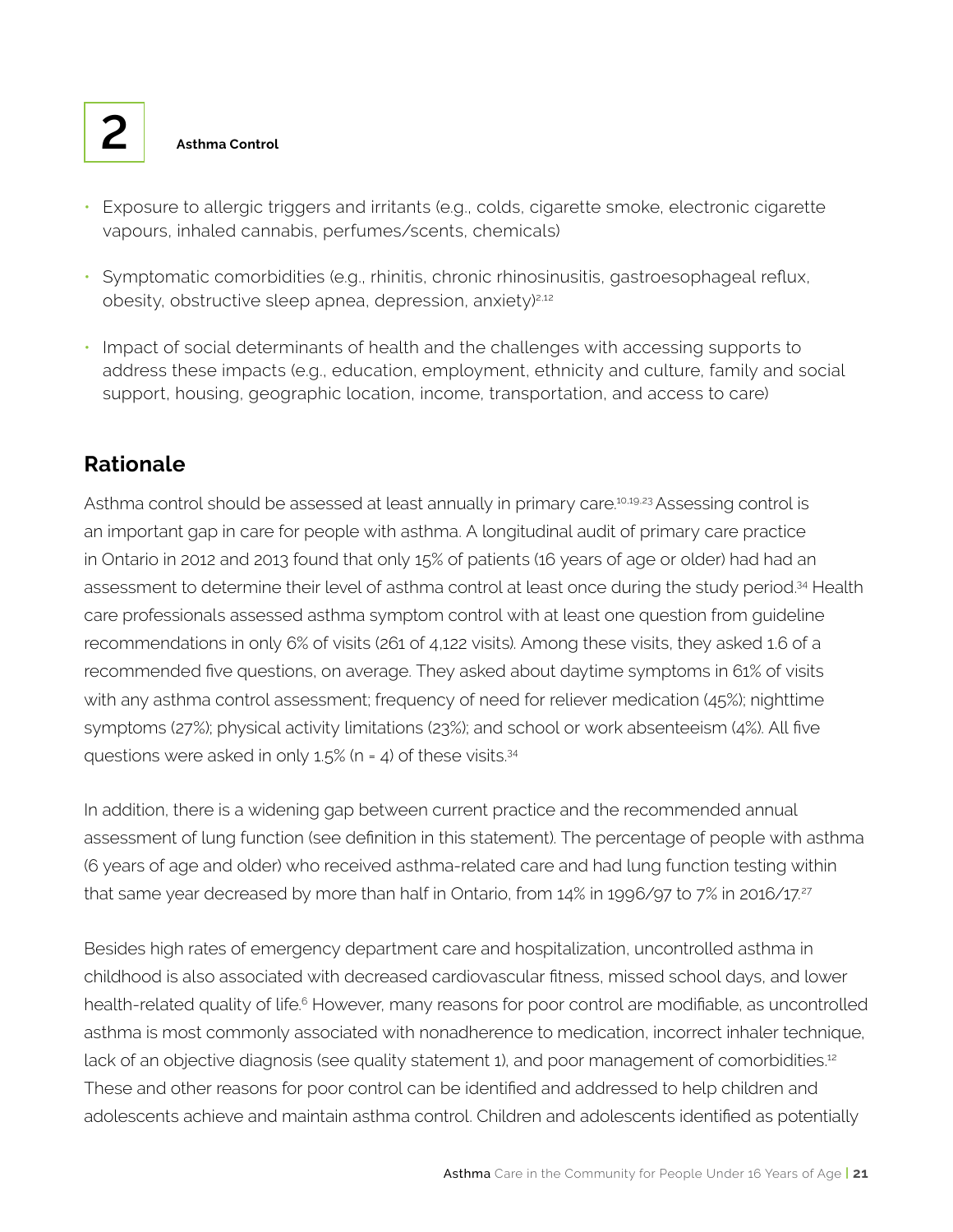having uncontrolled asthma should also have their symptom severity accurately assessed, followed by the appropriate referral (e.g., to urgent care, a followup appointment, or specialized asthma care, including allergy testing [see quality statement 5]).<sup>4,23</sup>

# **What This Quality Statement Means**

# **For Caregivers of Children and Adolescents With Asthma**

A health care professional should see your child at least annually to check on their asthma. If your child has a severe flare-up or a change in their medication, their health care professional may need to see them more often. At these appointments, they should explain how your child can expect to feel when their asthma is controlled, and they should ask you and your child about:

- Their asthma symptoms and what makes them worse
- Their use of medications
- Anything else that might be affecting how they feel

You can help by keeping track of these details between appointments.

### **For Clinicians**

Inform patients they can expect to live symptom free when asthma is controlled. Assess asthma symptom control according to recommended criteria regularly, and at least annually. The structured assessment should determine the person's level of asthma symptom control and any reasons for poor control so they can be addressed before modifying medication (see quality statement 3). Whenever possible, ensure spirometry and other lung function testing as needed are done as described above.

#### **QUALITY INDICATORS: HOW TO MEASURE IMPROVEMENT FOR THIS STATEMENT**

- Percentage of children and adolescents with asthma who had a structured assessment in the previous 6 months
- Percentage of children and adolescents 6 to 16 years of age with asthma who completed a lung function test in the previous 12 months

Measurement details for these indicators, as well as indicators to measure overarching goals for the entire quality standard, are presented in Appendix 1.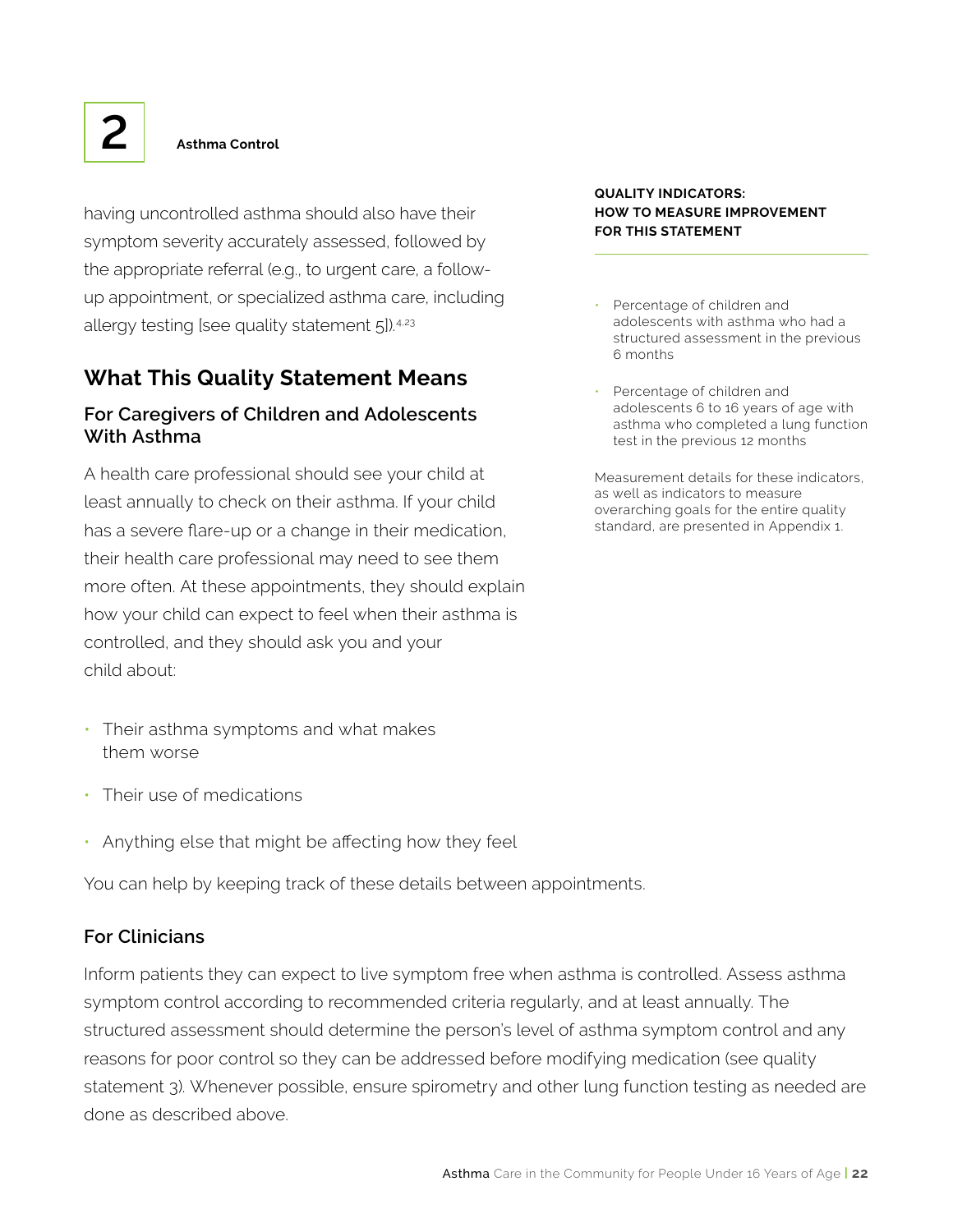Asthma can occur for the first time in adolescence (commonly around the start of menstruation), or worsen or improve, amidst the rapid physical, emotional, cognitive, and social changes in this period. As a result, close monitoring is necessary so that medication can be adjusted to maintain asthma control at the lowest effective doses.<sup>26</sup>

# **For Health Services Planners**

Ensure people with asthma are informed that they can expect to live symptom free when their asthma is controlled. Ensure training, systems, processes, and resources are in place in primary care and community-based settings for health care professionals to—at least annually and according to recommended criteria—assess asthma symptom control and reasons for poor control. Ensure the local availability and accessibility of lung function testing to monitor asthma control.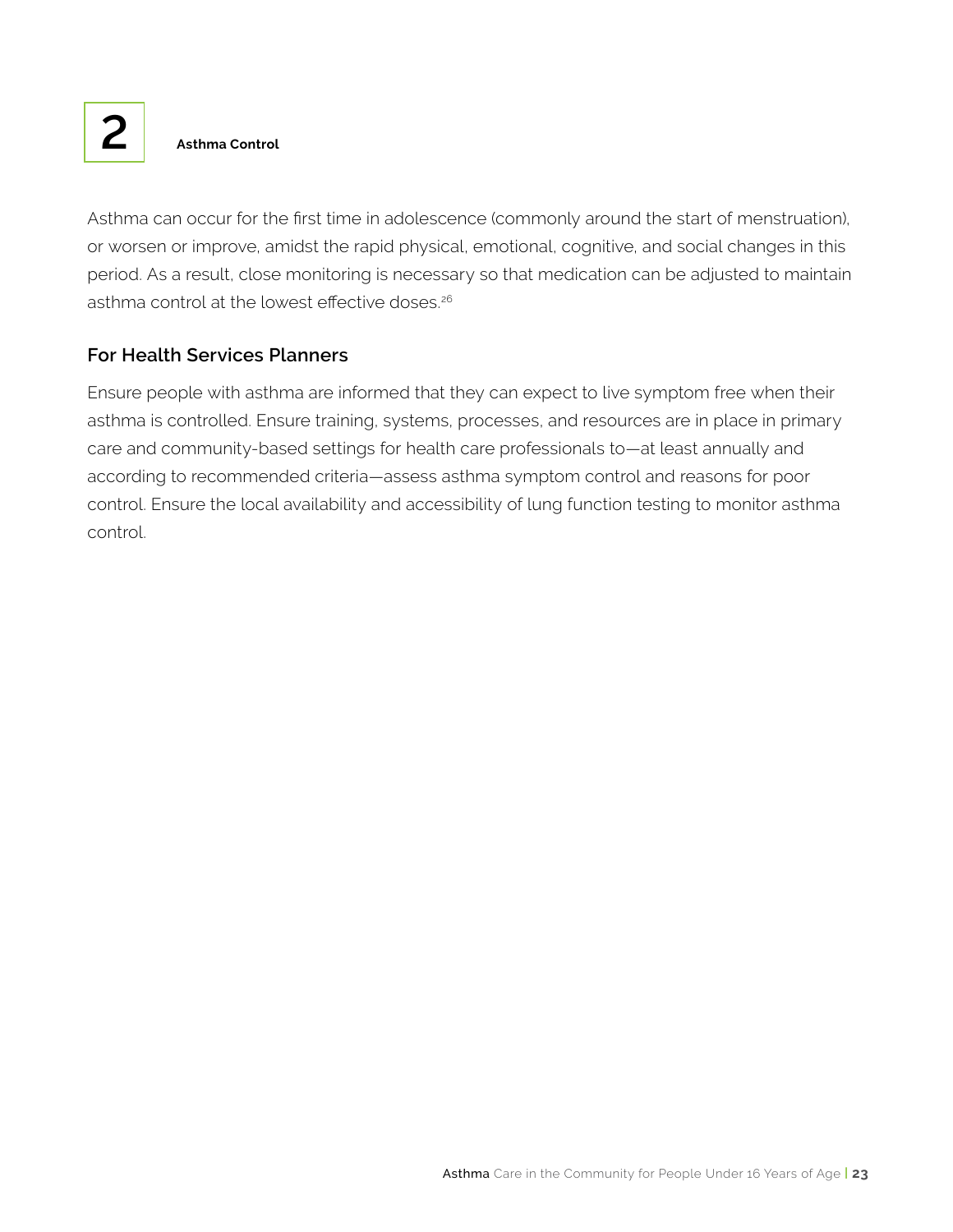Children and adolescents with asthma receive appropriate medication and devices based on their age and current level of asthma control, including early initiation of regular inhaled antiinflammatory therapy.

Sources: British Thoracic Society and Scottish Intercollegiate Guidelines Network, 2019<sup>19</sup> | Canadian Thoracic Society, 2012,<sup>11</sup> 2015,<sup>23</sup> 2017<sup>12</sup> | Global Initiative for Asthma, 2019 $^{\circ}$  | National Institute for Health and Care Excellence, 2017 $^{24}$ 

# **Definitions**

**Appropriate medication and devices:** All children and adolescents with a confirmed diagnosis of asthma should be offered medication based on their age and current level of asthma control and the most appropriate inhaler devices and spacer device to meet their needs and developmental level. (A spacer device is a long tube with a valve that can be attached to metered dose inhalers to make it easier to inhale the medication.) Children should be switched to a spacer with a mouth piece as soon as they are developmentally able (e.g., at 4 years of age or older).4 Inhaler technique should be assessed (e.g., using the inhaler device assessment tool [IDAT])<sup>35</sup> to identify changing needs as children and adolescents grow and develop.4

Children and adolescents with one or more criteria of uncontrolled asthma should have their medication escalated to help them gain control only after addressing other reasons for poor control (e.g., by counselling on elimination of tobacco and cannabis smoke exposure, smoking prevention or cessation, and allergen avoidance or immunotherapy [if indicated]). Reasons for poor control include, but are not limited to, symptoms of comorbid conditions, trigger exposures (e.g., colds, allergens, cigarette smoke, electronic cigarette vapours), incorrect inhaler technique, overreliance on rescue or reliever medication with inadequate or intermittent use of controller medication.

Intermittent use of low- or medium-dose inhaled steroids only during virally triggered exacerbations in children and adolescents is not recommended owing to a lack of evidence of this strategy as the best method to maintain asthma control.<sup>23</sup> If asthma remains uncontrolled after escalation to regular (daily) medium-dose inhaled corticosteroids (ICS) for children 1 to 11 years of age, or regular medium-dose ICS/long-acting β2-agonist (LABA) or ICS/leukotriene receptor antagonist (LTRA) for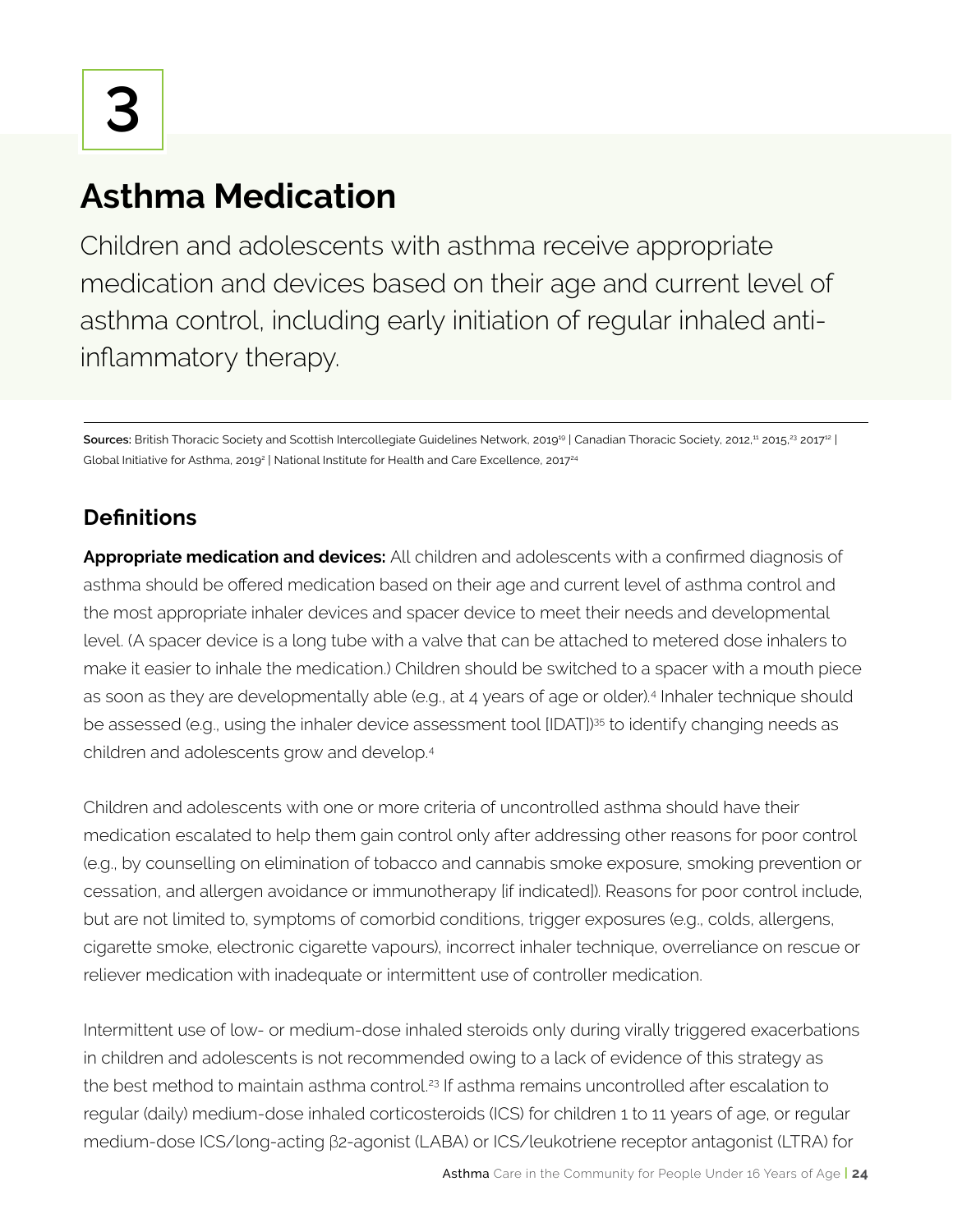

adolescents 12 years of age and older, consultation with or referral to specialized pediatric asthma care should be considered.<sup>23</sup>

Once the child or adolescent with asthma has achieved control with at least 3 months of controller medication, medication should be reduced to the lowest effective dose required to maintain asthma control, prevent future exacerbations, and minimize side effects.

Medication should be offered, escalated, and de-escalated as follows:

### *Children 1 to 5 years of age*

Step 1: Children with mild, infrequent symptoms  $\left| \langle x \rangle \right|$  and no or mild exacerbations (i.e., no rescue oral corticosteroids, no emergency department visit or hospitalization, no exacerbations lasting hours to a few days) should be offered an as-needed reliever medication in the form of a short-acting β2-agonist (SABA)<sup>23</sup>

- Step 2: Children with persistent symptoms (≥ 8 days/month) or moderate to severe exacerbations (i.e., worsening symptoms while on SABA alone and requiring oral corticosteroids, an emergency department visit or hospitalization) should be offered regular (daily) inhaled anti-inflammatory medication in the form of a low-dose ICS with as-needed SABA reliever medication<sup>23</sup>
- **Step 3:** If response is inadequate with daily low-dose ICS, children should be offered a medium-dose ICS with as-needed SABA reliever medication. A referral to specialized pediatric asthma care should be considered if response remains inadequate

### *Children 6 to 11 years age*

Step 1: Children who experience symptoms less than two times per week and have no risk factors for exacerbations may use an as-needed inhaled short-acting reliever medication in the form of a short-acting β2-agonist (SABA)<sup>12</sup>

• Step 2: Children who experience daytime symptoms two or more times per week or meet other criteria for uncontrolled asthma should be offered regular (daily) inhaled antiinflammatory medication in the form of a low-dose ICS with as-needed SABA reliever medication.<sup>12</sup> Daily use of an oral anti-inflammatory medication in the form of a LTRA with as-needed SABA reliever medication is a less effective second-line step 2 therapy<sup>36</sup>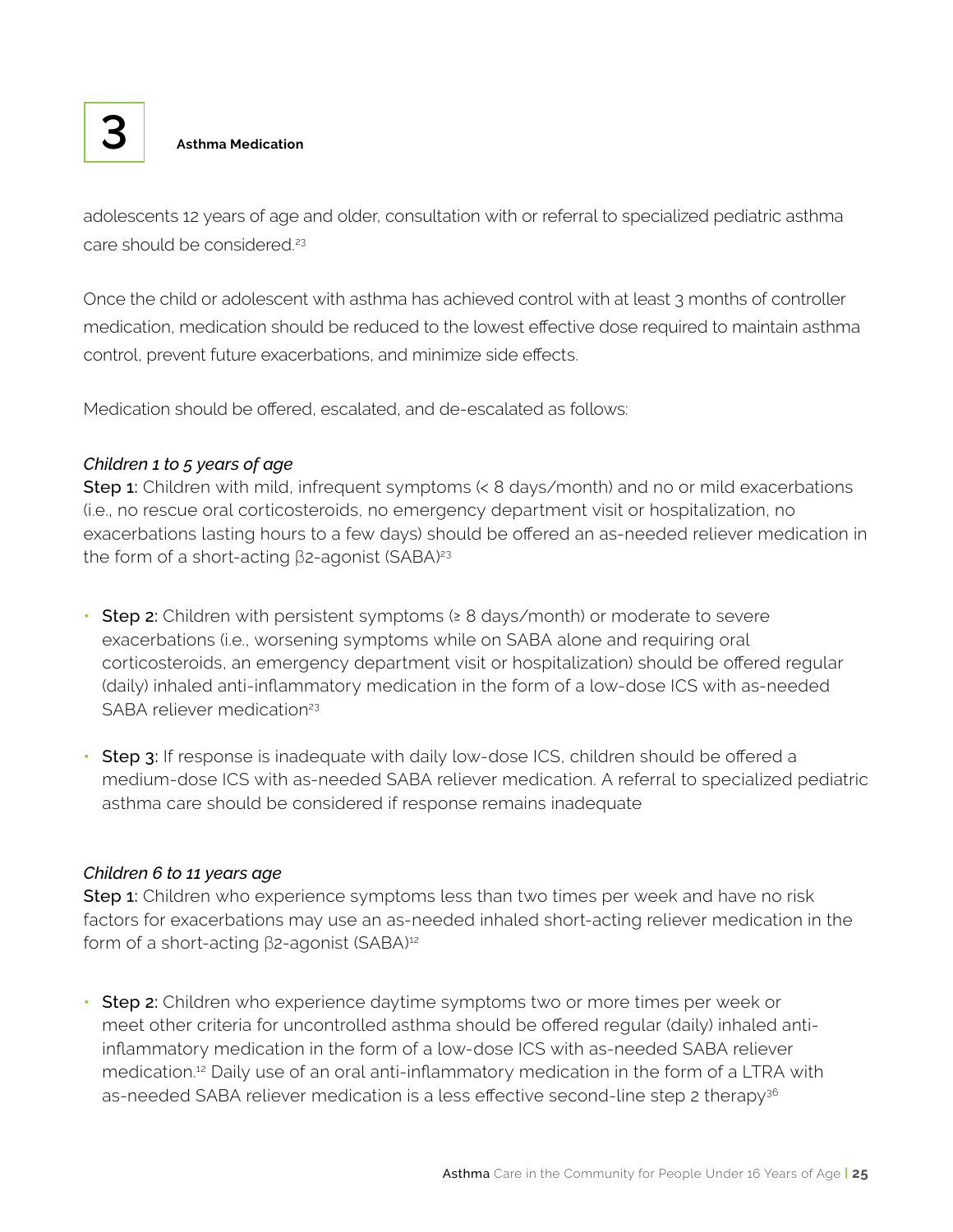- **Step 3:** Children with uncontrolled asthma who are already using daily inhaled antiinflammatory treatment in the form of a low-dose ICS should be offered a daily medium-dose ICS with as-needed SABA reliever medication.12 A referral to specialized pediatric asthma care should be considered if response remains inadequate
- Step 4: If response is inadequate with daily medium-dose ICS, children should be offered one of two options in (or in consultation with) a specialized pediatric asthma care setting: (1) switch to daily combined inhaled anti-inflammatory and long-acting reliever medications in the form of a medium-dose ICS/LABA; or (2) keep taking a medium-dose ICS and add a daily oral antiinflammatory medication in the form of a LTRA

#### *Adolescents 12 years of age and older*

Step 1: Adolescents who experience symptoms less than two times a week and have no risk factors for exacerbations may use as-needed inhaled short-acting reliever medication in the form of a short-acting β2-agonist (SABA).<sup>12</sup> As-needed use of a combined inhaled antiinflammatory and fast/long-acting reliever medication in the form of low-dose ICS-formoterol may be an alternative step 1 therapy<sup>37-40</sup>

- Step 2: Adolescents who experience symptoms two or more times per week or meet other criteria for uncontrolled asthma should be offered regular (daily) inhaled anti-inflammatory medication in the form of a low-dose ICS with as-needed SABA reliever medication<sup>12,19,24,41</sup> As-needed use of a combined inhaled anti-inflammatory and fast/long-acting reliever medication in the form of low-dose ICS-formoterol may be an alternative step 2 therapy.<sup>37-40</sup> Daily use of an oral anti-inflammatory medication in the form of an LTRA with as-needed SABA reliever medication is a second-line step 2 therapy<sup>12</sup>
- Step 3: Adolescents who have uncontrolled asthma while using a daily inhaled antiinflammatory medication in the form of a low-dose ICS should be offered daily combined inhaled anti-inflammatory and long-acting reliever medication at a low dose (i.e., an ICS/ LABA) with as-needed SABA reliever medication. Those who have uncontrolled asthma while using as-needed low-dose ICS-formoterol should similarly be switched to daily use of this medication (with as-needed low-dose ICS-formoterol also used as a reliever medication). Second-line step 3 therapies include continuing to take daily low-dose ICS and adding a daily LTRA, or escalating to a medium-dose ICS<sup>12</sup>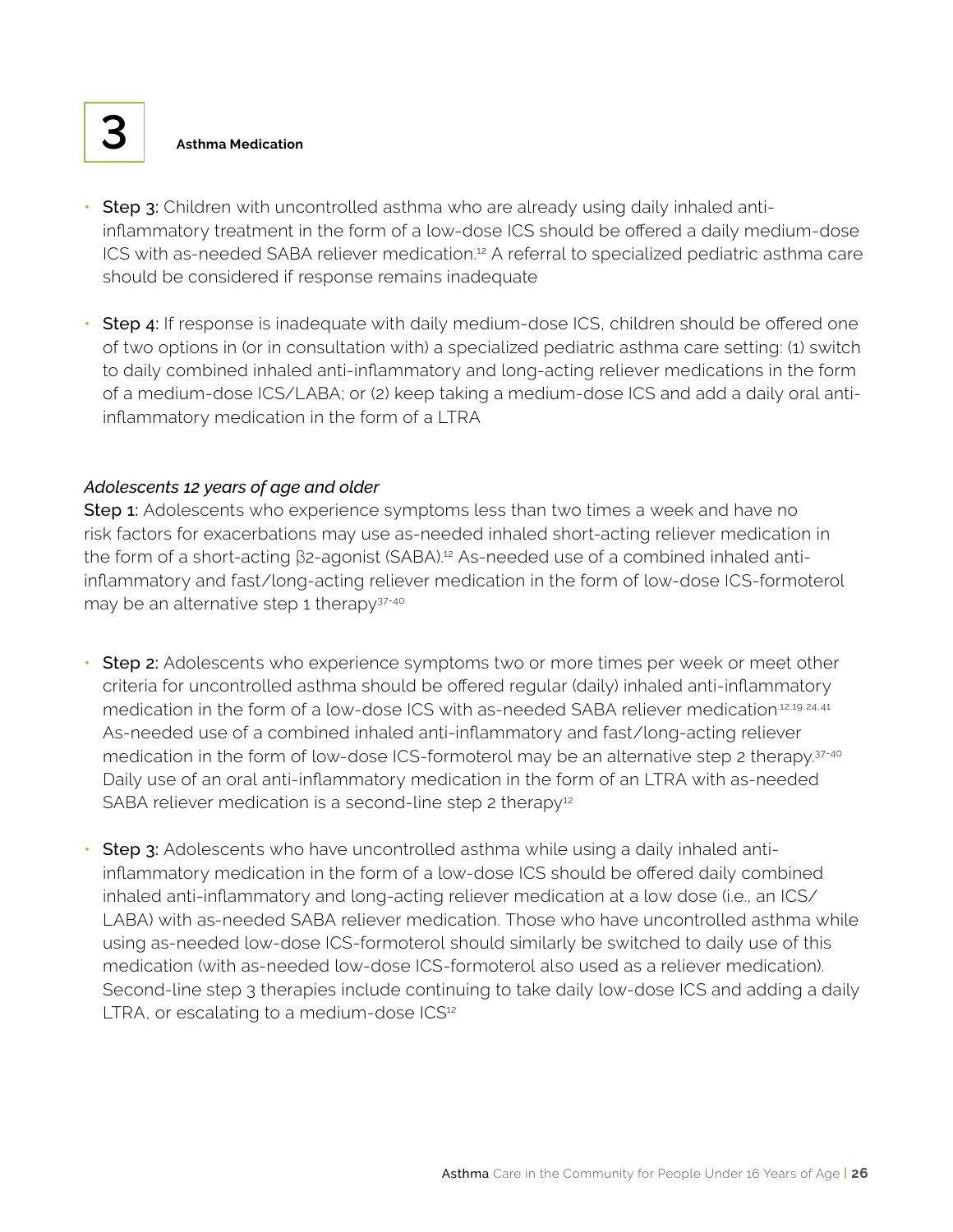- **Step 4:** Adolescents who have uncontrolled asthma while using a daily combined inhaled anti-inflammatory and long-acting reliever medication in the form of low-dose ICS/LABA should be offered daily medium-dose ICS/LABA (with as-needed SABA or medium-dose ICSformoterol used as a reliever medication). Second-line step 4 therapies include continuing to take daily low-dose ICS/LABA and adding a daily LTRA or continuing to take a daily low-dose ICS/LABA and adding daily tiotropium<sup>12</sup>
- Step 5: Adolescents who have uncontrolled asthma while using daily step 4 medications should be offered daily high-dose ICS/LABA (with as-needed SABA or high-dose ICSformoterol used as a reliever medication) and should be referred to specialized pediatric asthma care (see quality statement  $5)^{12}$

Medication de-escalation can be attempted once the child or adolescent with asthma has achieved control for at least 3 to 6 months.

Children and adolescents, including younger children, with clinically suspected asthma that has not yet been confirmed with lung function testing may be prescribed a trial of therapy if testing cannot be reliably or expediently performed, but confirmatory testing should still be completed as soon as possible, regardless of the outcome of the therapeutic trial (see quality statement 1).<sup>11</sup>

Asthma control: Parameters include measures of symptoms and lung function, as described in quality statement 2.

# **Rationale**

Asthma management aims to control the disease and, by doing so, prevent or minimize the risk of short- and long-term complications and death.<sup>10</sup> Because uncontrolled asthma is most commonly associated with overreliance on rescue or reliever medication and inadequate use of controller medication, care delivery that follows guideline recommendations for medication escalation can help to improve asthma control.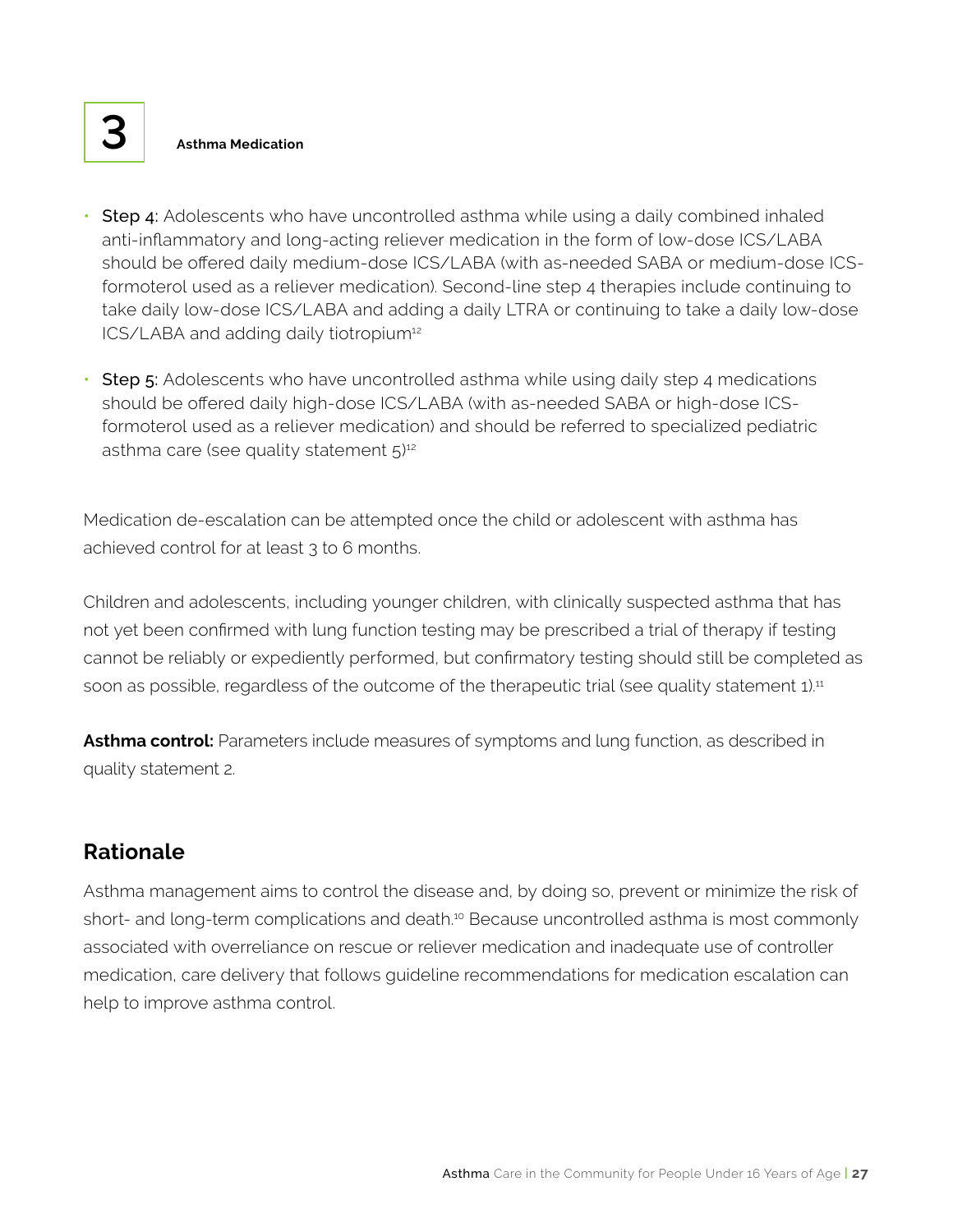However, appropriate medication as a component of asthma management often depends on other key components of high-quality asthma care, such as regular assessment of asthma control and reasons for poor control (see quality statement 2) and the use of asthma action plans along with asthma education (see quality statement 4).<sup>2</sup> Therefore, discussions about appropriate medication and devices—between the person with asthma, their caregiver(s), and their health care professional—should promote patient empowerment, shared decision-making, and selfmanagement. This can include discussions of the patient's and their caregivers' preferences, such as goals, beliefs, and concerns about asthma and medications; their preferences for strategies to achieve control and to reduce the risk of asthma exacerbations (while considering individual characteristics or phenotype); and practical issues, such as inhaler technique, controller medication adherence, and the affordability of medications.<sup>2</sup> Factors that change in importance as children get older may influence the type of medication and inhaler device prescribed; these factors include convenience, affordability, ease of device use, portability, stigma of having asthma, peer influence, and personal or cultural preference for a specific device. Adolescents are at particularly high risk for uncontrolled asthma if they have difficulty accepting the need to take controller medications.<sup>4</sup>

The need for increased knowledge among prescribers about optimal escalation and tapering of asthma medication continues to be an important part of appropriate prescribing. Despite recommendations for the early initiation of inhaled anti-inflammatory therapy and for escalating or tapering the inhaled anti-inflammatory medication based on patients' asthma control level, a longitudinal primary care practice audit in Ontario found large gaps in asthma medication for adults with asthma.<sup>34</sup> Similar gaps are likely in the care of children and adolescents with asthma.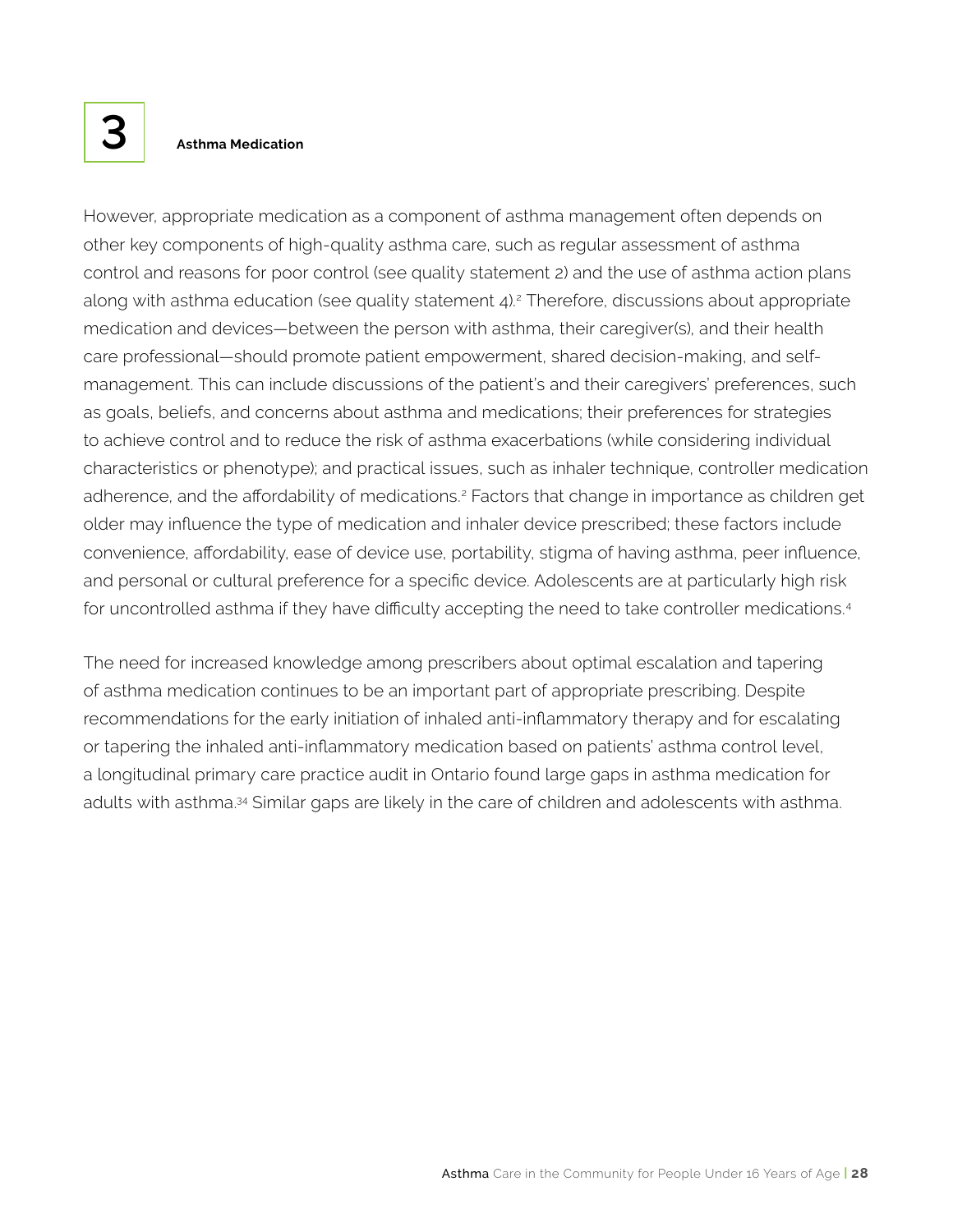# **What This Quality Statement Means**

# **For Caregivers of Children and Adolescents With Asthma**

Most people with asthma can live symptom free by regularly using their controller puffer and by avoiding triggers as much as possible. Your child's health care professional should work with you and your child to decide what asthma medication and devices would work best for your child. They should:

- Explain when your child should use their puffers and show you and your child how to use them
- Ask you or your child to show them how to use their puffers to make sure you and your child are confident using them

There are many different types of asthma medication. If your child continues to have asthma symptoms while on their current medications, talk with their doctor, nurse practitioner, or other health care professional about trying a different dose or a different asthma medication. When you fill prescriptions, the pharmacist will teach you and your child how to use the medication and answer any questions you have. It is important for your child to take their controller medication every day if their doctor or nurse practitioner has prescribed it this way.

Your child should always carry their rescue inhaler with them. Talk to their teachers, other educators, and school or day care staff about your child's asthma and the medication they need.

#### **QUALITY INDICATORS: HOW TO MEASURE IMPROVEMENT FOR THIS STATEMENT**

- Percentage of children and adolescents with asthma with one or more appropriate indications who are prescribed regular (daily) inhaled antiinflammatory therapy
- Percentage of children and adolescents with uncontrolled asthma who have had all their reasons for poor control addressed
- Percentage of children and adolescents with uncontrolled asthma who have their medication escalated after other reasons for poor control have been addressed

Measurement details for these indicators, as well as indicators to measure overarching goals for the entire quality standard, are presented in Appendix 1.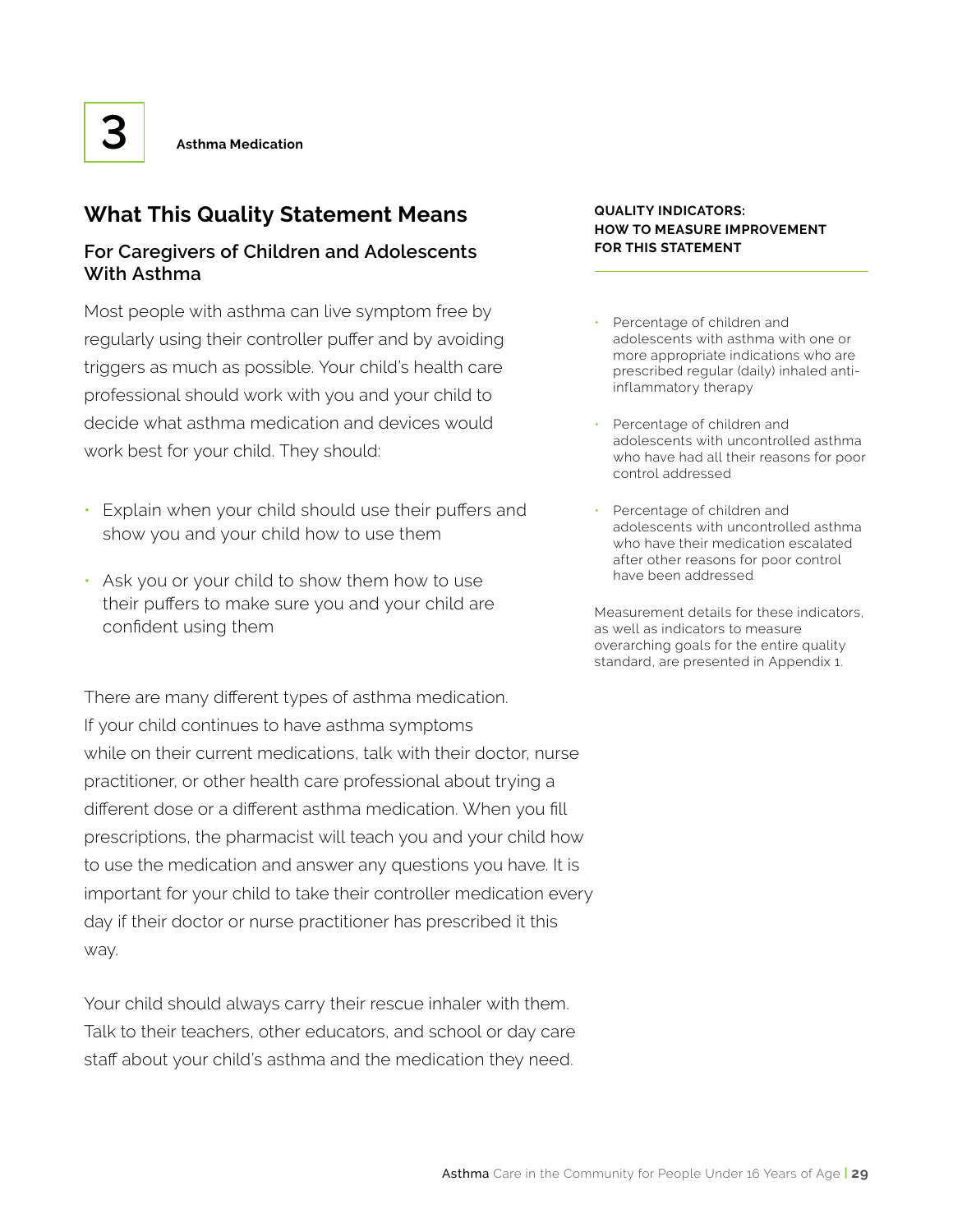

## **For Clinicians**

Prescribe medications based on the person's level of asthma control, and prescribe a spacer if any medications are delivered via metered dose inhaler. Escalate medication according to the steps described in this statement's definitions, only after addressing other reasons for poor control (see quality statement 2).12 Initiate a low-dose ICS as a regular controller medication for children and adolescents 1 to 16 years of age with a confirmed diagnosis of asthma who experience asthma symptoms two or more times per week or meet other criteria for uncontrolled asthma.<sup>12</sup> For children 12 years of age and older, ICS-formoterol, to be taken as needed, may be prescribed as an alternative for the same indications.

When prescribing or dispensing asthma medication, provide clear instructions about when and how to properly use the medication and its delivery system. Teach proper inhaler technique and use of a spacer device whenever a metered dose inhaler is prescribed, and ask people to demonstrate how they use their inhaler to ensure proper technique. (This patient education technique is called "teach back.")

# **For Health Services Planners**

Ensure training, systems, processes, and resources are in place in primary care and communitybased settings for health care professionals to prescribe appropriate medication and devices based on the level of asthma control. Ensure caregivers of children and adolescents with asthma can access and afford the most appropriate medication and devices for their child.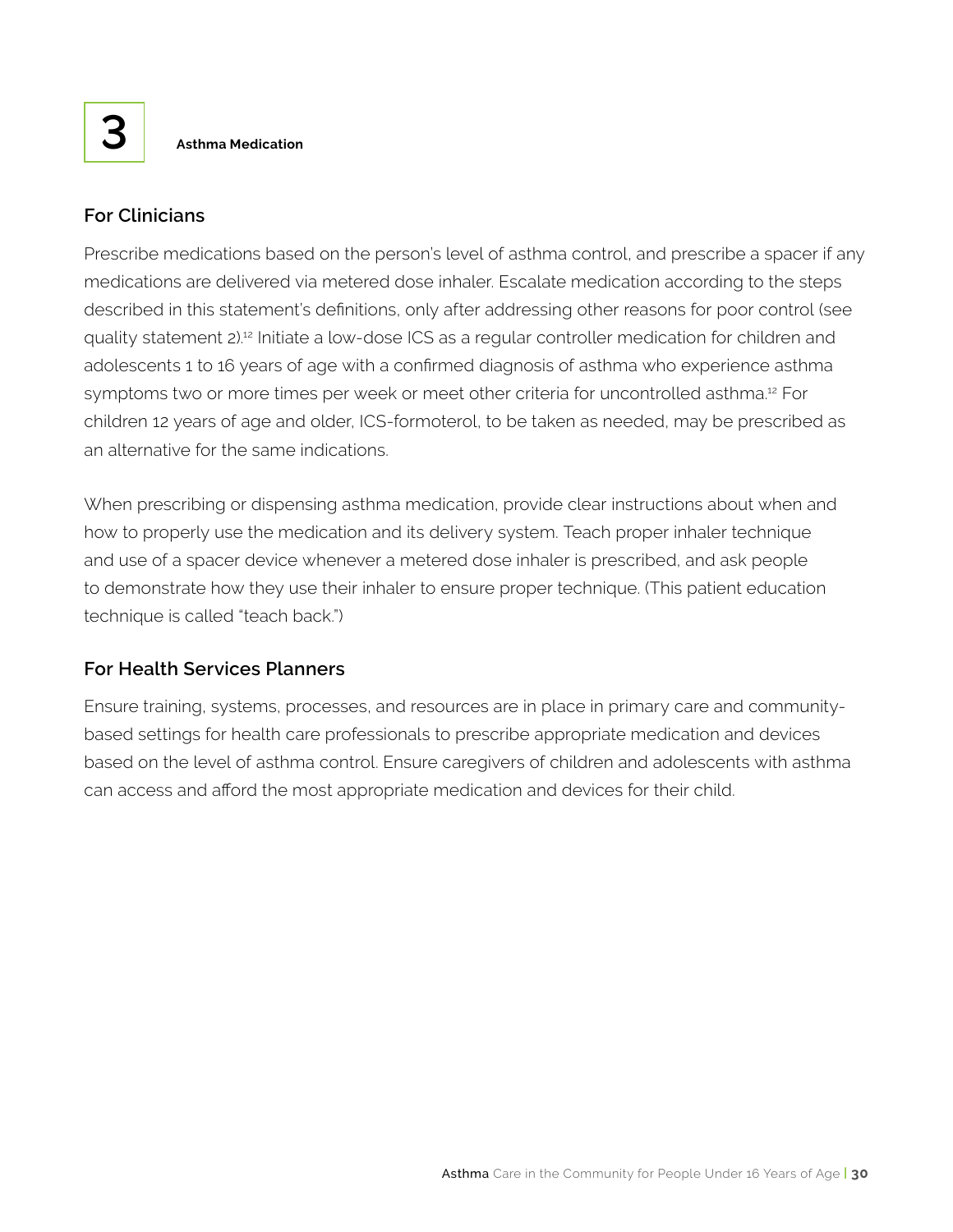**4**

# **Self-Management Education and Asthma Action Plan**

Children and adolescents with asthma and their caregivers receive asthma self-management education and a written personalized asthma action plan that is reviewed regularly with a health care professional.

Sources: British Thoracic Society and Scottish Intercollegiate Guidelines Network, 2019<sup>19</sup> | Canadian Thoracic Society, 2010,<sup>10</sup> 2015<sup>23</sup> | Global Initiative for Asthma, 2019? | National Institute for Health and Care Excellence, 201724 | Registered Nurses' Association of Ontario, 20044

# **Definitions**

**Self-management education:** This is tailored to the person's learning needs and provided by a trained health care professional. It should include information and support related to the following issues<sup>5</sup>. :

- Medication adherence (e.g., side effects, attitudes and goals for asthma treatment, affordability)
- Medication delivery device and inhaler technique
- Identification and avoidance or reduction of exposure to allergic and irritant triggers (e.g., pet dander, mould, colds, smoke, air pollution, extreme air temperatures, chemicals, perfumes/scents)
- Smoking prevention and cessation for the person with asthma and other people in their household (e.g., vaping, tobacco, cannabis)
- Impact of comorbidities on asthma symptoms and importance of management of comorbidities (e.g., rhinitis, chronic rhinosinusitis, gastroesophageal reflux, obesity, obstructive sleep apnea, depression, anxiety)<sup>2,12</sup>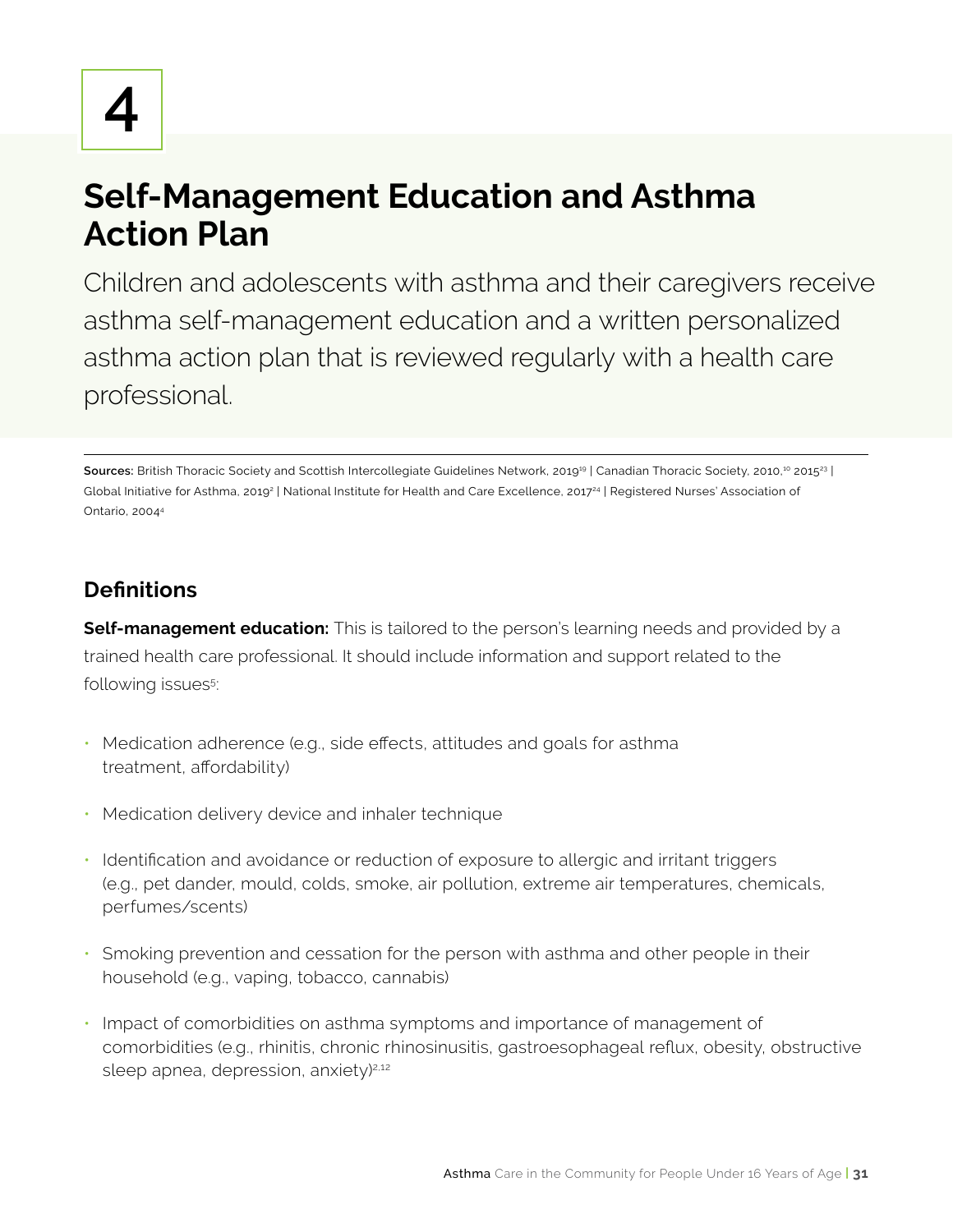

# **4 Self-Management Education and Asthma Action Plan**

- Education for older children and adolescents to take independent responsibility for managing as much of their asthma care as they are able to, and support for caregivers to gradually hand over responsibility for management to their child
- Use of peak flow meters when indicated for children 12 years of age and older

To ensure people are empowered to self-manage their asthma, health care professionals who provide self-management education and supports should consider the social determinants of health and the person's circumstances (e.g., education, employment, ethnicity and culture, family and social support, housing, geographic location, income, transportation, and access to care).

**Asthma action plan:** A written personalized asthma action plan (sometimes referred to as an AAP) is provided alongside self-management education. It typically uses three "zones" (similar to traffic light colours: green, yellow, and red) to describe the level of asthma control. It is a collaboratively written set of instructions that is explained and provided to the person with asthma and/or their caregiver(s) to assist them with the following:

- How to assess asthma control (self-monitoring)
- How to maintain good control and prevent asthma exacerbations by regularly using controller medication
- How to identify signs, symptoms, and/or peak flow rate indicating uncontrolled asthma
- What to do during periods of uncontrolled asthma, such as adding medications or increasing the dose of medication; how much medication to take and for how long; and when and how to seek help (e.g., when to call their health care professional or go to the hospital)

**Reviewed regularly:** The written personalized asthma action plan should be reviewed at every asthma-related health care encounter, after a severe exacerbation of symptoms, when there is a change in the person's level of asthma control or a change in treatment, or at least annually.

**Health care professional:** Many types of health care professionals may be involved in providing and reviewing asthma action plans and providing self-management education. Asthma action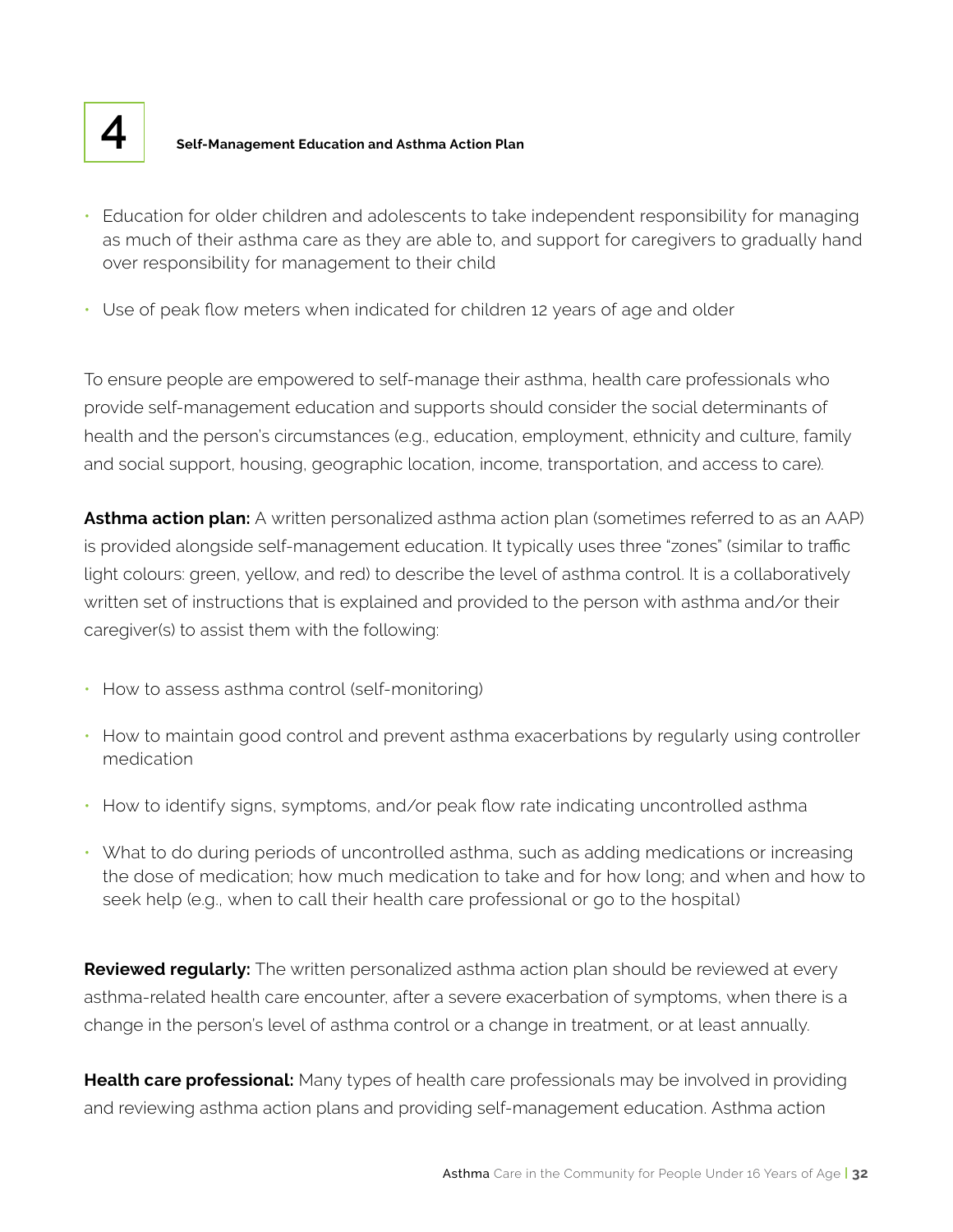

# **4 Self-Management Education and Asthma Action Plan**

plans can be provided by primary care providers, such as family doctors or nurse practitioners, or by respirologists, pediatricians, allergists, and other physicians. In addition, nurses, respiratory therapists, pharmacists, and other health care professionals who are certified respiratory educators (CREs) or certified asthma educators (CAEs) can review asthma action plans and provide self-management education.

# **Rationale**

Providing self-management education on inhaler technique, along with written personalized asthma action plans that reinforce understanding of medication and are regularly reviewed by a health care professional, can significantly improve people's asthma management and their health outcomes.11,13,42 In practice currently, self-management education remains poorly implemented, and patients rarely receive written asthma action plans.<sup>13,43</sup> For example, in a 2004 survey, only 22% of Canadian physicians reported consistently providing written asthma action plans, while just 11% of patients reported receiving one.13 In a primary care chart review in Alberta, only 2% of patients had an asthma action plan.44

Older children and adolescents with asthma should be prepared, educated, and empowered by their health care professionals to take responsibility for managing as much of their asthma care as they are able to, and caregivers should be supported to gradually hand over responsibility to their child.

# **What This Quality Statement Means**

### **For Caregivers of Children and Adolescents With Asthma**

Your child's health care professional should help you and your child learn how to manage their asthma. They should work with you and your child to create an asthma action plan. This plan describes:

- Your child's medications and how to take them
- Things your child can do each day to stay healthy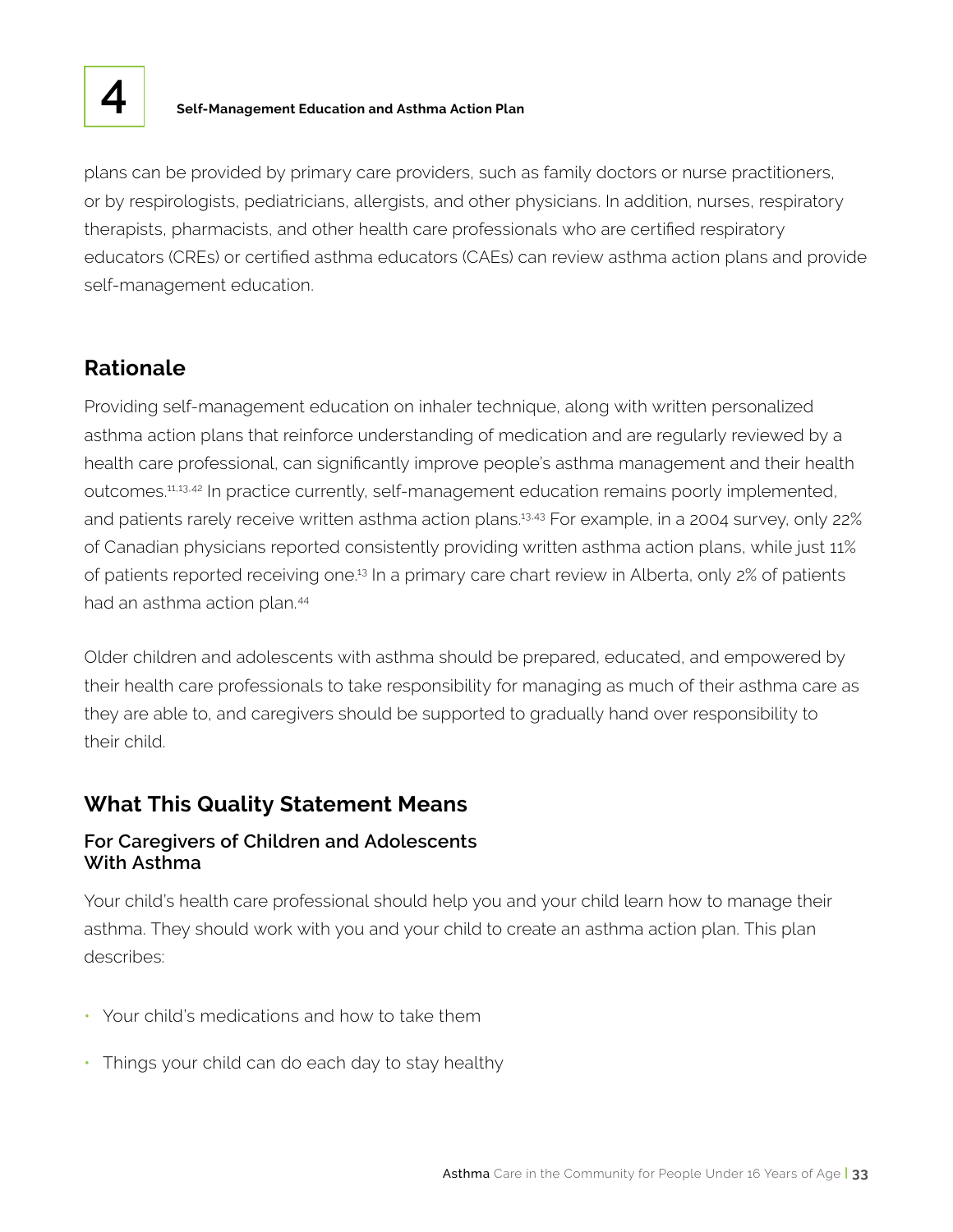

• What to do if your child's symptoms flare up

You can share a copy of your child's asthma action plan with any of their other health care professionals and their school or day care.

#### **For Clinicians**

When prescribing medication, provide asthma self-management education to children and adolescents with asthma and their caregivers, and work with them to create a written personalized asthma action plan that considers literacy, usability, and language. Ensure they receive information about and referrals to local service providers who can help them learn how to avoid or reduce exposure to triggers and improve their ability to self-manage (e.g., referral to asthma education,

team-based care, or social services).

When dispensing medication for children and adolescents with asthma, ensure it aligns with their asthma action plan and review the plan with them and/or their caregivers.

#### **For Health Services Planners**

Ensure training, systems, processes, and resources are in place in primary care and community-based settings for health care professionals to provide and review self-management education and asthma action plans with children and adolescents with asthma and their caregivers. Ensure children and adolescents with asthma and their caregivers have access to health care professionals trained in providing asthma self-management education and asthma action plans, including, but not limited to, respiratory therapists and other health care professionals who are CREs or CAEs.

#### **QUALITY INDICATORS: HOW TO MEASURE IMPROVEMENT FOR THIS STATEMENT**

- Percentage of children and adolescents with asthma who have ever received asthma selfmanagement education from a trained health care professional
- Percentage of children and adolescents with asthma who have received a written personalized asthma action plan
- Percentage of children and adolescents with asthma who have a written personalized asthma action plan and who have had their asthma action plan reviewed in the previous 12 months

Measurement details for these indicators, as well as indicators to measure overarching goals for the entire quality standard, are presented in Appendix 1.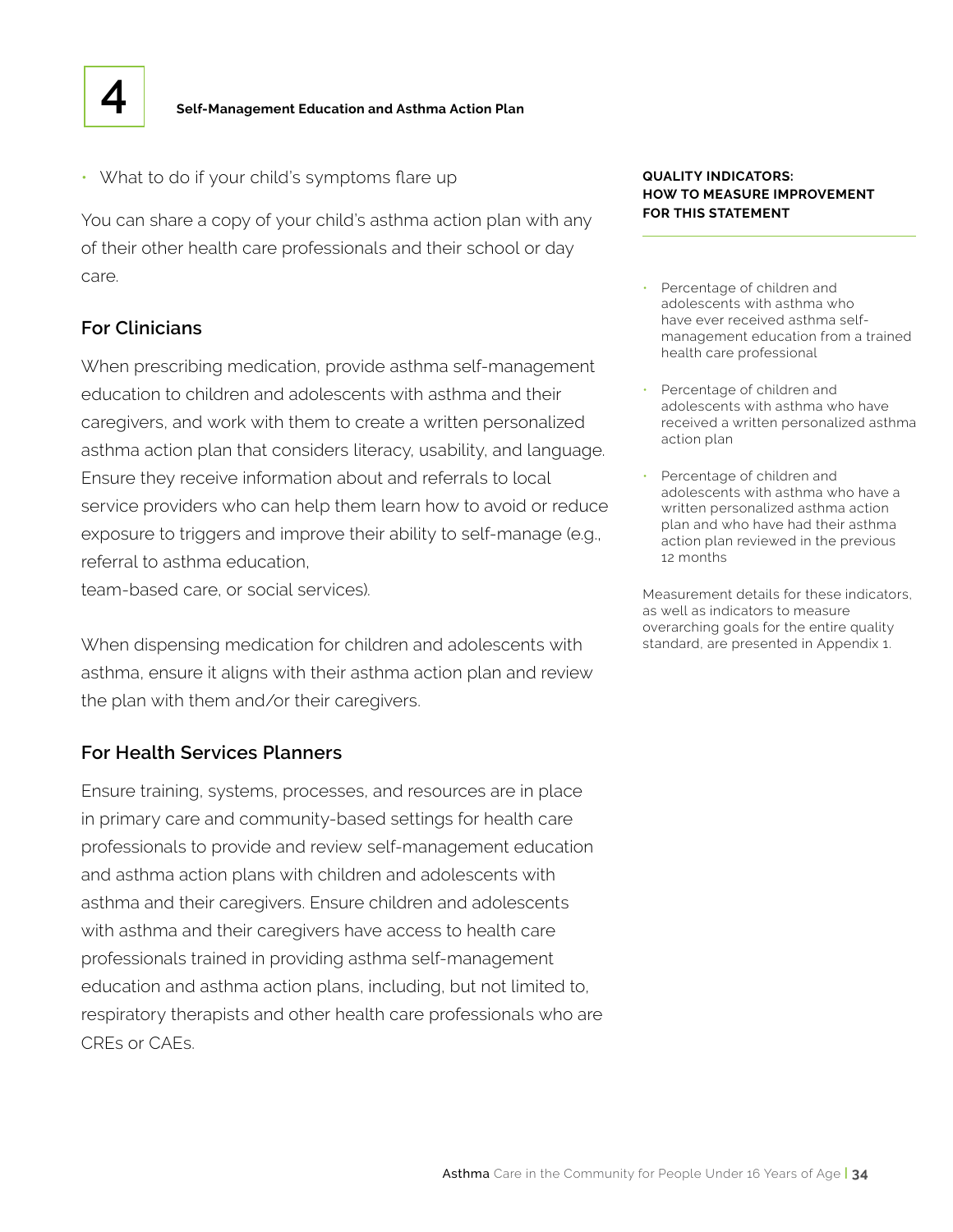# **Referral to Specialized Pediatric Asthma Care**

Children and adolescents with asthma with appropriate indications are referred to specialized pediatric asthma care.

Sources: British Thoracic Society and Scottish Intercollegiate Guidelines Network, 2019<sup>19</sup> | Canadian Thoracic Society, 2010,<sup>10</sup> 2015<sup>23</sup>

# **Definitions**

**Appropriate indications:** A referral to specialized pediatric asthma care for children and adolescents may be considered for any of the following reasons:

- The person's inability to complete lung function testing
- Diagnostic uncertainty (e.g., having obstructive spirometry but negative bronchodilator reversibility, symptoms suggestive of asthma but negative spirometry and negative peak flow variability)
- Persistent abnormal lung function testing results despite good symptom control
- Suspected comorbidity or alternative diagnosis that requires specialist care
- Lack of response to an escalation of controller medication (e.g., frequent symptoms [≥ 8 days/ month] despite a daily medium-dose of inhaled corticosteroid [ICS; 200–250 mcg for children 1 to 5 years of age, 201–400 mcg for children 6 to 11 years of age, or 251–500 mcg for children and adolescents 12 years of age and over] with correct inhaler technique and appropriate medication adherence)<sup>2,12,23</sup>
- Repeated (> 1) exacerbations requiring oral corticosteroids, care in the emergency department, or hospitalization
- Suspicion or recognition of severe asthma (i.e., symptoms requiring treatment with high-dose ICS [> 400 mcg/day for children 6 to 11 years of age or > 500 mcg/day for children 12 years of age and over) and the use of a second controller for the previous year or the need for daily maintenance oral corticosteroid)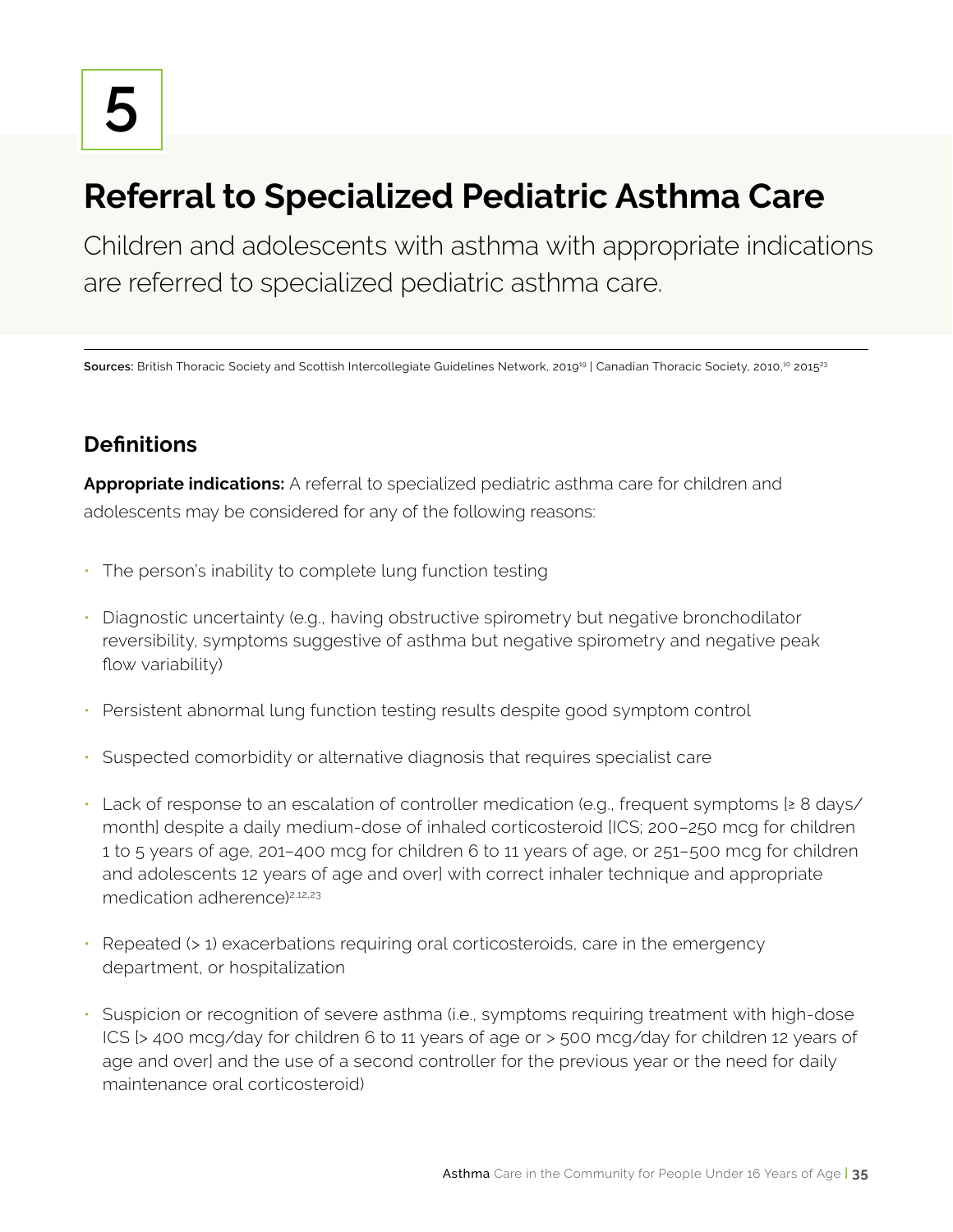

# **5 Referral to Specialized Pediatric Asthma Care**

- Life-threatening event such as an admission to the intensive care unit
- Suspected side effects of treatment (e.g., adrenal suppression, continuous reduction in growth velocity after 1 to 2 years of ICS treatment)<sup>2</sup>
- Poor understanding of asthma self-management (by the person with asthma or their caregiver)
- Need for allergy testing to assess the possible role of environmental allergens
- Other considerations such as parental anxiety, the need for reassurance, or the need for additional education

**Specialized asthma care:** Depending on the clinical indication, one or more of the following professionals may provide specialized pediatric asthma care:

- A pediatric respirologist
- An allergist
- A pediatrician with expertise in asthma
- A health care professional with expertise in pediatric asthma and/or working within a specialized pediatric asthma clinic, such as a family physician, a nurse practitioner, a nurse, a respiratory therapist, or another health care professional who is a certified respiratory educator (CRE) or certified asthma educator (CAE)

# **Rationale**

Most children and adolescents with asthma can effectively manage their asthma with medication, self-management education, and support from primary care. However, in some clinical situations, a referral to specialized pediatric asthma care may be needed for expert advice regarding diagnosis and/or management.<sup>2,12</sup> A study examining factors associated with having seen an asthma specialist among children and adolescents (0 to 17 years of age) visiting the emergency department for their asthma found that self-management was poorer among those who had not seen a specialist.<sup>45</sup> Particularly, these patients' parents reported that their children underused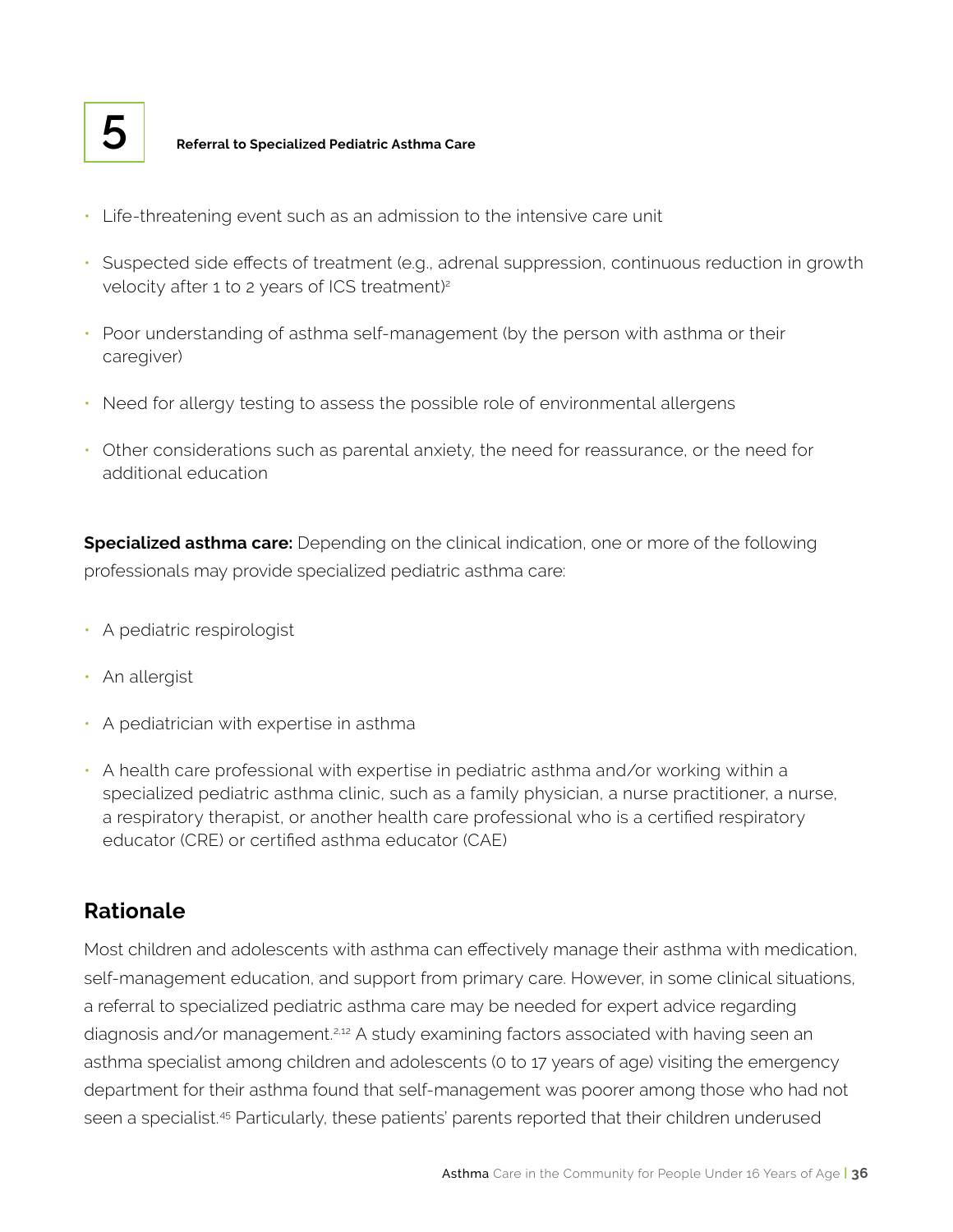asthma controller medications (24% vs. 64% among those who had seen a specialist) and asthma action plans (20% vs. 62%).45

In Ontario, children and adolescents, including younger children, may need to be referred to specialized care within a regional pediatric asthma centre or a primary care asthma program site to confirm a diagnosis of asthma and/or for further self-management education.<sup>23,46</sup> To promote patient-centred care, the referral process should involve an integrated approach in which there is collaboration, communication, and shared decisionmaking among health care professionals, the person with asthma, and their caregivers.

A recent chart audit of a convenience sample of primary care clinics in Ontario highlighted that wait times (the duration between a patient's referral and their specialist visit) vary across clinical specialties (median of 79 days for nonurgent referrals and 49 days for urgent referrals).<sup>47</sup> Electronic tools for specialist consultation such as eConsult or virtual visits can be used to improve wait times for specialized pediatric asthma care.

#### **QUALITY INDICATORS: HOW TO MEASURE IMPROVEMENT FOR THIS STATEMENT**

- Percentage of children and adolescents with one or more appropriate indications who are referred to specialized pediatric asthma care
- Percentage of children and adolescents with asthma who have two or more asthma-specific emergency department visits or one or more hospitalizations and who then have a consultation with a relevant specialist physician within 3 months of the index event

Measurement details for these indicators, as well as indicators to measure overarching goals for the entire quality standard, are presented in Appendix 1.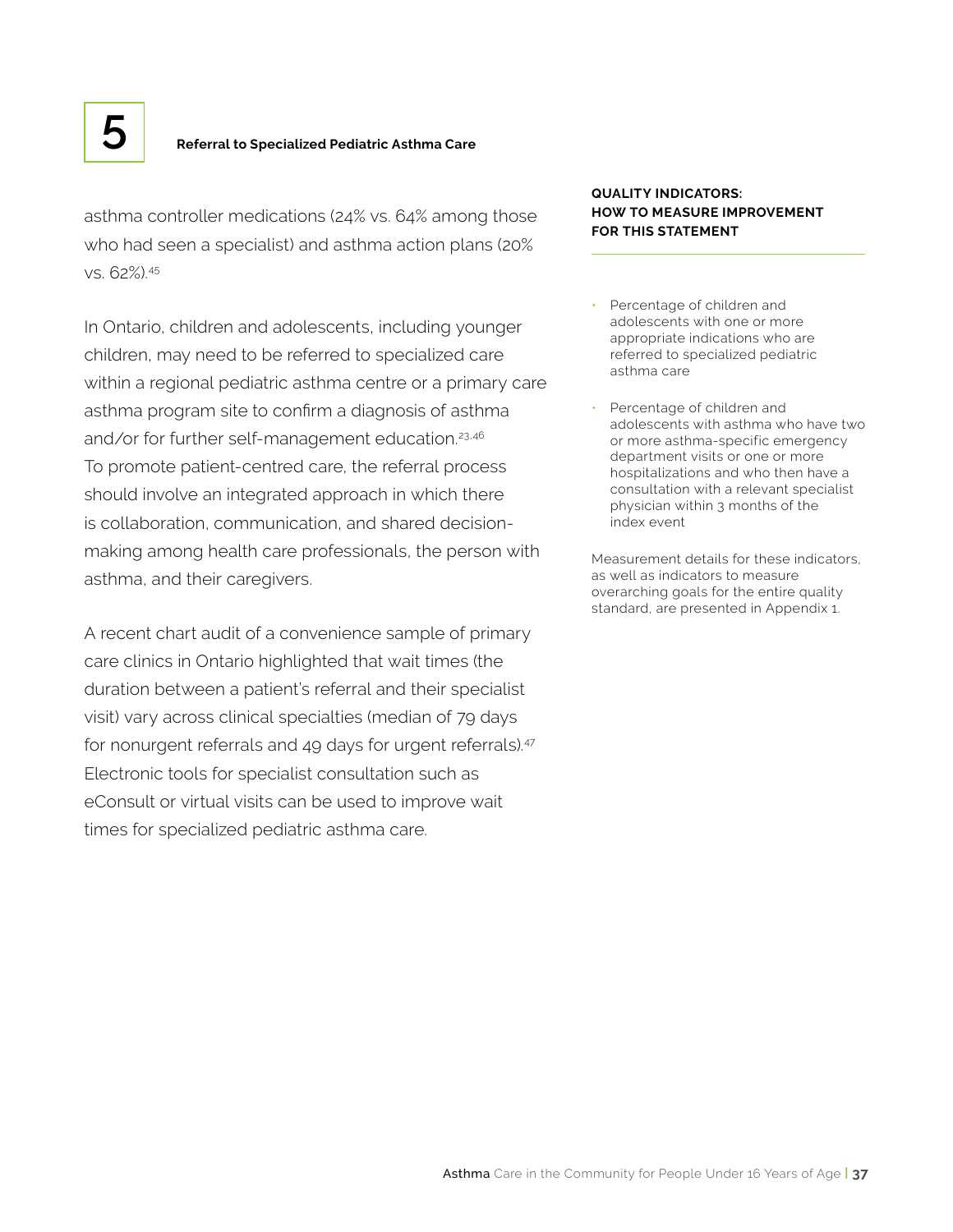

# **What This Quality Statement Means**

# **For Caregivers of Children and Adolescents With Asthma**

If your child takes their medication and avoids triggers as much as possible but continues to have asthma symptoms, or if their family doctor or nurse practitioner has other concerns, they should consult with or refer your child to someone who specializes in asthma care for children.

# **For Clinicians**

Ensure children and adolescents with asthma are referred to specialized pediatric asthma care if there are appropriate indications (see definition in this statement). After seeing the patient, the specialized pediatric asthma care provider should communicate the recommended plan for treatment and follow-up (if needed) to the primary care provider. In some cases, a consultation between the primary care provider and specialized pediatric asthma care provider may be required or sufficient; that is, the patient may not need to visit the specialized provider.

All clinicians involved should ensure the entire referral process involves collaboration, communication, and shared decision-making among health care professionals, the person with asthma, and their caregivers.

# **For Health Services Planners**

Ensure systems, processes, and resources are in place so all children and adolescents with asthma have timely access to specialized pediatric asthma care when needed upon referral from their primary care provider, including the use of eReferral, eConsult, and virtual visits. Ensure health care professionals in primary care and community-based care are aware of the asthma services and referral processes in their communities.<sup>5</sup>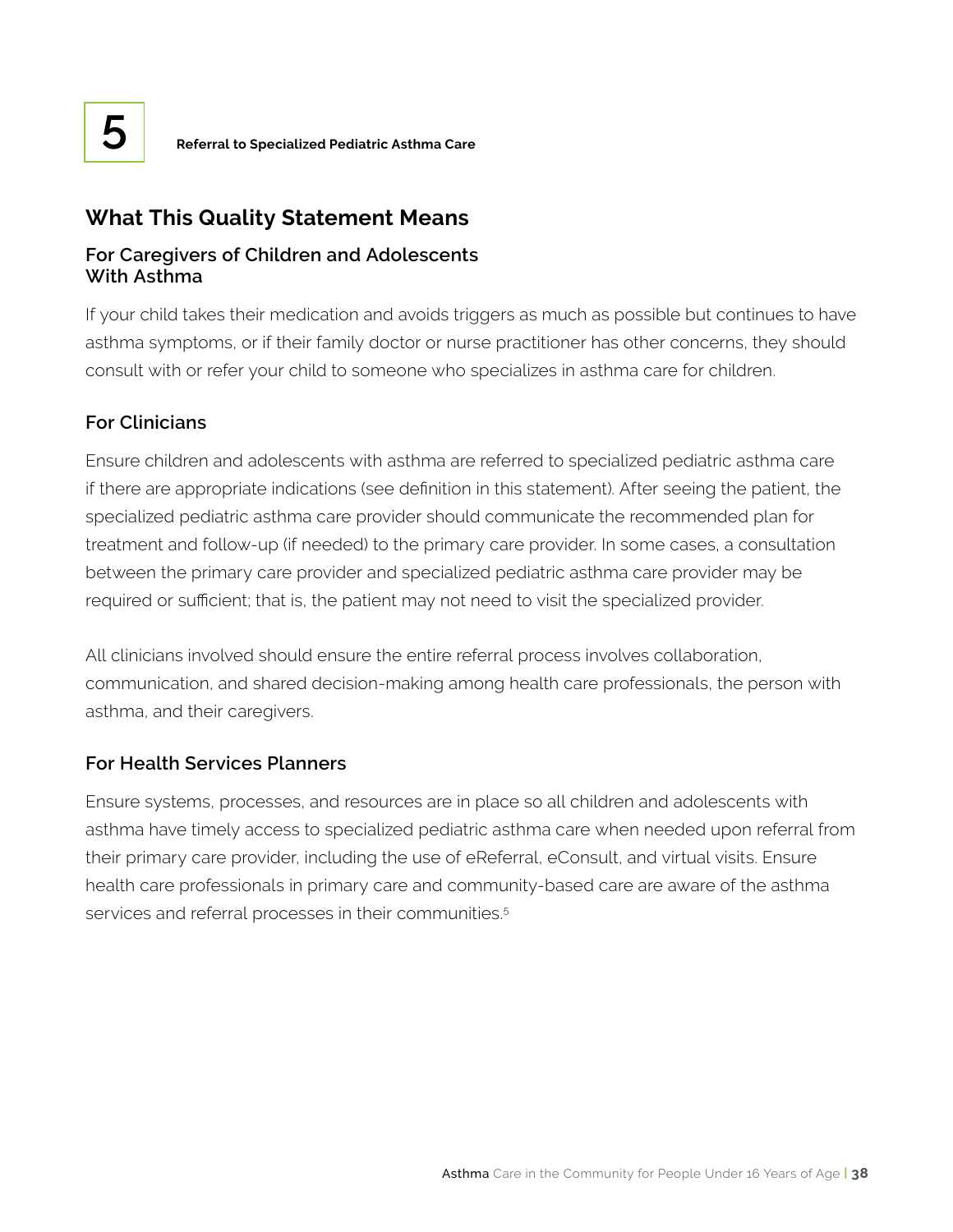# **Follow-Up After Discharge**

Children and adolescents who have had an emergency department visit or been hospitalized for an asthma exacerbation have a follow-up assessment within 2 to 7 days after discharge.

Sources: British Thoracic Society and Scottish Intercollegiate Guidelines Network, 2019<sup>19</sup> | Global Initiative for Asthma, 2019<sup>2</sup>

# **Definitions**

**Asthma exacerbation:** This can occur in people with a pre-existing diagnosis of asthma (even when mild or well controlled) or, occasionally, as the first presentation of asthma. It is an episode characterized by a progressive worsening in symptoms of shortness of breath, cough, wheezing, or chest tightness, and a progressive decrease in lung function. Asthma exacerbations represent a big enough change from the person's usual status to require a change in treatment (e.g., the use of oral corticosteroids), an emergency department visit, or hospitalization. Exacerbations often occur in response to irritant or allergic trigger exposures (e.g., viral, bacterial, or fungal infection in the upper or lower respiratory tract, air pollution, smoke, pollen) and/or inadequate controller medication adherence. However, a subset of people present with exacerbations without trigger exposures.

**Follow-up assessment:** Children and adolescents should be assessed in primary care or an asthma clinic within 2 to 7 days of an emergency department visit or hospital discharge and reassessed regularly over subsequent weeks until they achieve asthma control and reach or surpass their personal best lung function (see quality statement 2). The initial follow-up may be completed by primary care providers, such as family doctors or nurse practitioners, or by respirologists, allergists, and other physicians or other members of the care team, such as nurses, respiratory therapists, and pharmacists who are certified respiratory educators (CREs) or certified asthma educators (CAEs). In some cases, a phone or virtual follow-up may be sufficient.<sup>2</sup>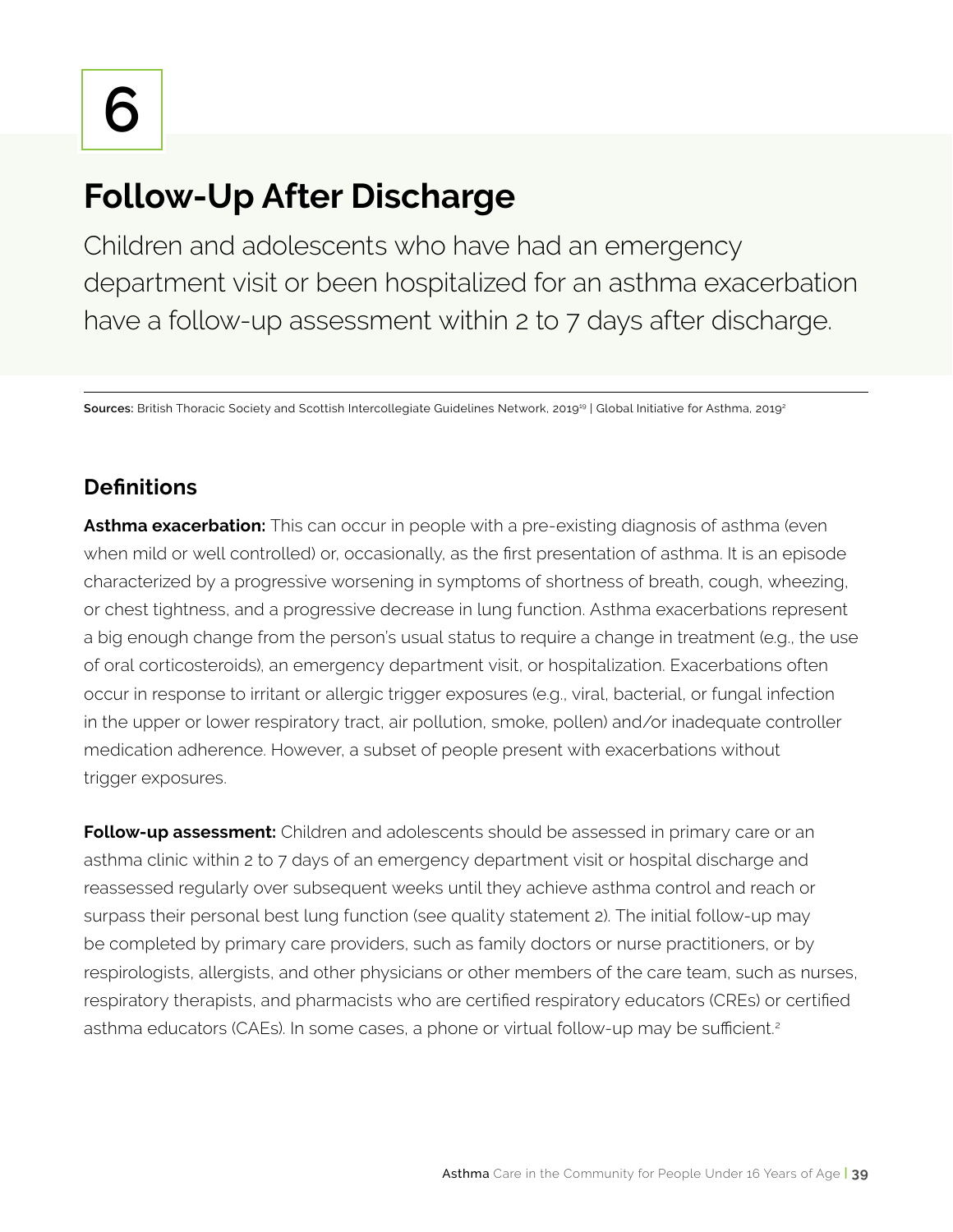

# **6 Follow-Up After Discharge**

The follow-up assessment should be individualized and related to the details of the emergency department visit or hospitalization. Components of the follow-up assessment include, but are not limited to, a review of the following:

- The person's or their caregivers' understanding of the cause of their asthma exacerbation
- Asthma control and reasons for poor control (see quality statement 2)
- Changes in medication as needed by prescribing physicians or nurse practitioners, including discontinuation of oral corticosteroids (see quality statement 3)
- Asthma action plan (see quality statement 4)
- Self-management education, including medication adherence, inhaler technique, and avoidance or reduction of trigger exposures (see quality statement 4)

# **Rationale**

Asthma exacerbations can be life-threatening emergencies and may require care in an emergency department or a hospitalization.<sup>2</sup> The subsequent transition from hospital to home can complicate a person's care, as transitions are vulnerable points in the provision of health care.48 Transitions pose a risk of information being lost or miscommunicated between health care settings, which can increase the person's vulnerability to adverse events.49

For children with asthma, the need for an acute care visit should be considered a failure of asthma management, and their transition back to primary care should provide an opportunity to address gaps in care and/or self-management.10 Gaps in the quality of hospital-based care may also increase vulnerability to adverse events. For example, the Ontario Asthma Regional Variation Study documented important care gaps in Ontario emergency departments, including the underutilization of systemic steroids on discharge (in about 32% of pediatric patients) and failure to refer pediatric patients to specialized asthma services (about 1.8%) or other asthma service (about 2.8%).50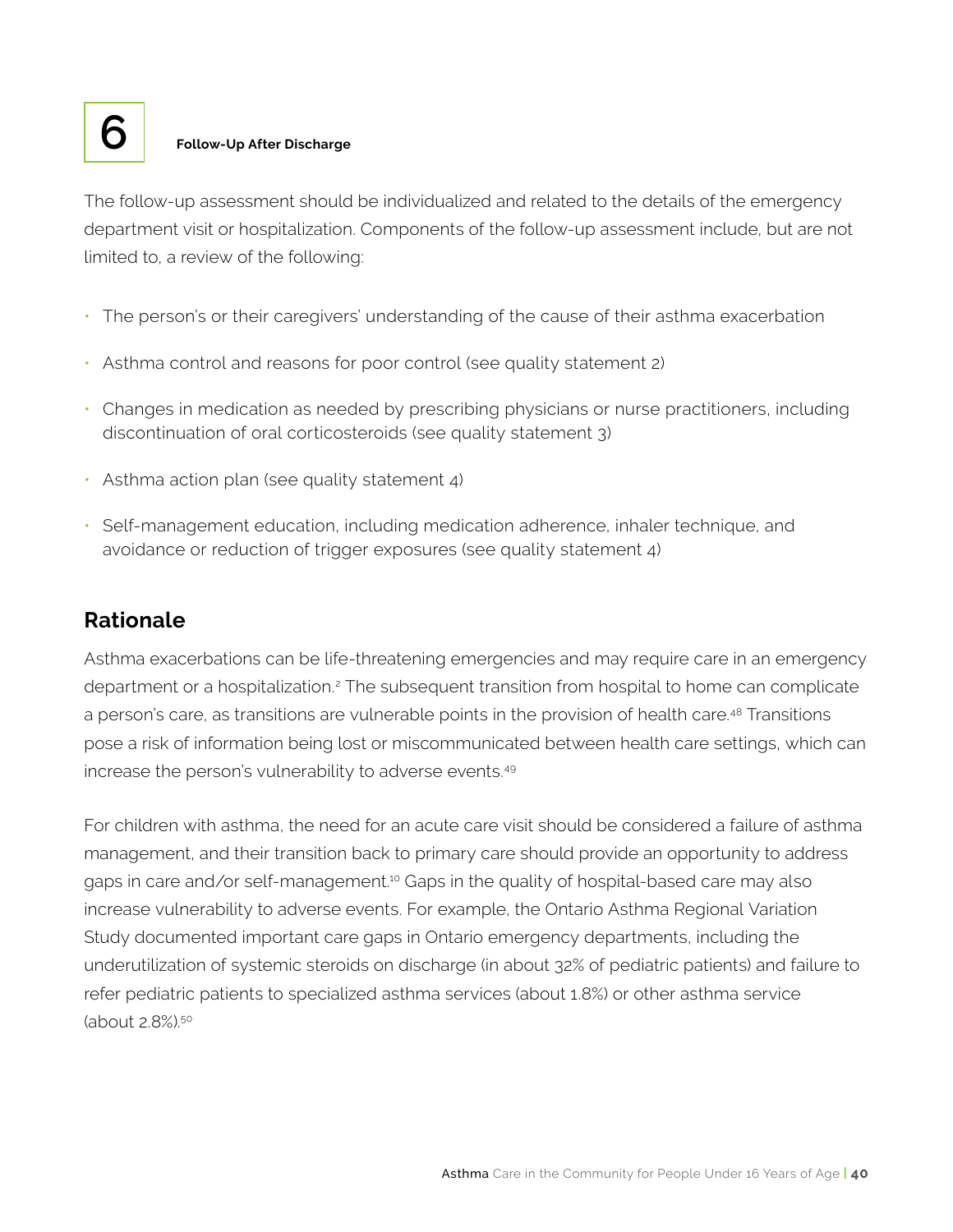

Prompt follow-up in primary care or referral to an asthma clinic can mitigate these risks. In some patients with respiratory or chronic illnesses other than asthma, early follow-up has been linked to improved patient outcomes with reduced rates of readmission, emergency department use, and death.<sup>51</sup>

For more information on discharge planning and follow-up in primary care after discharge, please see the quality standard *[Transitions Between Hospital and Home](https://hqontario.ca/evidence-to-improve-care/quality-standards/view-all-quality-standards/transitions-between-hospital-and-home)*.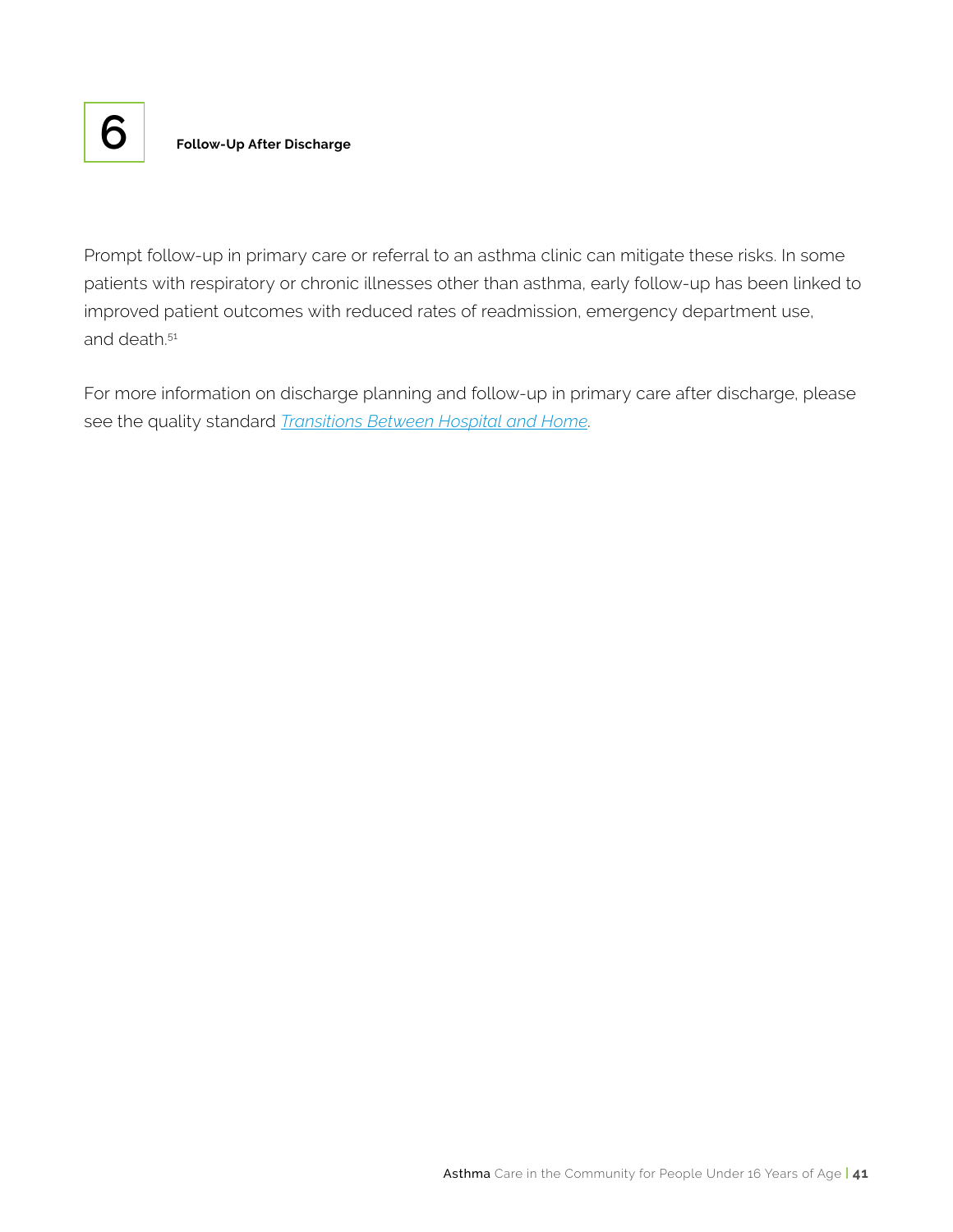

# **What This Quality Statement Means**

# **For Caregivers of Children and Adolescents With Asthma**

If your child has gone to the emergency department or been admitted to hospital because of an asthma flare-up, their family doctor or nurse practitioner should follow up with them within 2 to 7 days of leaving the hospital. They will check to see how your child is doing and make any needed changes to their medications and asthma action plan.

In some cases, the initial follow-up may be done by a respirologist, allergist, or another physician, or by other members of the care team, such as nurses, respiratory therapists, and pharmacists who are certified respiratory educators (CREs) or certified asthma educators (CAEs).

At this visit, you can also ask questions to make sure you understand:

- What caused the flare-up
- What care your child received
- What you and your child can do to prevent asthma flare-ups

# **For Clinicians**

Before a child or adolescent who has had an asthma exacerbation is discharged from an emergency department, the care team should tell their caregiver to arrange a follow-up primary care appointment. If the person was hospitalized, the hospital care team should arrange for a follow-up assessment in primary care. In either setting, the discharging care team should send the person's discharge information directly to the primary care provider. Primary care

#### **QUALITY INDICATOR: HOW TO MEASURE IMPROVEMENT FOR THIS STATEMENT**

• Percentage of children and adolescents who have a followup assessment in primary care or in an asthma clinic within 7 days following an emergency department visit or hospitalization for an asthma exacerbation

Measurement details for this indicator, as well as indicators to measure overarching goals for the entire quality standard, are presented in Appendix 1.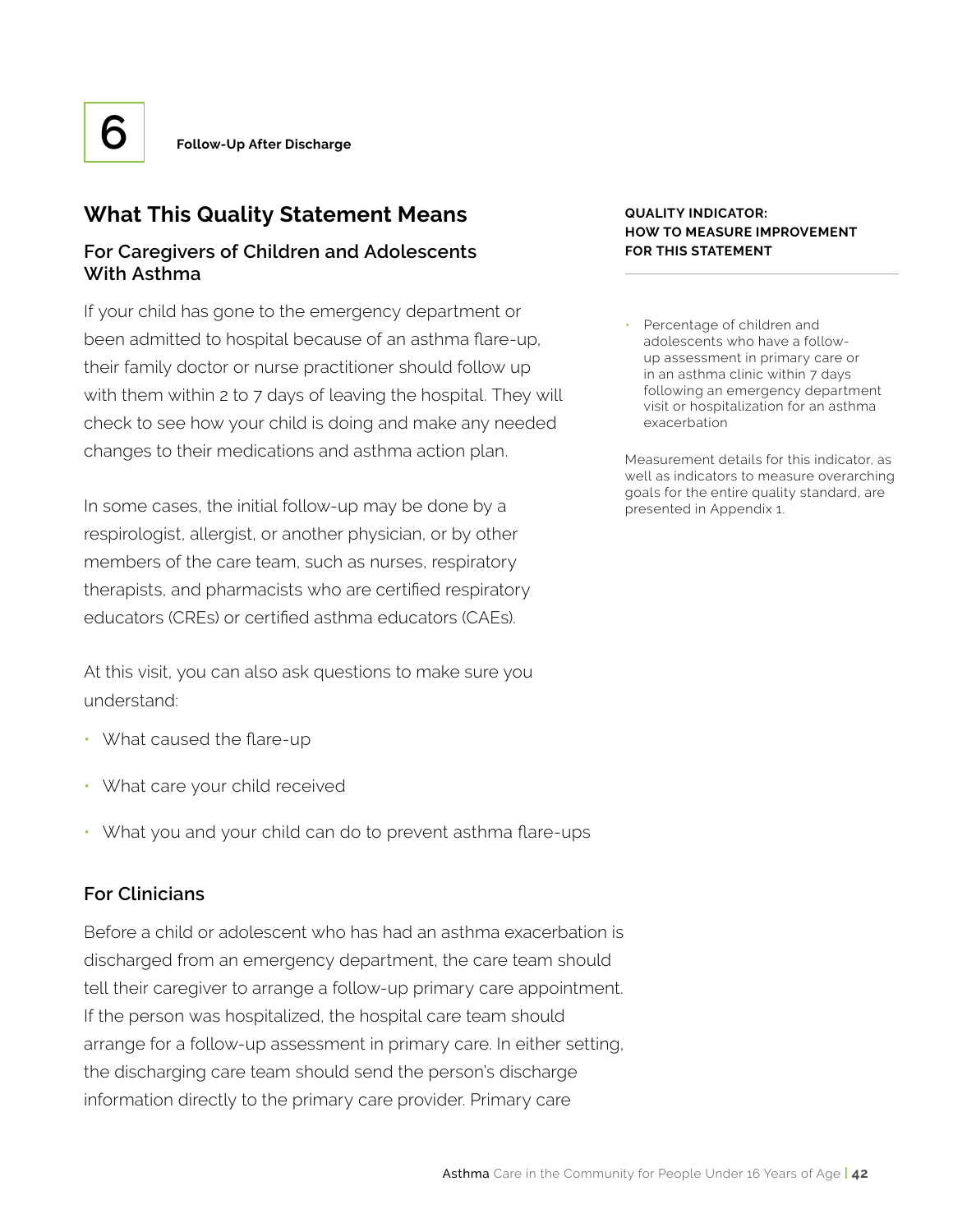

# **6 Follow-Up After Discharge**

follow-up is important to ensure the person's treatment continues, their asthma symptoms are well controlled, and their lung function reaches their known personal best.

Following discharge, consider referral to an asthma education program or specialized pediatric asthma care.<sup>2</sup>

## **For Health Services Planners**

Ensure systems, processes, and resources are in place so all children and adolescents have timely access to follow-up in primary care after an asthma-specific emergency department visit or hospitalization. This includes ensuring all children and adolescents with asthma have a primary care provider, arrangements for a follow-up assessment in primary care are made, and seamless communication is possible between hospital and primary care settings.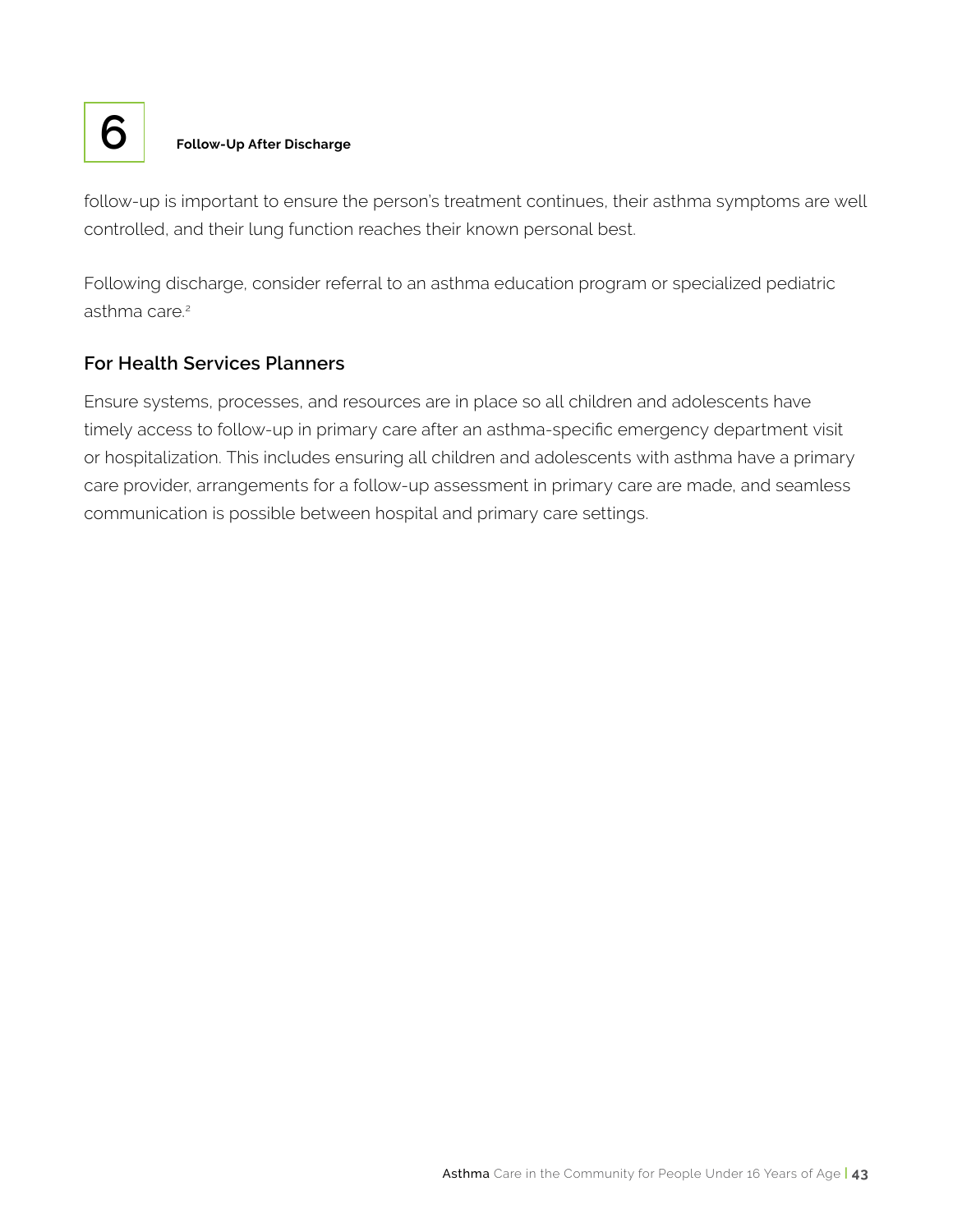# **Appendices**

Asthma Care in the Community for People Under 16 Years of Age **| 44**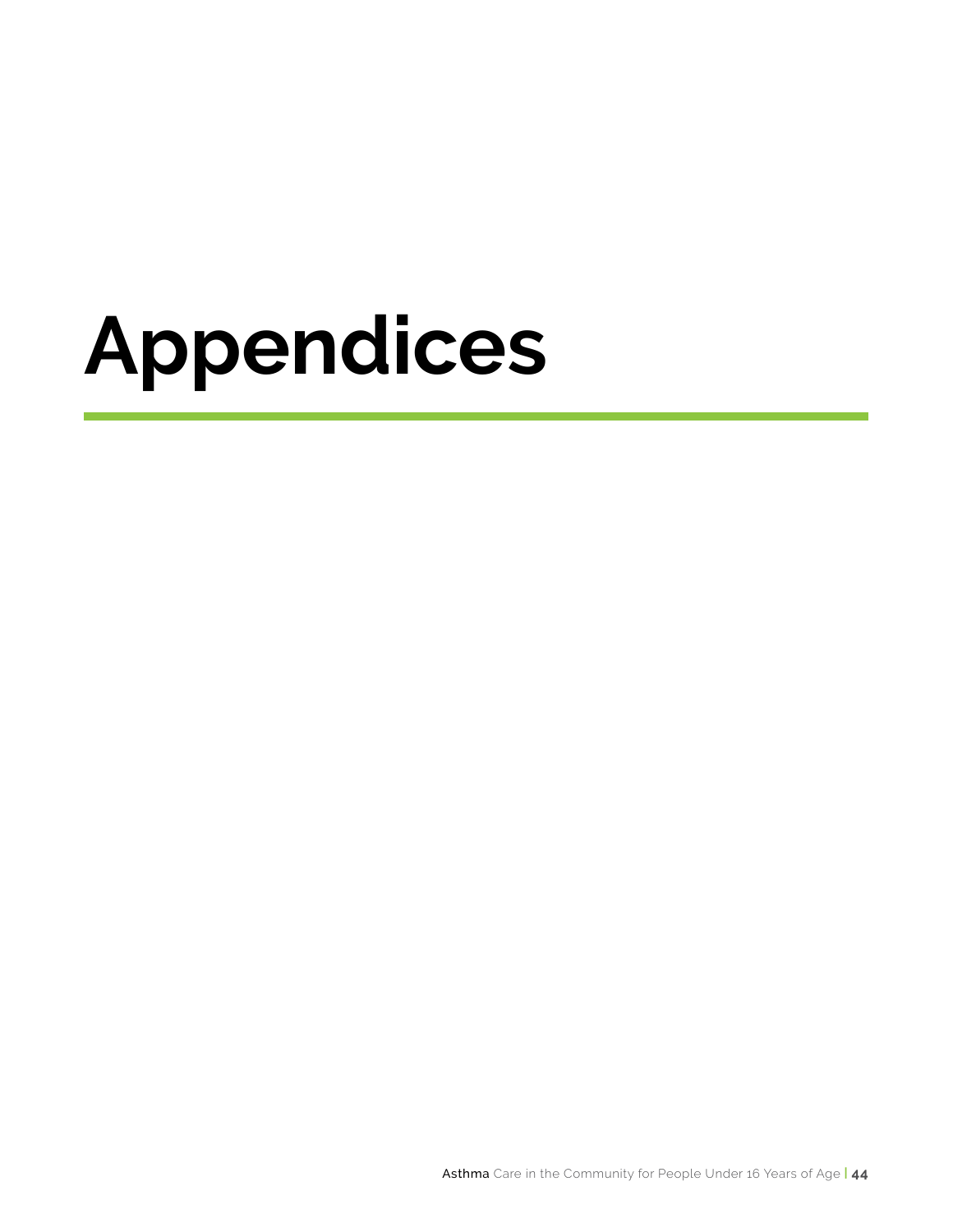# **Appendix 1. Measurement to Support Improvement**

The Asthma Quality Standards Advisory Committee identified some overarching goals for this quality standard. These goals were mapped to indicators that can be used to monitor the progress being made to improve care for children and adolescents with asthma in Ontario. Some indicators are provincially measurable, while some can be measured using only locally sourced data.

Collecting and using data associated with this quality standard is optional. However, data will help you assess the quality of care you are delivering and the effectiveness of your quality improvement efforts.

We realize this standard includes a lengthy list of indicators. We've given you this list so you don't have to create your own quality improvement indicators. We recommend you identify areas to focus on in the quality standard and then use one or more of the associated indicators to guide and evaluate your quality improvement efforts.

To assess equitable delivery of care, you can stratify locally measured indicators by patient socioeconomic and demographic characteristics, such as age, education, gender, income, language, and sex.

Our [measurement guide](https://www.hqontario.ca/evidence-to-improve-care/quality-standards/view-all-quality-standards/asthma-in-children-and-adolescents) for asthma provides more information and concrete steps on how to incorporate measurement into your planning and quality improvement work.

# **How to Measure Overall Success**

# **Indicators That Can Be Measured Using Provincial Data**

# Percentage of children and adolescents 6 to 16 years of age with incident asthma whose diagnosis is confirmed with lung function testing

- Denominator: total number of children and adolescents 6 to 16 years of age with incident asthma
- Numerator: number of people in the denominator whose diagnosis is confirmed with lung function testing
- Data sources: Discharge Abstract Database, National Ambulatory Care Reporting System, OHIP Claims Database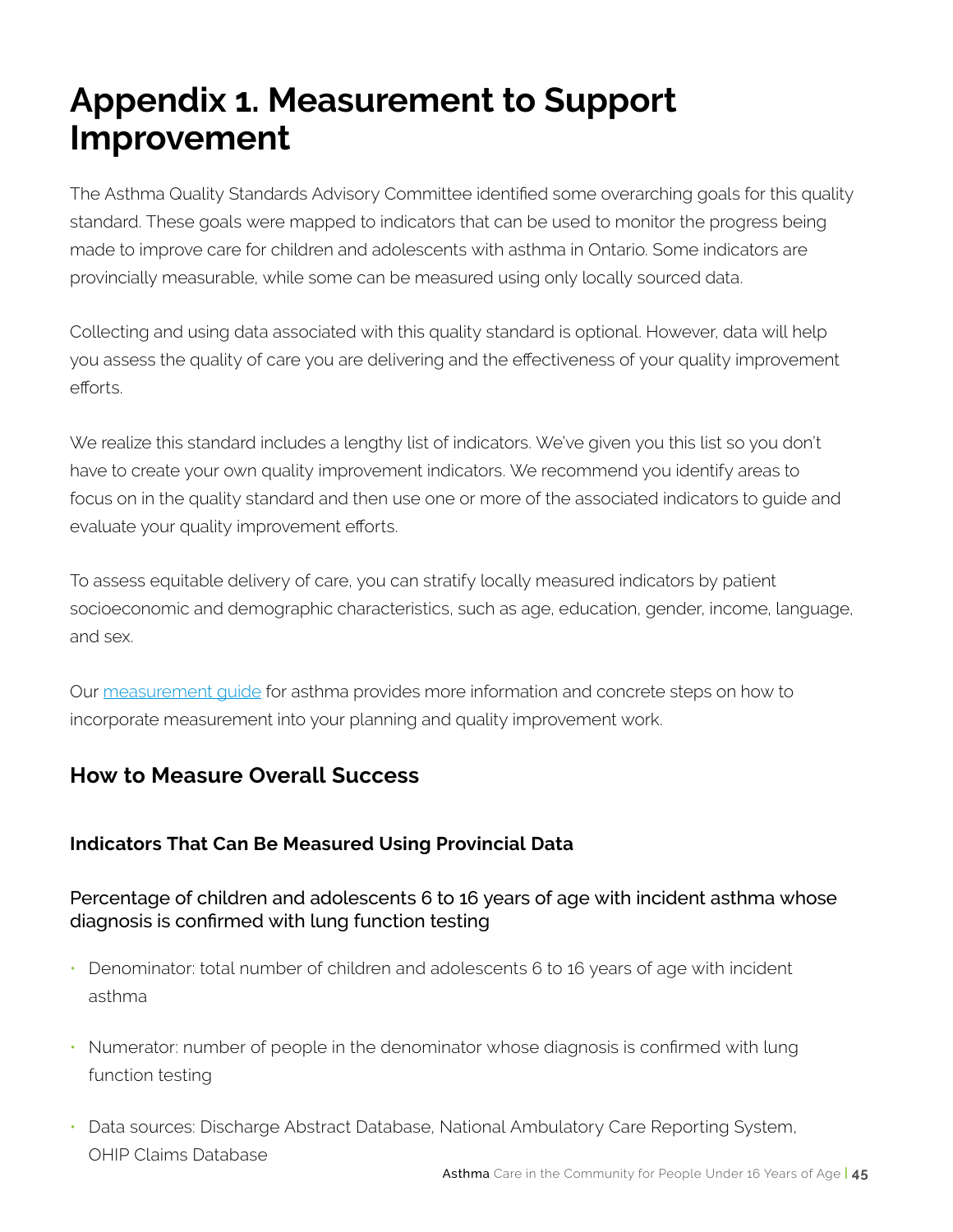# Percentage of children and adolescents 6 to 16 years of age with asthma who had a lung function test in the previous 12 months

- Denominator: total number of children and adolescents 6 to 16 years of age with asthma
- Numerator: number of people in the denominator who had a lung function test in the previous 12 months
- Data sources: Discharge Abstract Database, National Ambulatory Care Reporting System, OHIP Claims Database

## Percentage of children and adolescents with asthma who visited the emergency department for an asthma-specific reason in the previous 12 months

- Denominator: total number of children and adolescents with asthma
- Numerator: number of people in the denominator who visited the emergency department for an asthma-specific reason in the previous 12 months
- Data sources: Discharge Abstract Database, National Ambulatory Care Reporting System, OHIP Claims Database

## Percentage of children and adolescents with asthma who were hospitalized for an asthma-specific reason in the previous 12 months

- Denominator: total number of children and adolescents with asthma
- Numerator: number of people in the denominator who were hospitalized for an asthmaspecific reason in the previous 12 months
- Data sources: Discharge Abstract Database, National Ambulatory Care Reporting System, OHIP Claims Database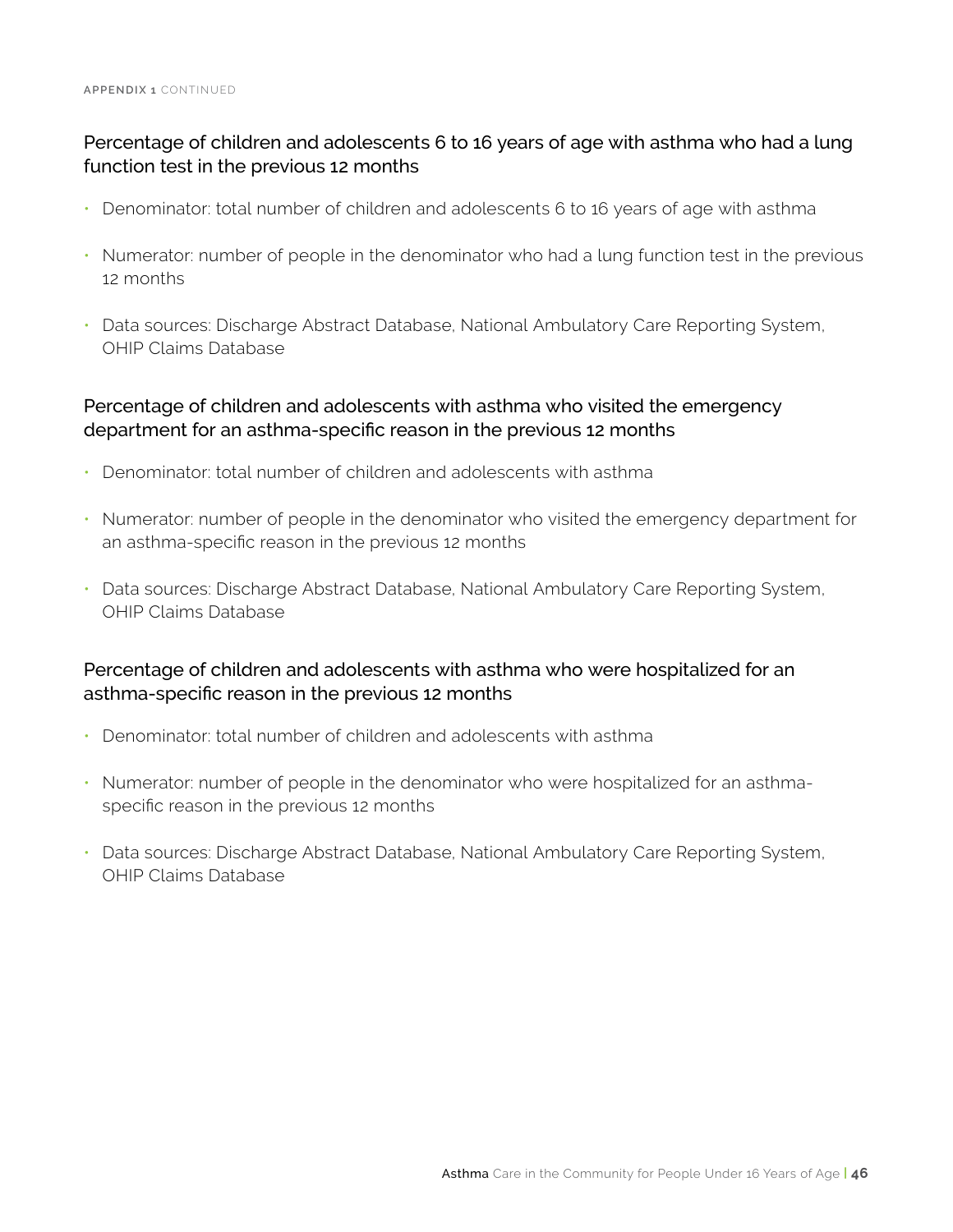# **Indicators That Can Be Measured Using Only Local Data**

Percentage of young children 1 to 5 years of age clinically suspected of having asthma whose diagnosis of asthma is confirmed by documented reversibility of signs or symptoms with medication

- Denominator: total number of young children 1 to 5 years of age clinically suspected of having asthma
- Numerator: number of people in the denominator whose diagnosis of asthma is confirmed by documented reversibility of signs or symptoms with medication
- Data source: local data collection

## Percentage of children and adolescents with asthma who had a structured assessment in the previous 6 months

- Denominator: total number of children and adolescents with asthma
- Numerator: number of people in the denominator who had a structured assessment in the previous 6 months
- Data source: local data collection

## Percentage of children and adolescents with asthma with one or more appropriate indications who are prescribed regular (daily) inhaled anti-inflammatory therapy

- Denominator: total number of children and adolescents with asthma with one or more appropriate indications
- Numerator: number of people in the denominator who are prescribed regular (daily) inhaled anti-inflammatory therapy
- Data source: local data collection

# Average number of asthma symptom-free days in the previous 4 weeks among children and adolescents with asthma

- Population: total number of children and adolescents with asthma
- Calculation: mean number of symptom-free days in the previous 4 weeks
- Data source: local data collection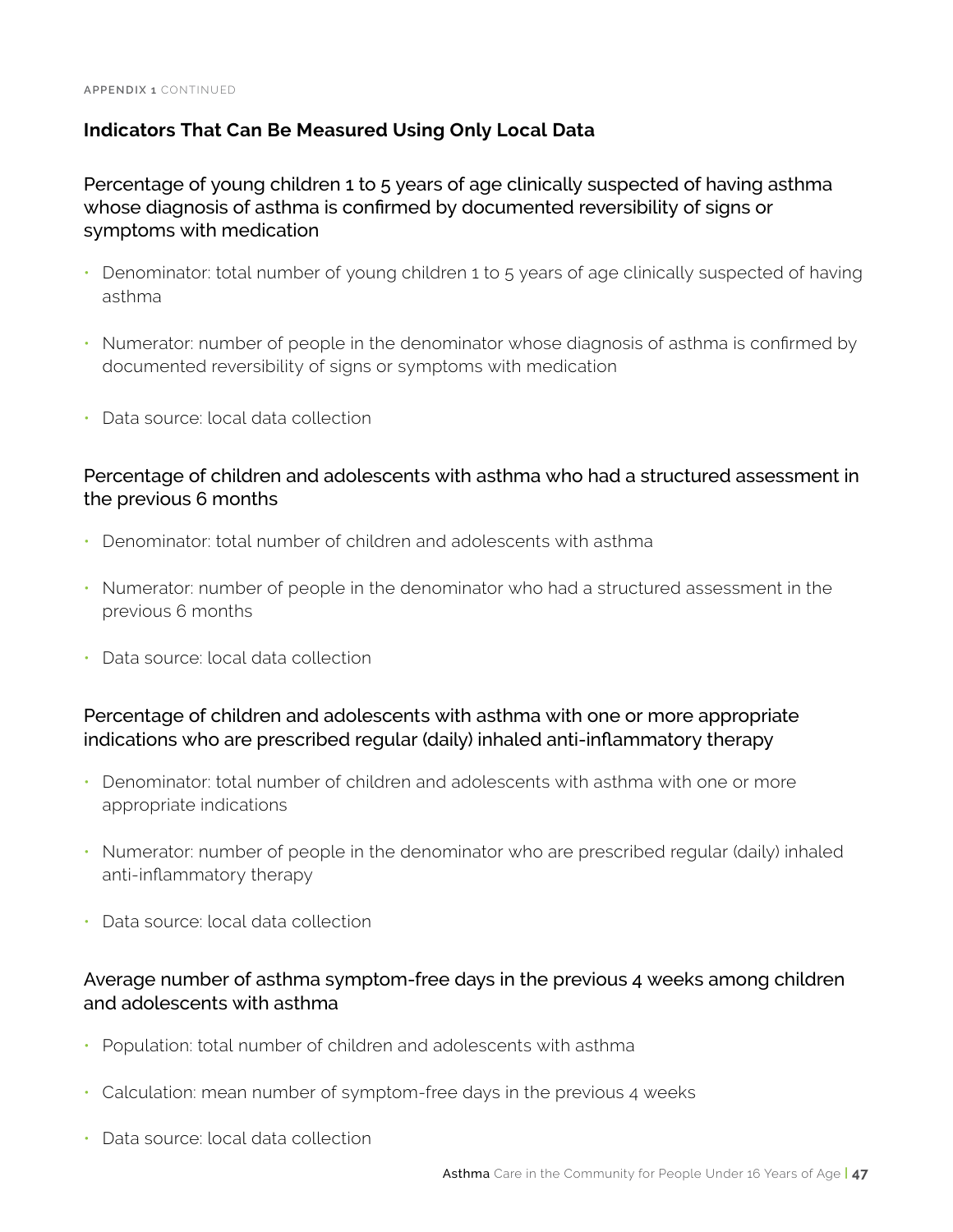# Average number of days missed from school or work due to asthma in the previous 4 weeks

- Population: total number of children and adolescents with asthma
- Calculation: mean number of days missed from school or work due to asthma in the previous 4 weeks
- Data source: Local data collection

# **How to Measure Improvement for Specific Statements**

## **Quality Statement 1: Diagnosis**

Percentage of children and adolescents 6 to 16 years of age clinically suspected of having asthma who complete lung function testing within 3 months of seeking care for their respiratory symptoms

- Denominator: total number of children and adolescents 6 to 16 years of age clinically suspected of having asthma
- Numerator: number of people in the denominator who complete lung function testing within 3 months of seeking care for their respiratory symptoms
- Data source: local data collection

Percentage of children 1 to 5 years of age clinically suspected of having asthma whose diagnosis of asthma is confirmed after the documentation of signs or symptoms of airflow obstruction and reversibility of those signs or symptoms with asthma medication

- Denominator: total number of children 1 to 5 years of age clinically suspected of having asthma
- Numerator: number of children in the denominator whose diagnosis of asthma is confirmed after the documentation of signs or symptoms of airflow obstruction and reversibility of those signs or symptoms with asthma medication
- Data source: local data collection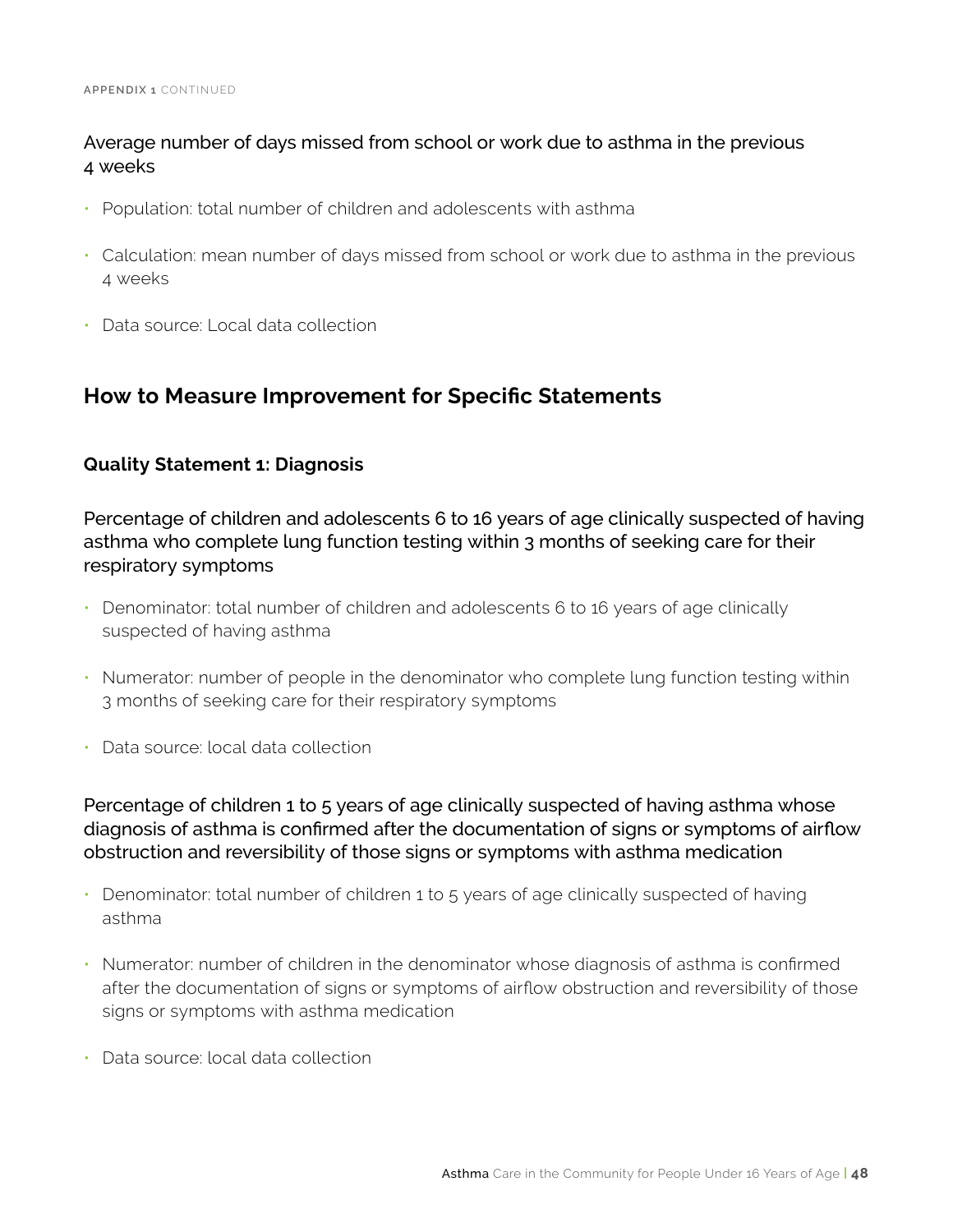### Local availability of lung function testing

• Data source: local data collection

### **Quality Statement 2: Asthma Control**

## Percentage of children and adolescents with asthma who had a structured assessment in the previous 6 months

- Denominator: total number of children and adolescents with asthma
- Numerator: number of people in the denominator who had a structured assessment in the previous 6 months
- Data source: local data collection

## Percentage of children and adolescents 6 to 16 years of age with asthma who completed a lung function test in the previous 12 months

- Denominator: total number of children and adolescents 6 to 16 years of age with asthma
- Numerator: number of people in the denominator who completed a lung function test in the previous 12 months
- Data sources: local data collection, Discharge Abstract Database, National Ambulatory Care Reporting System, OHIP Claims Database

### **Quality Statement 3: Asthma Medication**

## Percentage of children and adolescents with asthma with one or more appropriate indications who are prescribed regular (daily) inhaled anti-inflammatory therapy

- Denominator: total number of children and adolescents with asthma with one or more appropriate indications
- Numerator: number of people in the denominator who are prescribed regular (daily) inhaled anti-inflammatory therapy
- Data source: local data collection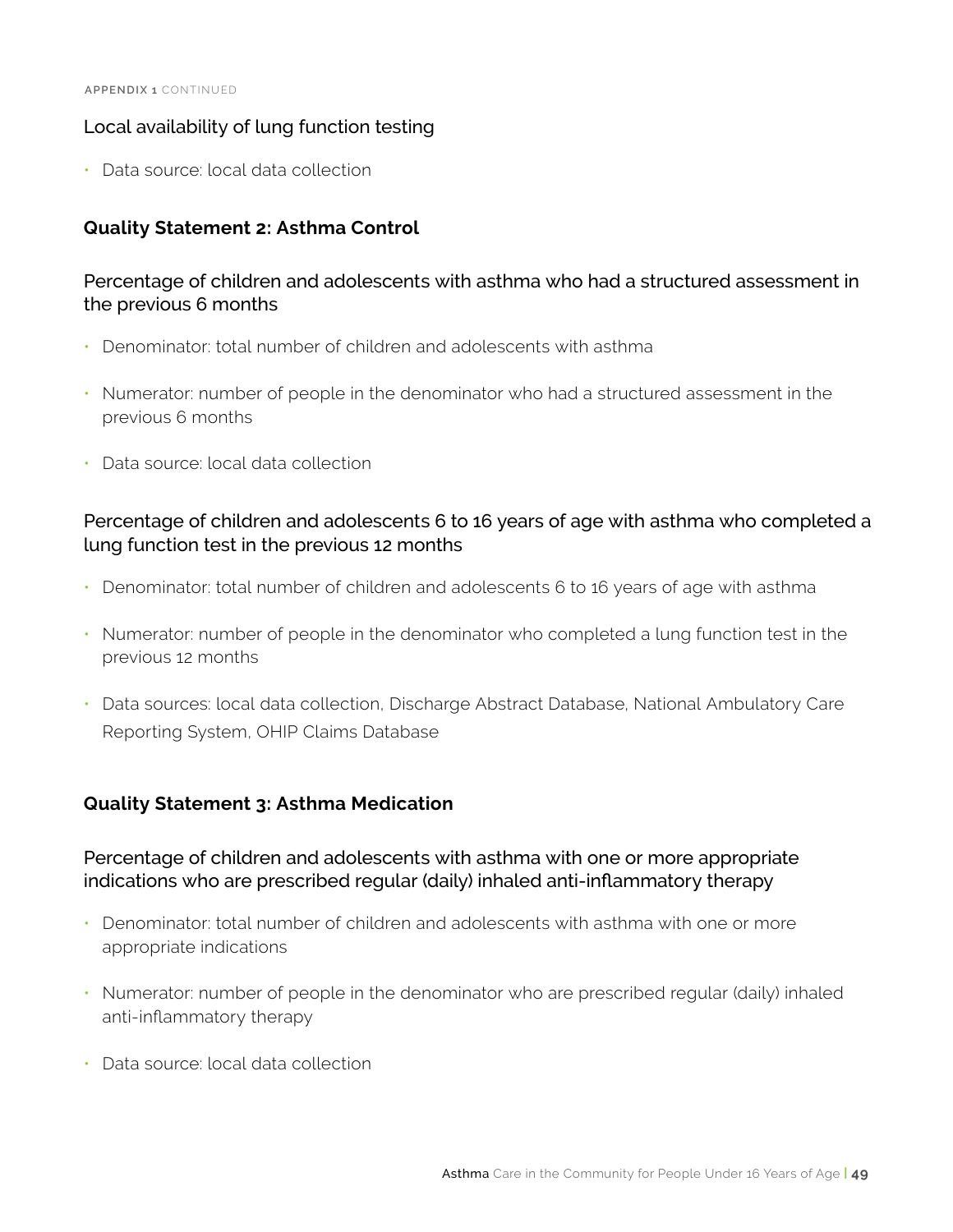# Percentage of children and adolescents with uncontrolled asthma who have had all their reasons for poor control addressed

- Denominator: total number of children and adolescents with uncontrolled asthma
- Numerator: number of people in the denominator who have had all their reasons for poor control addressed
- Data source: local data collection

# Percentage of children and adolescents with uncontrolled asthma who have their medication escalated after other reasons for poor control have been addressed

- Denominator: total number of children and adolescents with uncontrolled asthma who have had other reasons for poor control addressed
- Numerator: number of people in the denominator who have their medication escalated
- Data source: local data collection

# **Quality Statement 4: Self-Management Education and Asthma Action Plan**

### Percentage of children and adolescents with asthma who have ever received asthma self-management education from a trained health care professional

- Denominator: total number of children and adolescents with asthma
- Numerator: number of people in the denominator who have received asthma self-management education from a trained health care professional at least once
- Data source: local data collection

## Percentage of children and adolescents with asthma who have received a written personalized asthma action plan

- Denominator: total number of children and adolescents with asthma
- Numerator: number of people in the denominator who have received a written personalized asthma action plan
- Data source: local data collection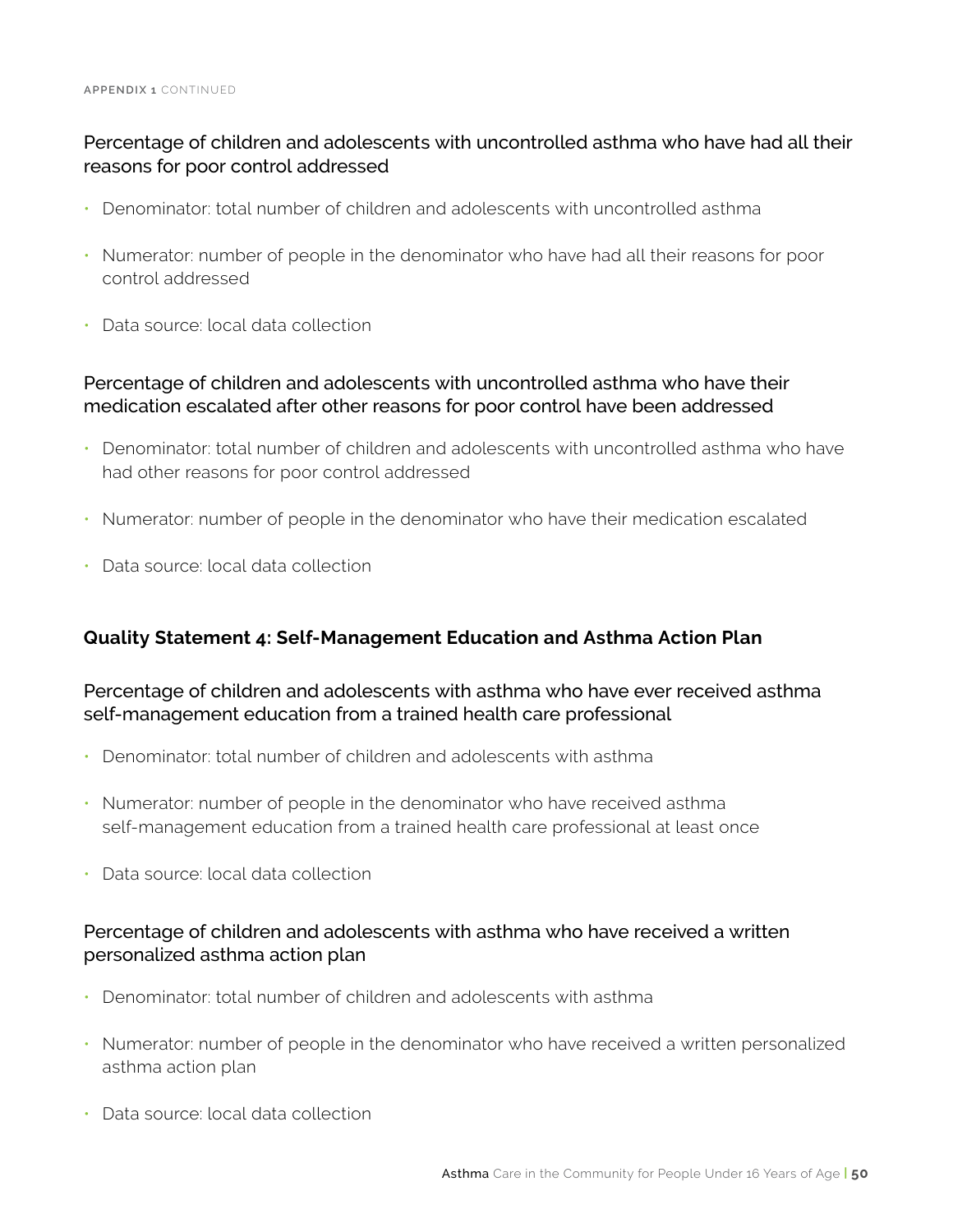# Percentage of children and adolescents with asthma who have a written personalized asthma action plan and who have had their asthma action plan reviewed in the previous 12 months

- Denominator: total number of children and adolescents with asthma who have a written personalized asthma action plan
- Numerator: number of people in the denominator who have had their asthma action plan reviewed in the previous 12 months
- Data source: local data collection

# **Quality Statement 5: Referral to Specialized Pediatric Asthma Care**

## Percentage of children and adolescents with one or more appropriate indications who are referred to specialized pediatric asthma care

- Denominator: total number of children and adolescents with one or more appropriate indications
- Numerator: number of people in the denominator who are referred to specialized pediatric asthma care
- Data source: local data collection

Percentage of children and adolescents with asthma who have two or more asthmaspecific emergency department visits or one or more hospitalizations and who then have a consultation with a relevant specialist physician within 3 months of the index event

- Denominator: total number of children and adolescents who have two or more asthmaspecific emergency department visits or one or more hospitalizations
- Numerator: number of people in the denominator who have a consultation with a relevant specialist physician within 3 months of the index event
- Data sources: Discharge Abstract Database, National Ambulatory Care Reporting System, OHIP Claims Database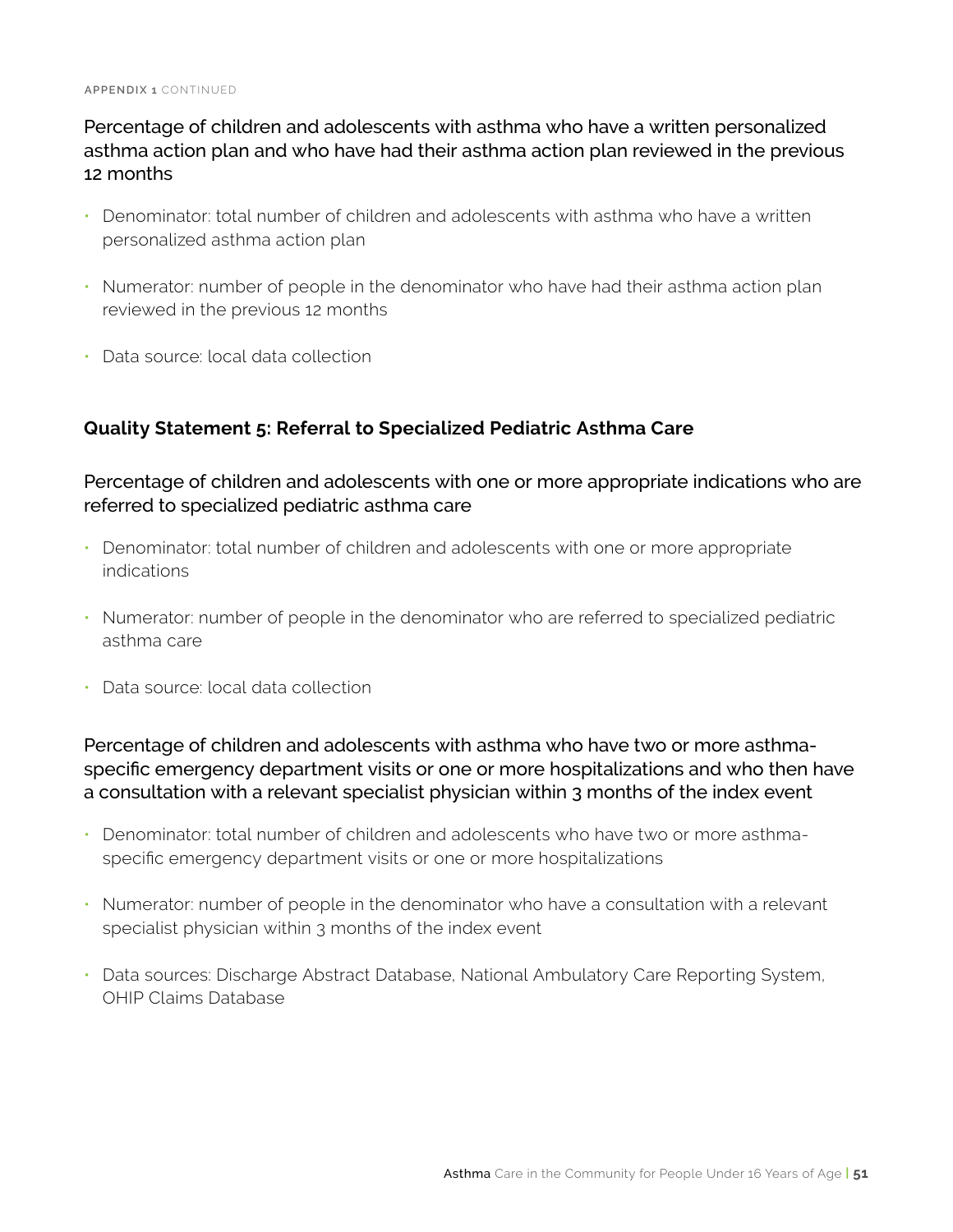## **Quality Statement 6: Follow-Up After Discharge**

Percentage of children and adolescents who have a follow-up assessment in primary care or in an asthma clinic within 7 days following an emergency department visit or hospitalization for an asthma exacerbation

- Denominator: total number of children and adolescents who visit the emergency department or are hospitalized for an asthma exacerbation
- Numerator: number of people in the denominator who have a follow-up assessment in primary care or in an asthma clinic within 7 days following their discharge from the emergency department or hospitalization
- Data sources: local data collection, Discharge Abstract Database, National Ambulatory Care Reporting System, OHIP Claims Database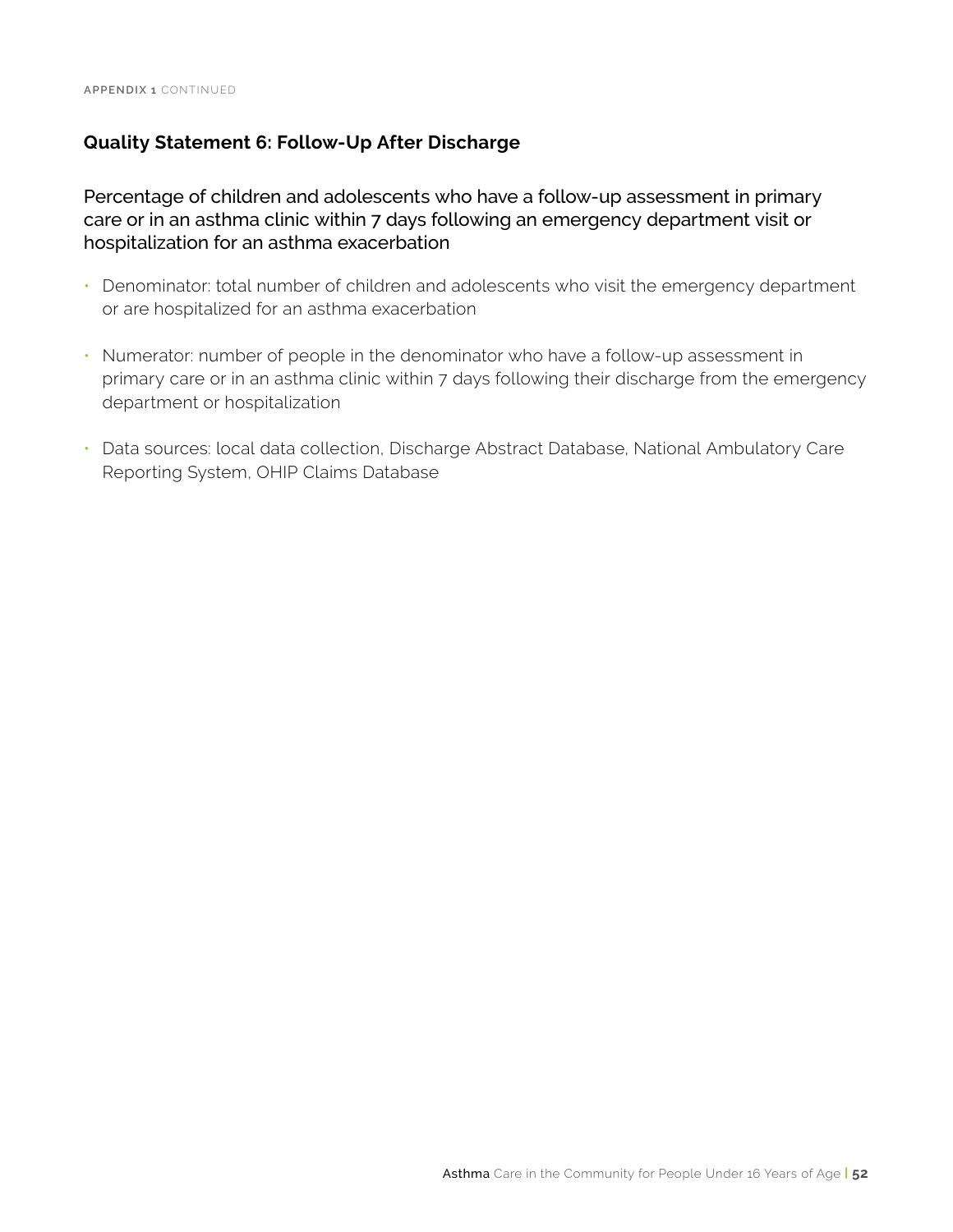# **Appendix 2. Glossary**

**Caregiver:** An unpaid person who provides care and support to a child or adolescent with asthma. This may be a parent, legal guardian, family member, or anyone identified by the person with asthma.

**Children and adolescents:** People under 16 years of age.

**Controller medication:** An inhaler or puffer that prevents asthma symptoms by bringing down the swelling in the airways in the lungs.

**Health care professionals:** Requlated professionals, such as nurses, nurse practitioners, occupational therapists, pharmacists, physicians, physiotherapists, psychologists, respiratory therapists, and social workers.

**Health care providers:** Health care professionals and also people in unregulated professions, such as administrative staff, behavioural support workers, personal support workers, recreational staff, and spiritual care staff.

**Rescue or reliever medication:** An inhaler or puffer that relieves asthma symptoms quickly by opening the airways.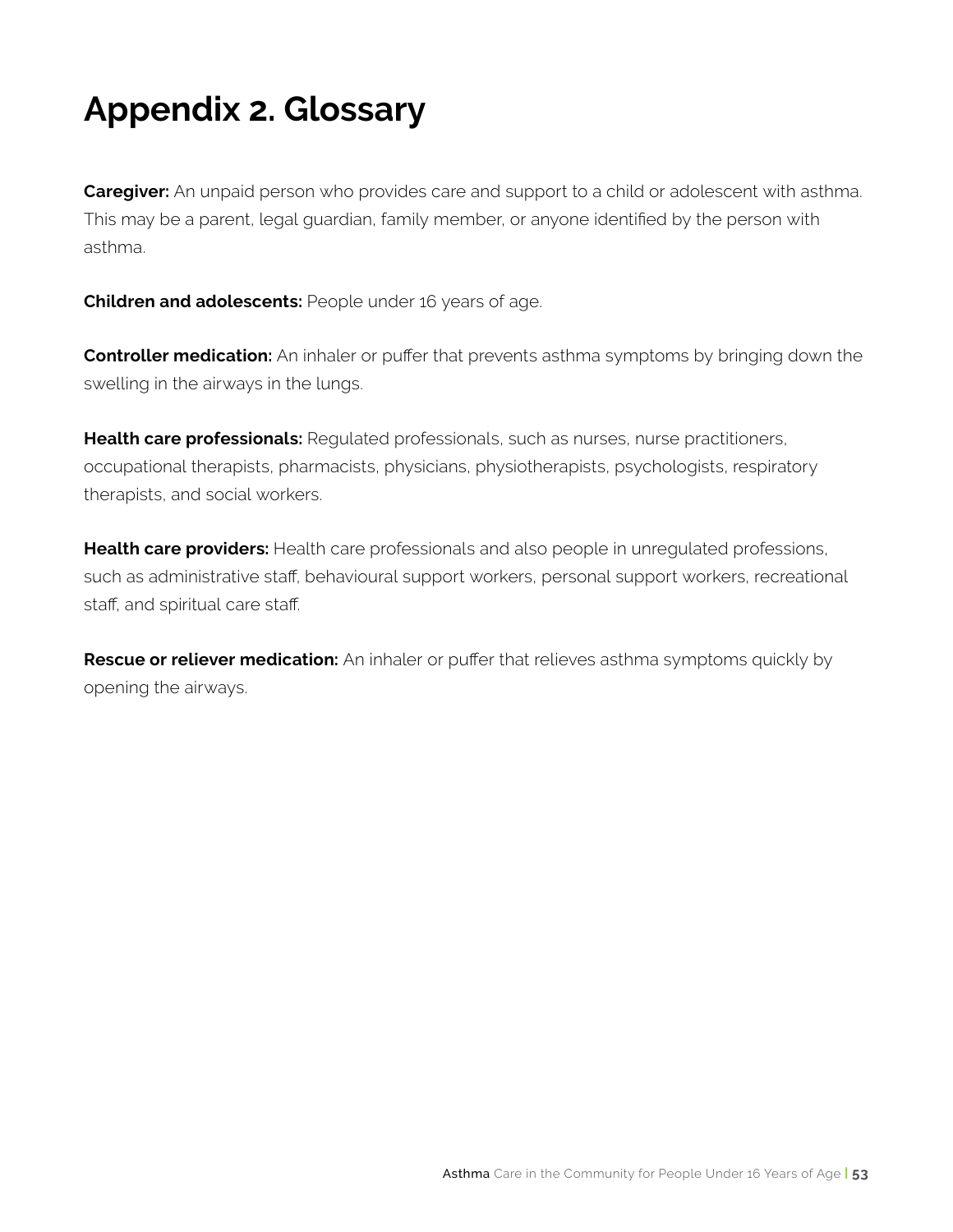# **Acknowledgements**

# **Advisory Committee**

Ontario Health (Quality) thanks the following individuals for their generous, voluntary contributions of time and expertise to help create this quality standard:

## **Samir Gupta (co-chair)**

Adult Respirologist, St. Michael's Hospital; Assistant Professor, University of Toronto; Adjunct Scientist, Keenan Research Centre, Li Ka Shing Knowledge Institute, St. Michael's Hospital

## **Dhenuka Radhakrishnan (co-chair)**

Pediatric Respirologist and Clinical Investigator, Children's Hospital of Eastern Ontario; Assistant Professor, Department of Pediatrics, University of Ottawa; Adjunct Scientist, ICES

## **Janice Belanger**

Certified Respiratory Educator, Group Health Centre

### **Madonna Ferrone**

Coordinator, Project Manager, Certified Respiratory Educator, Asthma Research Group Inc. and Hôtel Dieu Grace Hospital

### **Andrea S. Gershon**

Senior Scientist, Sunnybrook Research Institute and ICES; Associate Professor, University of Toronto; Respirologist, Sunnybrook Health Sciences Centre

# **Carmela Graziani**

Lived Experience Advisor

### **Samim Hasham**

Clinical Pharmacist; Consultant, Canadian Mental Health Association Peel, Rapid Access Addiction Clinics; Faculty, Adler College Toronto

### **Julie Hunter**

Nurse Practitioner, Lady Dunn Health Centre

# **Alan Kaplan**

Family Physician; Chair, Family Physician Airways Group of Canada; Clinical Lecturer, University of Toronto

# **M. Diane Lougheed**

### **(Canadian Thoracic Society representative)**

Professor of Medicine, Public Health Sciences, and Biomedical and Molecular Sciences, Chair of Division of Respirology, Queen's University; Senior Adjunct Scientist, ICES

### **Kate Mulligan**

Lived Experience Advisor; Director, Policy and Communications, Alliance for Healthier **Communities** 

### **Zoe Nugent**

Staff Physician/Pediatric Respirologist, Peterborough Regional Health Centre, The Peterborough Clinic

### **Delanya Podgers**

Nurse Practitioner–Asthma and COPD, Kingston Health Sciences Centre

#### **Jessica Schooley**

Primary Care Asthma Program Site Coordinator and Certified Respiratory Educator, Pediatric Asthma Clinic, Kingston Health Sciences Centre

### **Ryan Smith**

Staff Paediatrician, Medical Director, Paediatric Asthma Clinic, Orillia Soldiers' Memorial Hospital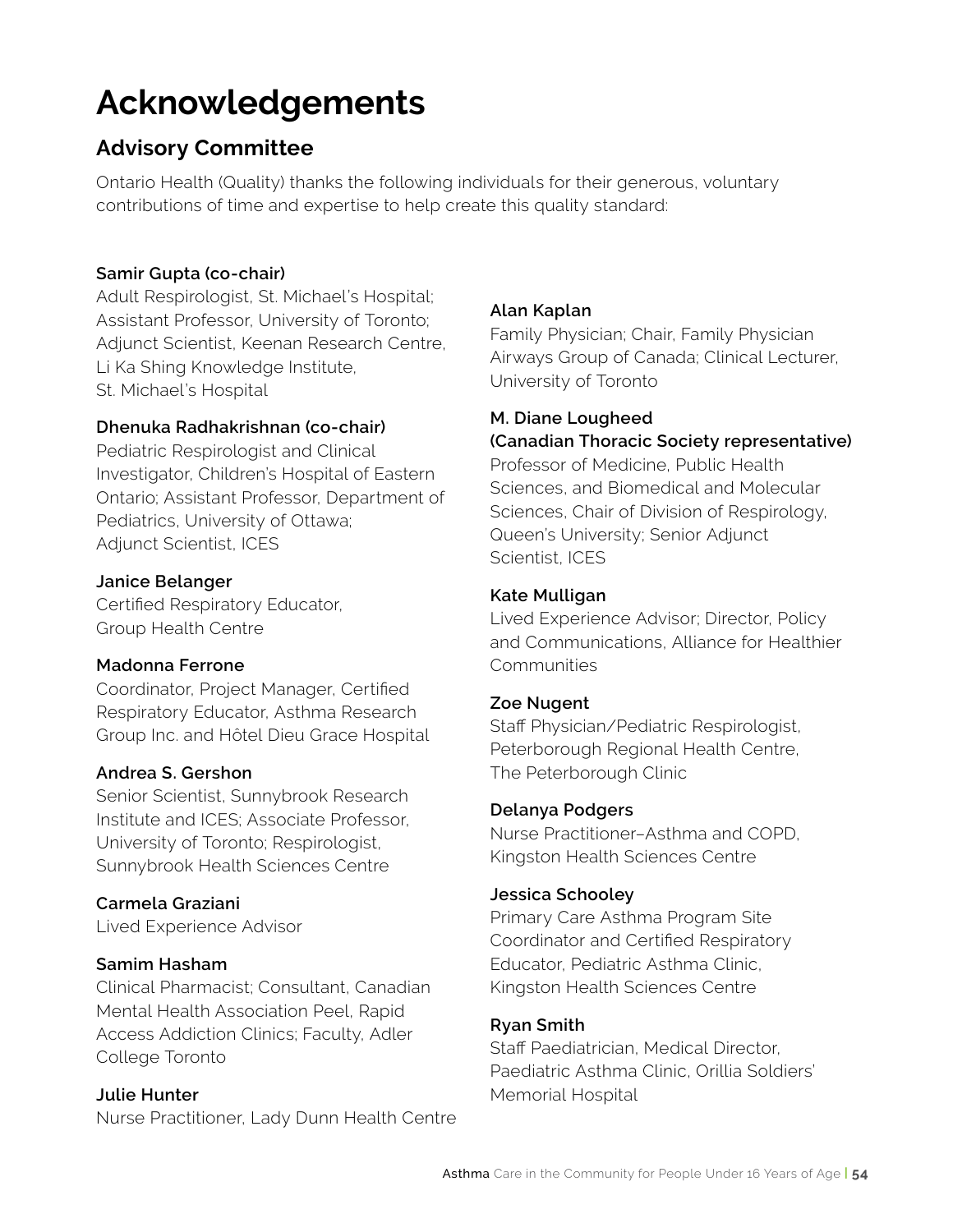#### **Christina Sperling**

Director, Respiratory Health Program, The Lung Health Foundation

#### **Itamar Tamari**

Family Physician, Stonegate Community Health Centre; Medical Director, Primary Care Asthma Program

#### **Teresa To**

Professor, Dalla Lana School of Public Health, University of Toronto; Senior Scientist, The Hospital for Sick Children; Director, Ontario Asthma Surveillance Information System

#### **Christine Truong**

Clinical Pharmacist; Certified Respiratory Educator, North York Family Health Team

#### **Angelina Wiwczor**

Nurse Practitioner, Certified Asthma Educator, Health Sciences North–NEO Kids, Kids Care Centre

#### **Calvin Young**

Lived Experience Advisor



The [Canadian Thoracic Society](https://cts-sct.ca) endorses the Ontario Health quality standard *Asthma: Care in the Community for People Under 16 Years of Age.*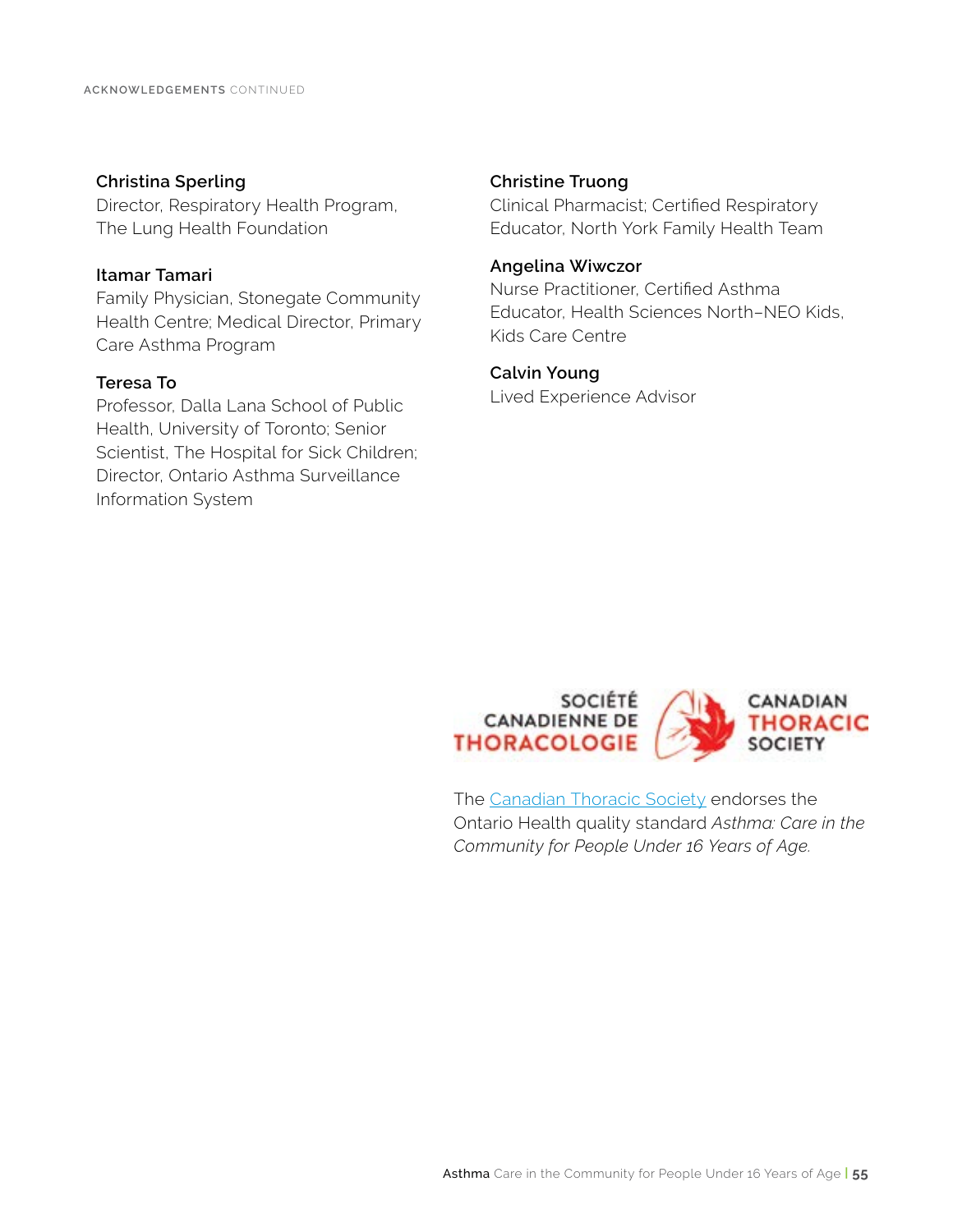# **References**

- **1.** Provincial Council for Maternal and Child Health, Ministry of Health and Long-Term Care. Clinical handbook for paediatric asthma [Internet]. Toronto (ON): Queen's Printer for Ontario; 2016 [cited 2019 Mar]. Available from: http://www.health.gov.on.ca/ en/pro/programs/ecfa/docs/hb\_paed\_asthma. pdf
- **2.** Global Initiative for Asthma. Global strategy for asthma management and prevention (2019 update) [Internet]. Fontana (WI): The Initiative 2019 [cited 2019 Nov]. Available from: https://ginasthma.org/ wp-content/uploads/2019/06/GINA-2019-mainreport-June-2019-wms.pdf
- **3.** National Institute for Health and Care Excellence. Asthma. Quality standard [Internet]. London (UK): The Institute; 2013 (2018 update) [cited 2019 Mar]. Available from: https://www.nice.org.uk/guidance/ qs25/
- **4.** Registered Nurses' Association of Ontario. Promoting asthma control in children [Internet]. Toronto (ON): The Association; 2004 [cited 2019 Mar]. Available from: https://rnao.ca/sites/rnao-ca/files/Promoting\_Asthma\_Control\_in\_Children.pdf
- **5.** Registered Nurses' Association of Ontario. Adult asthma care: promoting control of asthma [Internet]. Toronto (ON): The Association; 2017 [cited 2019 Mar]. Available from: https://rnao.ca/sites/rnao-ca/files/bpg/Adult\_Asthma\_FINAL\_WEB.pdf
- **6.** Canadian Institute for Health Information. Asthma hospitalizations among children and youth in Canada. Ottawa (ON): The Institute; 2018.
- **7.** Ontario Asthma Surveillance Information System. OASIS: asthma infographic [Internet]. Toronto (ON): The Hospital for Sick Children (SickKids); c1999- 2014 [updated 2016; cited 2019 Mar]. Available from: http://lab.research.sickkids.ca/oasis/oasisstatistics/
- **8.** Smetanin P, Stiff D, Briante C, Ahmad S, Wong L, Ler A. Life and economic impact of lung disease in Ontario: 2011 to 2041 [Internet]. Toronto (ON): RiskAnalytica, on behalf of the Ontario Lung Association; 2011 [cited 2019 Apr]. Available from: http:// lungontario.ca/wp-content/uploads/2017/09/ OLA-Final-Report-June-281.pdf
- **9.** Ontario Asthma Surveillance Information System, ICES. Asthma incidence and prevalence (data tables) [Internet]. Toronto (ON): The Hospital for Sick Children (SickKids); 2018 [cited 2019 Mar]. Available from: http://lab.research.sickkids.ca/oasis/datatables/
- **10.** Lougheed MD, Lemiere C, Dell SD, Ducharme FM, Fitzgerald JM, Leigh R, et al. Canadian Thoracic Society asthma management continuum – 2010 consensus summary for children six years of age and over, and adults. Can Respir J. 2010;17(1):15-24.
- **11.** Lougheed MD, Lemiere C, Ducharme FM, Licskai C, Dell SD, Rowe BH, et al. Canadian Thoracic Society 2012 guideline update: diagnosis and management of asthma in preschoolers, children and adults. Can Respir J. 2012;19(2):127-64.
- **12.** FitzGerald JM, Lemiere C, Lougheed MD, Ducharme FM, Dell SD, Ramsey C, et al. Recognition and management of severe asthma: a Canadian Thoracic Society position statement. Can J Respir Crit Care Sleep Med. 2017;1(4):199-221.
- **13.** FitzGerald JM, Boulet L-P, McIvor RA, Zimmerman S, Chapman KR. Asthma control in Canada remains suboptimal: The Reality of Asthma Control (TRAC) study. Can Respir J. 2006;13(5):253-9.
- **14.** The Lung Association. Moving the dial on the diagnosis and treatment of asthma [Internet]. Toronto (ON): The Association; 2019 Jan [cited 2019 May 13]. Available from: https://www.lung.ca/sites/default/ files/MovingtheDial\_WhitePaper.pdf
- **15.** To T, Zhu J, Williams DP, Feldman L, Simatovic J, Gershon A, et al. Frequency of health service use in the year prior to asthma death. J Asthma. 2016;53(5):505-9.
- **16.** Aaron SD, Vandemheen KL, FitzGerald JM, Ainslie M, Gupta S, Lemiere C, et al. Reevaluation of diagnosis in adults with physician-diagnosed asthma. JAMA. 2017;317(3):269-79.
- **17.** To T, Simatovic J, Zhu J, Feldman L, Dell SD, Lougheed MD, et al. Asthma deaths in a large provincial health system. A 10-year population-based study. Ann Am Thorac Soc. 2014;11(8):1210-7.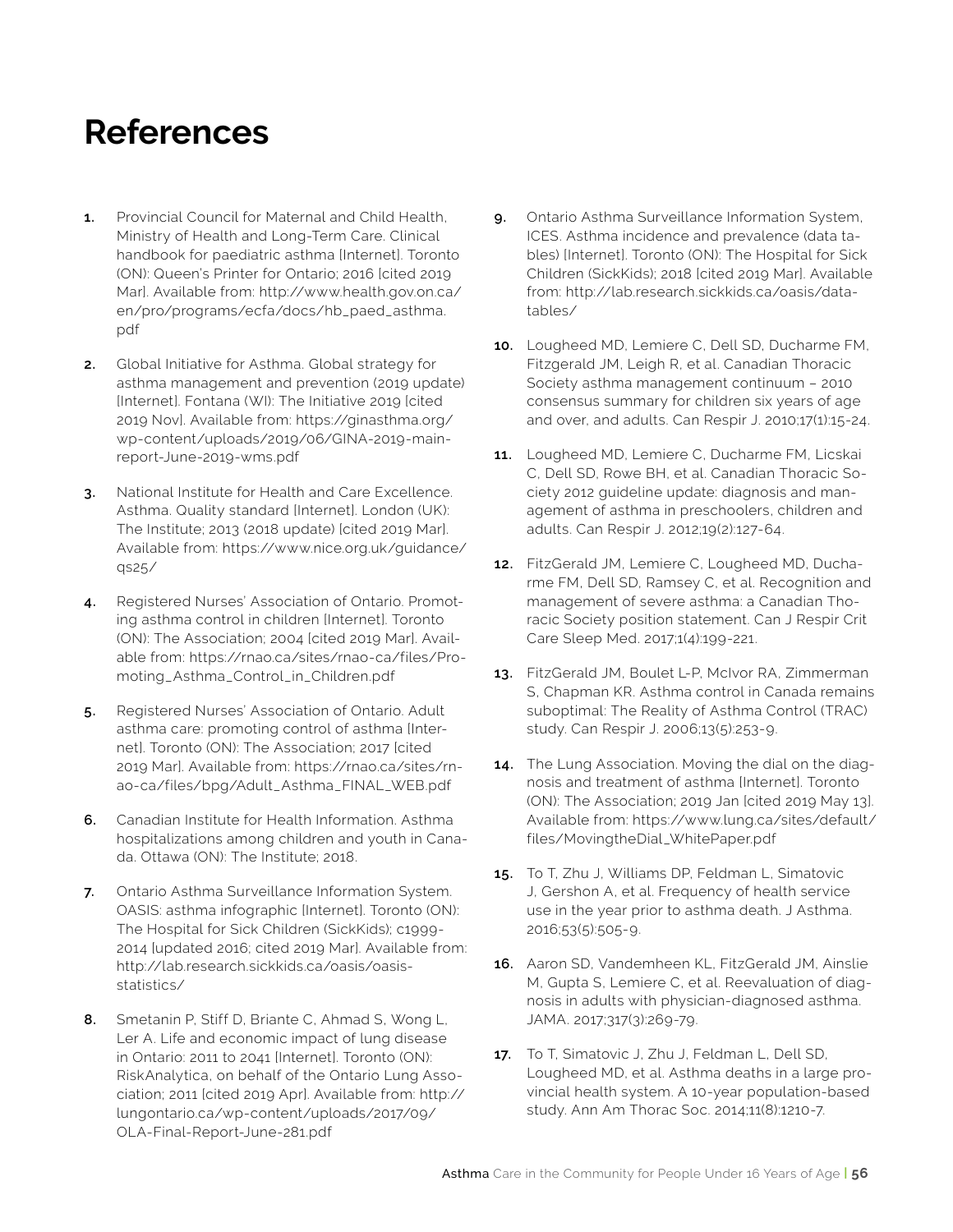- **18.** Sadatsafavi M, Lynd L, Marra C, Carleton B, Tan WC, Sullivan S, et al. Direct health care costs associated with asthma in British Columbia. Can Respir J. 2010;17(2):74-80.
- **19.** British Thoracic Society, Scottish Intercollegiate Guidelines Network. British guideline on the management of asthma. A national clinical guideline [Internet]. London (UK): Healthcare Improvement Scotland; 2019 Jul [cited 2019 Dec]. Available from: https://www.brit-thoracic.org.uk/quality-improvement/guidelines/asthma/
- **20.** To T, Dell S, Dick PT, Cicutto L, Harris JK, MacLusky IB, et al. Case verification of children with asthma in Ontario. Pediatr Allergy Immunol. 2006;17(1): 69-76.
- **21.** Ontario Asthma Surveillance Information System, ICES. Health services use (data tables) [Internet]. Toronto (ON): The Hospital for Sick Children (Sick-Kids); 2018 [cited 2019 Mar]. Available from: http:// lab.research.sickkids.ca/oasis/data-tables/
- **22.** Institute for Clinical Evaluative Sciences. Only a third of children with asthma treated in an Ontario ED seek recommended follow-up care (news release) [Internet]. Toronto (ON): The Institute; 2012 [cited 2019 Mar]. Available from: https://www.ices. on.ca/Newsroom/News-Releases/2012/Only-athird-of-children-with-asthma
- **23.** Ducharme FM, Dell SD, Radhakrishnan D, Grad RM, Watson WTA, Yang CL, et al. Diagnosis and management of asthma in preschoolers: a Canadian Thoracic Society and Canadian Paediatric Society position paper. Can Respir J. 2015;22(3):135-43.
- **24.** National Institute for Health and Care Excellence. Asthma: diagnosis, monitoring and chronic asthma management [Internet]. London (UK): The Institute; 2017 [cited 2019 Mar]. Available from: https://www. nice.org.uk/guidance/ng80
- **25.** Coates AL, Wanger J, Cockcroft DW, Culver BH, Diamant Z, Gauvreau G, et al. ERS technical standard on bronchial challenge testing: general considerations and performance of methacholine challenge tests. Eur Respir J. 2017;49(5).
- **26.** National Asthma Council Australia. Australian asthma handbook [Internet]. South Melbourne (AU): The Council; 2016 [cited 2019 Mar]. Available from: https://www.asthmahandbook.org.au/
- **27.** Ontario Asthma Surveillance Information System, ICES. Asthma indicators for all of Ontario [Internet]. Toronto (ON): The Hospital for Sick Children (SickKids); 2018 [cited 2019 Mar]. Available from: http://lab.research.sickkids.ca/oasis/wp-content/ uploads/sites/6/2018/08/ONTARIO.pdf
- **28.** Ducharme FM, Davis GM, Noya F, Rich H, Ernst P. The Asthma Quiz for Kidz: a validated tool to appreciate the level of asthma control in children. Can Respir J. 2004;11(8):541-6.
- **29.** Juniper EF, Bousquet J, Abetz L, Bateman ED. Identifying 'well-controlled' and 'not well-controlled' asthma using the Asthma Control Questionnaire. Respir Med. 2006;100(4):616-21.
- **30.** Lougheed MD, Minard J, Dworkin S, Juurlink MA, Temple WJ, To T, et al. Pan-Canadian Respiratory Standards Initiative for Electronic Health Records (PRESTINE): 2011 national forum proceedings. Can Respir J. 2012;19(2):117-26.
- **31.** McGeachie MJ, Yates KP, Zhou X, Guo F, Sternberg AL, Van Natta ML, et al. Patterns of growth and decline in lung function in persistent childhood asthma. N Engl J Med. 2016;374(19):1842-52.
- **32.** Stanford RH, Shah MB, D'Souza AO, Dhamane AD, Schatz M. Short-acting beta-agonist use and its ability to predict future asthma-related outcomes. Ann Allergy Asthma Immunol. 2012;109(6):403-7.
- **33.** Hull SA, McKibben S, Homer K, Taylor SJ, Pike K, Griffiths C. Asthma prescribing, ethnicity and risk of hospital admission: an analysis of 35,864 linked primary and secondary care records in East London. NPJ Prim Care Respir Med. 2016;26:16049.
- **34.** Price C, Agarwal G, Chan D, Goel S, Kaplan AG, Boulet LP, et al. Large care gaps in primary care management of asthma: a longitudinal practice audit. BMJ Open. 2019;9(1):e022506.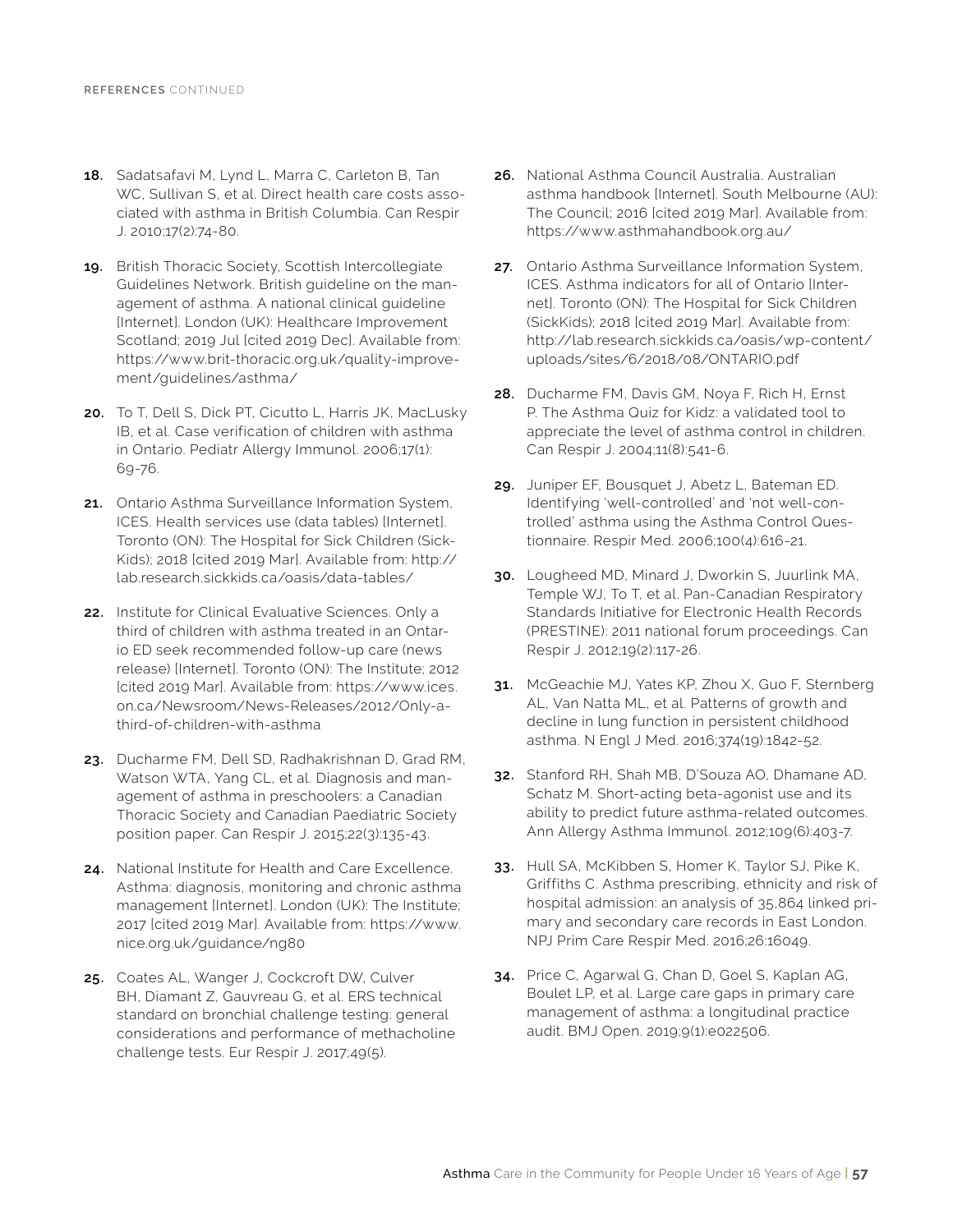- **35.** Davies B, Danseco E, Cicutto L, Higuchi KS, Mc-Connell H, Edwards N, et al. Nursing best practice guidelines evaluation user guide: inhaler device assessment tool for promoting asthma control in children. Ottawa (ON): University of Ottawa Nursing Best Practice Research Unit; 2006.
- **36.** Szefler SJ, Baker JW, Uryniak T, Goldman M, Silkoff PE. Comparative study of budesonide inhalation suspension and montelukast in young children with mild persistent asthma. J Allergy Clin Immunol. 2007;120(5):1043-50.
- **37.** Global Initiative for Asthma. Pocket guide for asthma management and prevention (for adults and children older than 5 years) [Internet]. Fontana (WI): The Initiative; 2019 [cited 2019 Jun 4]. Available from: https://ginasthma.org/wp-content/ uploads/2019/04/GINA-2019-main-Pocket-Guidewms.pdf
- **38.** Bateman ED, Reddel HK, O'Byrne PM, Barnes PJ, Zhong N, Keen C, et al. As-needed budesonide– formoterol versus maintenance budesonide in mild asthma. N Engl J Med. 2018;378(20):1877-87.
- **39.** O'Byrne PM, FitzGerald JM, Bateman ED, Barnes PJ, Zhong N, Keen C, et al. Inhaled combined budesonide–formoterol as needed in mild asthma. N Engl J Med. 2018;378(20):1865-76.
- **40.** Beasley R, Holliday M, Reddel HK, Braithwaite I, Ebmeier S, Hancox RJ, et al. Controlled trial of budesonide–formoterol as needed for mild asthma. N Engl J Med. 2019;380(21):2020-30.
- **41.** Reddel HK, Busse WW, Pedersen S, Tan WC, Chen YZ, Jorup C, et al. Should recommendations about starting inhaled corticosteroid treatment for mild asthma be based on symptom frequency: a posthoc efficacy analysis of the START study. Lancet. 2017;389(10065):157-66.
- **42.** Burgess S, Sly P, Devadason S. Adherence with preventive medication in childhood asthma. Pulm Med. 2011;2011:973849
- **43.** Pinnock H, Epiphaniou E, Pearce G, Parke H, Greenhalgh T, Sheikh A, et al. Implementing supported self-management for asthma: a systematic review and suggested hierarchy of evidence of implementation studies. BMC Med. 2015;13(1):127.
- **44.** Tsuyuki RT, Sin DD, Sharpe HM, Cowie RL, Nilsson C, Man SF. Management of asthma among community-based primary care physicians. J Asthma. 2005;42(3):163-7.
- **45.** Agnihotri NT, Pade KH, Vangala S, Thompson LR, Wang VJ, Okelo SO. Predictors of prior asthma specialist care among pediatric patients seen in the emergency department for asthma. J Asthma. 2018:1-7.
- **46.** Ministry of Health and Long-Term Care, The Lung Association – Ontario. Primary Care Asthma Program (PCAP): program manual, version 2018 [Internet]. Toronto (ON): The Association; 2018 [cited 2019 Mar]. Available from: http://lungontario.ca/ wp-content/uploads/2018/03/2018-Non-AP.pdf
- **47.** Liddy C, Nawar N, Moroz I, McRae S, Russell C, Mihan A, et al. Understanding patient referral wait times for specialty care in Ontario: a retrospective chart audit. Healthc Policy. 2018;13(3):59-69.
- **48.** Naylor M, Keating SA. Transitional care: moving patients from one care setting to another. Am J Nurs. 2008;108 Suppl 9:58-63.
- **49.** Ontario Asthma Surveillance Information System, ICES. Asthma prevalence crude rates (per 100 Ontario population) [Internet]. Toronto (ON): The Hospital for Sick Children (SickKids); 2019 [cited 2019 Apr 29]. Available from: https://lab. research.sickkids.ca/oasis/wp-content/uploads/ sites/6/2018/07/prevrt\_upto2016.pdf
- **50.** Lougheed MD, Garvey N, Chapman KR, Cicutto L, Dales R, Day AG, et al. The Ontario Asthma Regional Variation Study: emergency department visit rates and the relation to hospitalization rates. Chest. 2006;129(4):909-17.
- **51.** Health Quality Ontario. Effect of early follow-up after hospital discharge on outcomes in patients with heart failure or chronic obstructive pulmonary disease: a systematic review. Ont Health Technol Assess Ser [Internet]. 2017;17:(8):1-37. Available from: http://www.hqontario.ca/Evidence-to-Improve-Care/Journal-Ontario-Health-Technology-Assessment-Series.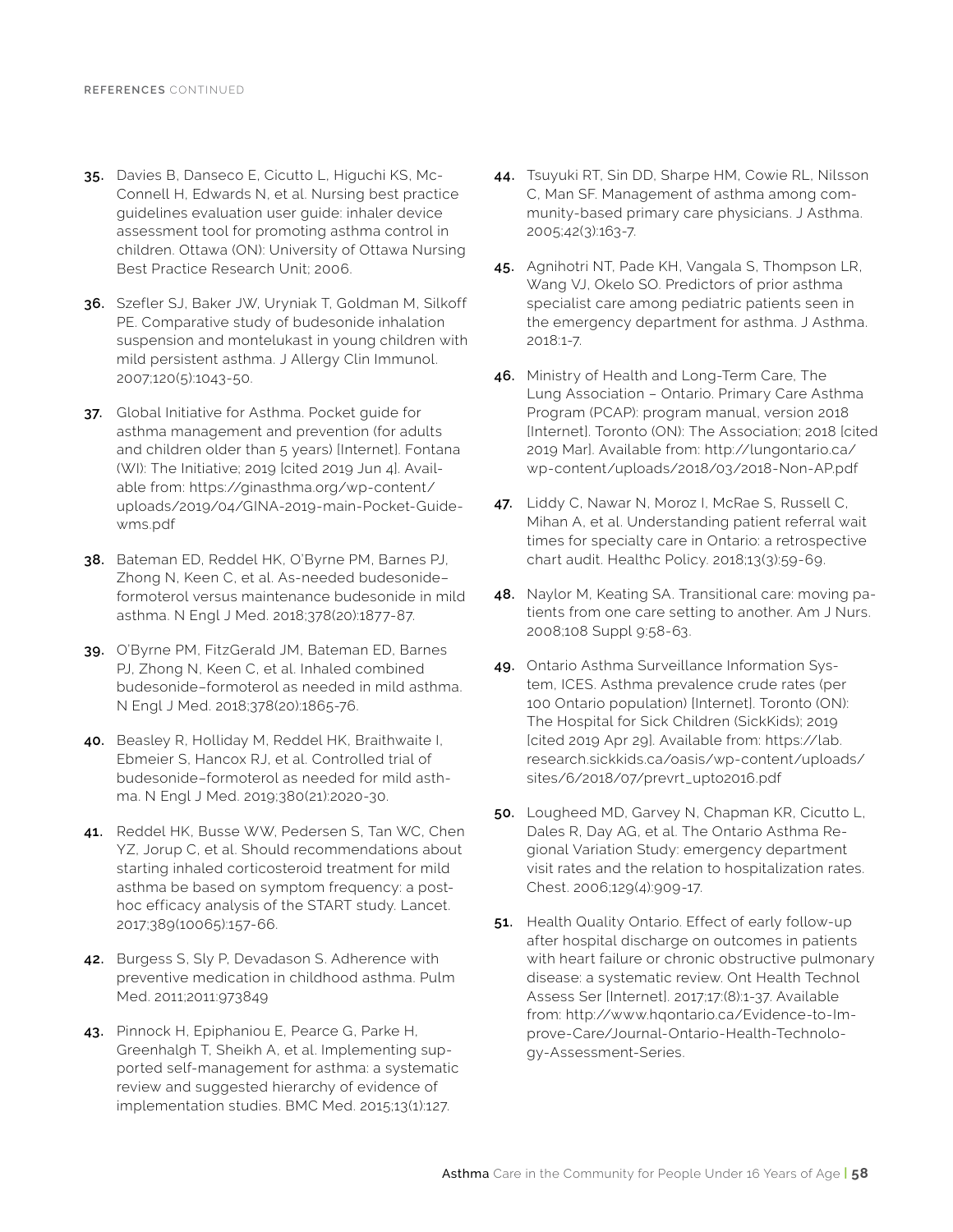# **About Us**

Once fully established, Ontario Health will enable the delivery of highquality health care and services to Ontarians where and when they need them while delivering a positive experience at every step along their journey.

For more information: [ontariohealth.ca/our-team](https://www.ontariohealth.ca/our-team)